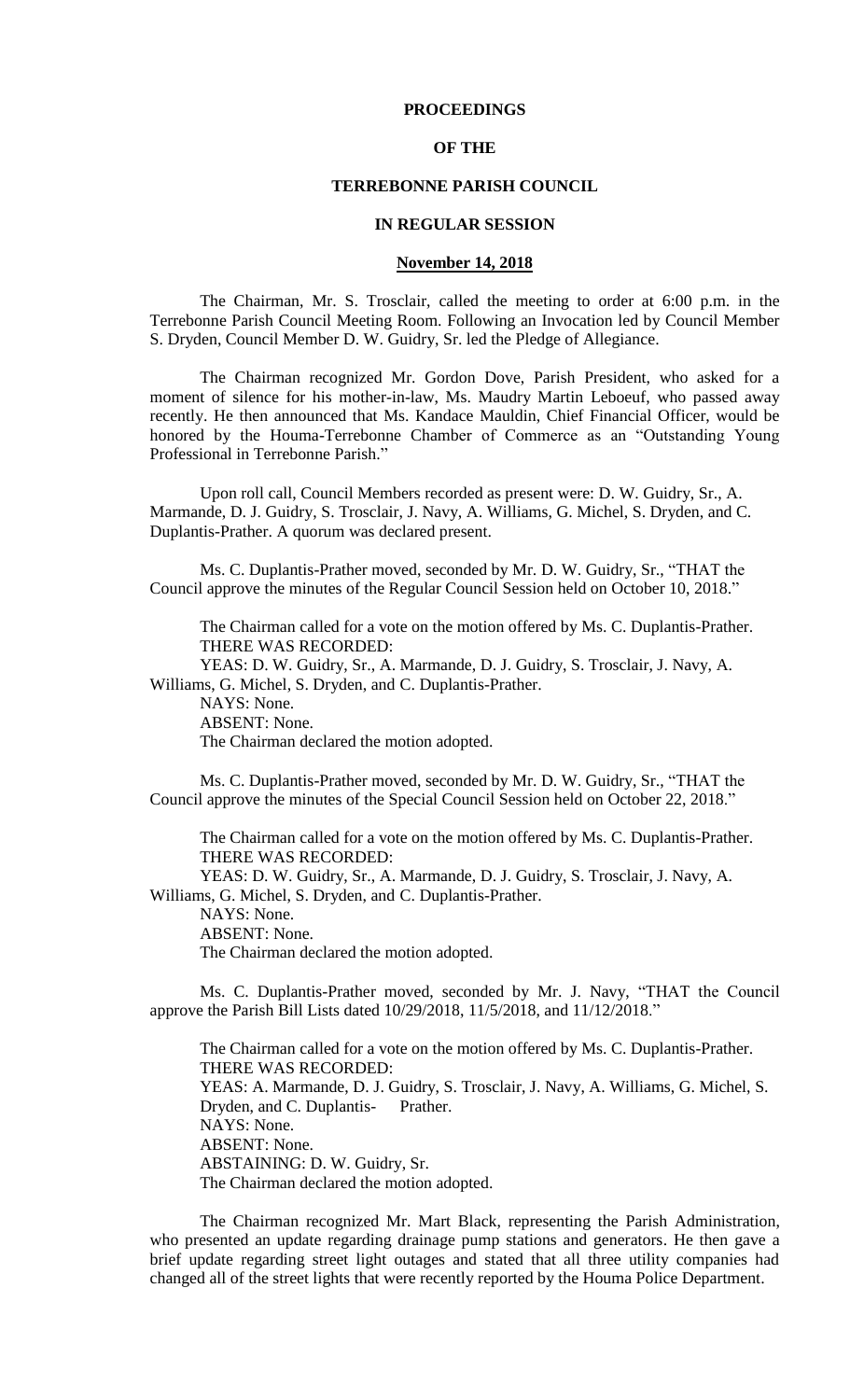The Chairman recognized Ms. Deanna Lafont, Customer Representative for ENTERGY, who gave an overview on the changes in controls being utilized by ENTERGY over the past several months with regards to identifying and replacing burnt street lights in the Parish. She then gave an overview on ENTERGY's current plans for patrolling for outages, with approximately 800 lights in one of twelve service area quadrants being inspected each month over the course of the year.

Several Council Members shared their concerns regarding the plans and their experiences in identifying and reporting street lights for repair then gave suggestions for more timely area inspections and other potential improvements for street lighting throughout the parish.

Council Member J. Navy read aloud a commendation recognizing Houma Fire Department first responders Mr. Jake Allemand, Mr. Blake Estevez, and Mr. Randy Swalley, Jr. who joined teams of first responders and emergency personnel from Louisiana in going to the Carolinas to help with support missions for those affected by Hurricane Florence.

The Chairman recognized Mr. Keith Ward, Houma Fire Chief, who thanked the Council for the commendation and gave a brief overview of the specialized training the first responders had to complete in order to be considered for deployment as part of the nationwide effort to support those affected by Hurricane Florence.

Several Council Members shared their gratitude to the first responders for their heroism and the sacrifices they made in order to assist the hurricane victims and shared their pride for the first responders' representing Terrebonne Parish in the effort.

Council Member S. Dryden presented a certificate of recognition to Mr. Trey Boudreaux for achieving first place in the Children II Category of the  $55<sup>th</sup>$  Annual Artists Guild Unlimited Art Show.

Several Council Members congratulated Mr. Boudreaux for his success and talent and wished him good luck in pursuing his artistic skills into the future.

Mr. D. J. Guidry moved, seconded by Ms. C. Duplantis-Prather, "THAT, it now being 6:30 p.m., the Council open public hearings."

The Chairman called for a vote on the motion offered by Mr. D. J. Guidry. THERE WAS RECORDED: YEAS: D. W. Guidry, Sr., A. Marmande, D. J. Guidry, S. Trosclair, J. Navy, A. Williams, G. Michel, S. Dryden, and C. Duplantis-Prather. NAYS: None. ABSENT: None. The Chairman declared the motion adopted.

The Chairman recognized the public for comments on the following:

A. A proposed ordinance to amend the zoning map of the Parish of Terrebonne so as to Rezone from R-3 (Multi-Family Residential District) to C-2 (General Commercial District), 102 Ramey Road, Terrebonne Parish, Louisiana; Dixie Rice Agricultural, L.L.C., applicant.

There were no comments from the public on the proposed ordinance.

Mr. G. Michel moved, seconded by Mr. D. J. Guidry, "THAT the Council close the aforementioned public hearing."

The Chairman called for a vote on the motion offered by Mr. G. Michel. THERE WAS RECORDED: YEAS: D. W. Guidry, Sr., A. Marmande, D. J. Guidry, S. Trosclair, J. Navy, A. Williams, G. Michel, S. Dryden, and C. Duplantis-Prather. NAYS: None.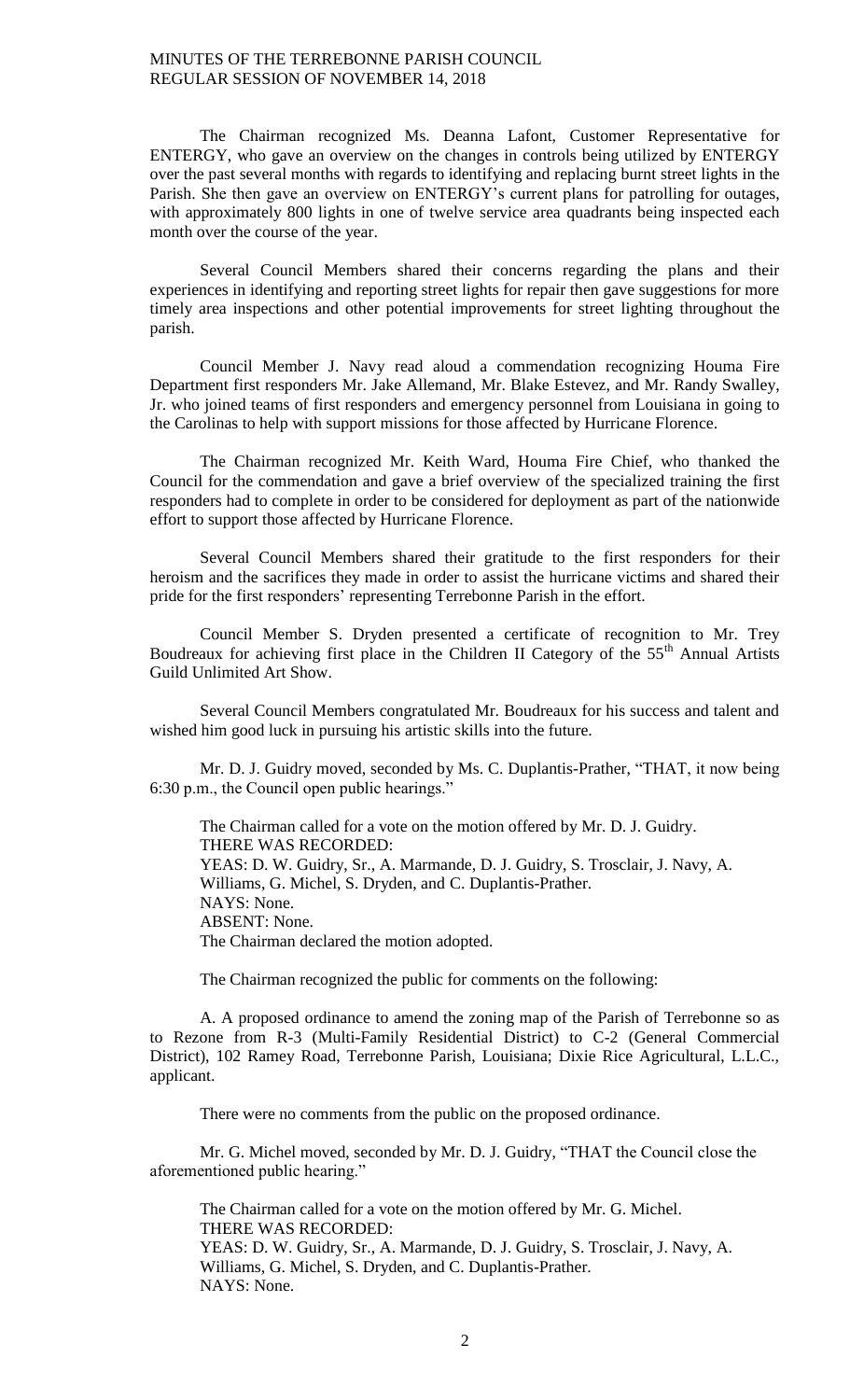ABSENT: None. The Chairman declared the motion adopted.

OFFERED BY: MR. G. MICHEL SECONDED BY: MR. D. J. GUIDRY

# **ORDINANCE NO. 9012**

AN ORDINANCE TO AMEND THE ZONING MAP OF THE PARISH OF TERREBONNE SO AS TO REZONE FROM R-3 (MULTI-FAMILY RESIDENTIAL DISTRICT) TO C-2 (GENERAL COMMERCIAL DISTRICT); 102 RAMEY ROAD, HOUMA, TERREBONNE PARISH, LOUISIANA; DIXIE RICE AGRICULTURAL, L.L.C., APPLICANT.

**WHEREAS**, the Terrebonne Parish Council, on behalf of the Terrebonne Parish Consolidated Government, hereby declares that it has adopted a resolution giving notice of intent to adopt the following ordinance hereto; and

**WHEREAS**, the Terrebonne Parish Council, on behalf of the Terrebonne Parish Consolidated Government, has conducted a public hearing on Wednesday, November 14, 2018; and

**WHEREAS**, after considering all comments received, if any, the following action is hereby taken.

**NOW, THEREFORE, BE IT ORDAINED** by the Terrebonne Parish Council, on behalf of the Terrebonne Parish Consolidated Government, that the Zoning Map of the Parish of Terrebonne be hereby amended so as to rezone from R-3 (Multi-Family Residential District) to C-2 (General Commercial District), 102 Ramey Road, Houma, Terrebonne Parish, Louisiana.

#### **SECTION I**

If any word, clause, phrase, section or other portion of this ordinance shall be declared null, void, invalid, illegal, or unconstitutional, the remaining words, clauses, phrases, sections and other portions of this ordinance shall remain in full force and effect, the provisions of this ordinance hereby being declared to be severable.

#### **SECTION II**

This ordinance shall become effective upon approval by the Parish President or as otherwise provided in Section 2-13(b) of the Home Rule Charter for a Consolidated Government for Terrebonne Parish, whichever occurs sooner.

This ordinance, having been introduced and laid on the table for at least two weeks, was voted upon as follows:

#### THERE WAS RECORDED:

YEAS: D.W. Guidry, Sr., A. Marmande, D.J. Guidry, S. Trosclair, J. Navy, A. Williams, G. Michel, S. Dryden and C. Duplantis-Prather. NAYS: None. NOT VOTING: None. ABSTAINING: None. ABSENT: None. The Chairman declared the ordinance adopted on this, the 14th day of November 2018.

The Chairman recognized the public for comments on the following:

B. A proposed ordinance to amend the zoning map of the Parish of Terrebonne so as to Rezone from R-1 (Single-Family Residential District) to C-3 (Neighborhood Commercial District), #1 McCord Road, Terrebonne Parish, Louisiana; TARC, applicant.

There were no comments from the public on the proposed ordinance.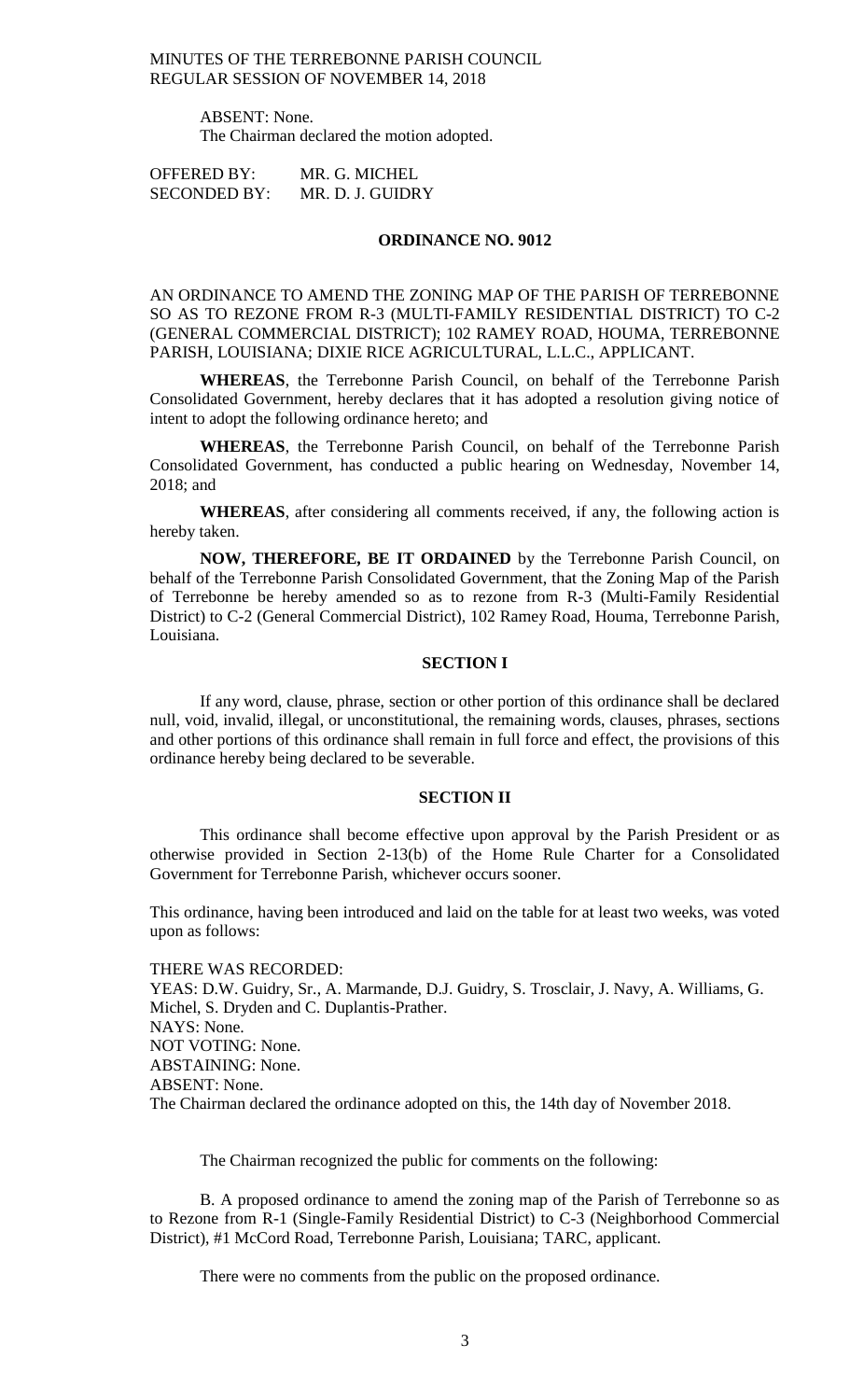Mr. D. J. Guidry moved, seconded by Mr. D. W. Guidry, Sr., "THAT the Council close the aforementioned public hearing."

The Chairman called for a vote on the motion offered by Mr. D. J. Guidry. THERE WAS RECORDED: YEAS: D. W. Guidry, Sr., A. Marmande, D. J. Guidry, S. Trosclair, J. Navy, A. Williams, G. Michel, S. Dryden, and C. Duplantis-Prather. NAYS: None. ABSENT: None. The Chairman declared the motion adopted.

OFFERED BY: MR. D. J. GUIDRY SECONDED BY: MR. D. W. GUIDRY, SR.

# **ORDINANCE NO. 9013**

AN ORDINANCE TO AMEND THE ZONING MAP OF THE PARISH OF TERREBONNE SO AS TO REZONE FROM R-1 (SINGLE-FAMILY RESIDENTIAL DISTRICT) TO C-3 (NEIGHBORHOOD COMMERCIAL DISTRICT); #1 MCCORD ROAD, HOUMA, TERREBONNE PARISH, LOUISIANA; TARC, APPLICANT.

**WHEREAS**, the Terrebonne Parish Council, on behalf of the Terrebonne Parish Consolidated Government, hereby declares that it has adopted a resolution giving notice of intent to adopt the following ordinance hereto; and

**WHEREAS**, the Terrebonne Parish Council, on behalf of the Terrebonne Parish Consolidated Government, has conducted a public hearing on Wednesday, November 14, 2018; and

**WHEREAS**, after considering all comments received, if any, the following action is hereby taken.

**NOW, THEREFORE, BE IT ORDAINED** by the Terrebonne Parish Council, on behalf of the Terrebonne Parish Consolidated Government, that the Zoning Map of the Parish of Terrebonne be hereby amended so as to rezone from R-1 (Single-Family Residential District) to C-3 (Neighborhood Commercial District), #1 McCord Road, Houma, Terrebonne Parish, Louisiana.

#### **SECTION I**

If any word, clause, phrase, section or other portion of this ordinance shall be declared null, void, invalid, illegal, or unconstitutional, the remaining words, clauses, phrases, sections and other portions of this ordinance shall remain in full force and effect, the provisions of this ordinance hereby being declared to be severable.

#### **SECTION II**

This ordinance shall become effective upon approval by the Parish President or as otherwise provided in Section 2-13(b) of the Home Rule Charter for a Consolidated Government for Terrebonne Parish, whichever occurs sooner.

This ordinance, having been introduced and laid on the table for at least two weeks, was voted upon as follows:

THERE WAS RECORDED: YEAS: D.W. Guidry, Sr., A. Marmande, D.J. Guidry, S. Trosclair, J. Navy, A. Williams, G. Michel, S. Dryden and C. Duplantis-Prather. NAYS: None. NOT VOTING: None. ABSTAINING: None. ABSENT: None. The Chairman declared the ordinance adopted on this, the 14th day of November 2018.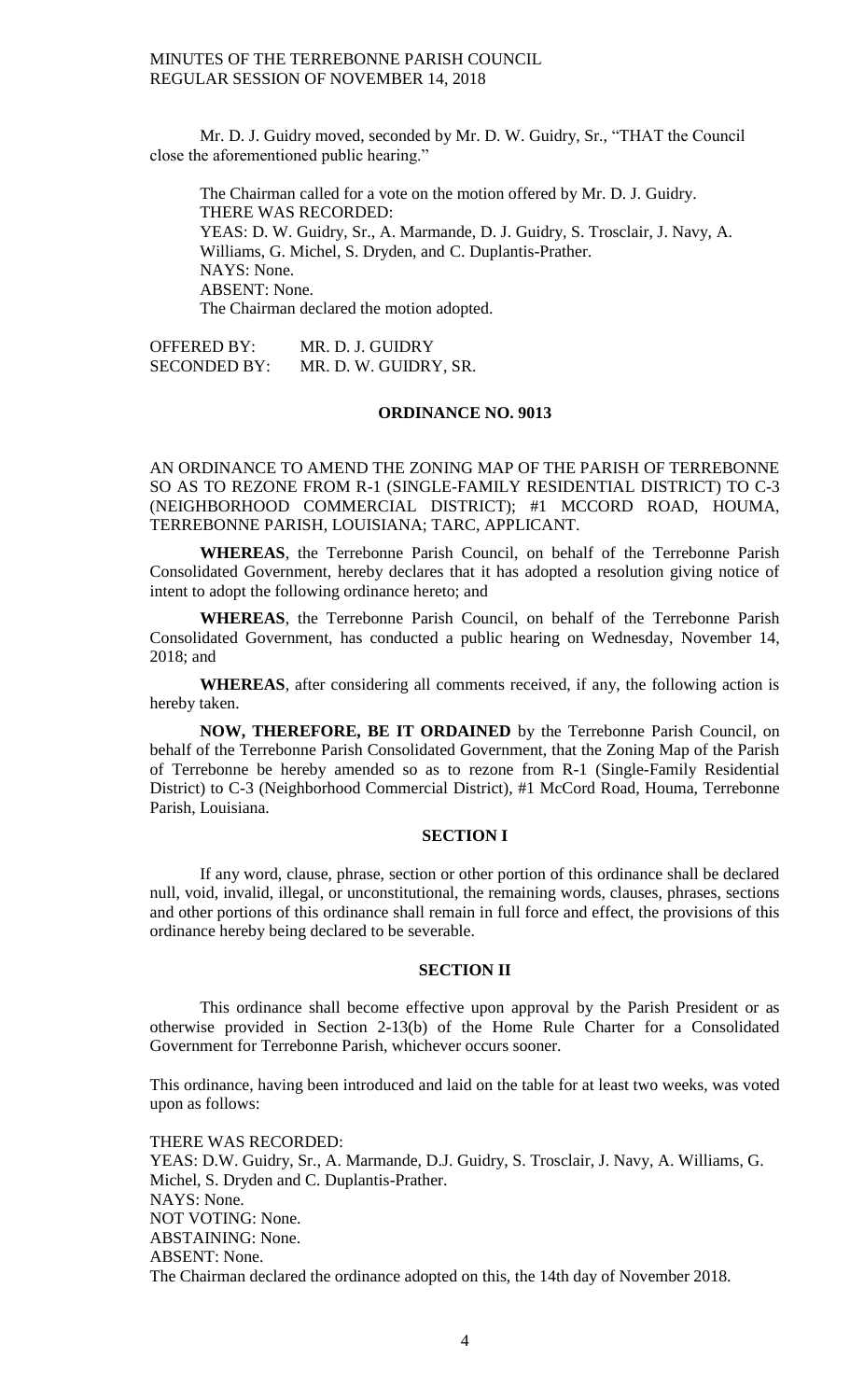The Chairman recognized the public for comments on the following:

C. A proposed ordinance to amend the 2018 Adopted Operating Budget of the Terrebonne Parish Consolidated Government for the following items and to provide for related matters:

- I. Flood Mitigation Assistance Program, \$785,117
- II. Flood Mitigation Assistance Program, \$1,309,225
- 
- III. FTA-City of Thibodaux, \$1,000<br>IV. Hollywood Road Extension, \$75 Hollywood Road Extension, \$75,000
- V. Sanitation Fund, Net \$0
- VI. Coastal Restoration/Water Management, \$250,000
- VII. Statewide Flood Control Projects, \$631,137.

There were no comments from the public on the proposed ordinance.

Mr. D. J. Guidry moved, seconded by Ms. C. Duplantis-Prather, "THAT the Council close the aforementioned public hearing."

The Chairman called for a vote on the motion offered by Mr. D. J. Guidry. THERE WAS RECORDED: YEAS: D. W. Guidry, Sr., A. Marmande, D. J. Guidry, S. Trosclair, J. Navy, A. Williams, G. Michel, S. Dryden, and C. Duplantis-Prather. NAYS: None. ABSENT: None. The Chairman declared the motion adopted.

OFFERED BY: MR. D. J. GUIDRY<br>SECONDED BY: MR. D. W. GUIDRY MR. D. W. GUIDRY, SR.

#### **ORDINANCE NO. 9014**

AN ORDINANCE TO AMEND THE 2018 ADOPTED OPERATING BUDGET OF THE TERREBONNE PARISH CONSOLIDATED GOVERNMENT FOR THE FOLLOWING ITEMS AND TO PROVIDE FOR RELATED MATTERS.

- **I.** FLOOD MITIGATION ASSISTANCE PROGRAM, \$785,117
- **II.** FLOOD MITIGATION ASSISTANCE PROGRAM, \$1,309,225
- **III.** FTA-CITY OF THIBODAUX, \$1,000
- **IV.** HOLLYWOOD ROAD EXTENSION, \$75,000
- **V.** SANITATION FUND, NET \$0<br>**VI.** COASTAL RESTORATION/W
- **VI.** COASTAL RESTORATION/WATER MANAGEMENT, \$250,000
- **VII.** STATEWIDE FLOOD CONTROL PROJECTS, \$631,137

#### **SECTION I**

**WHEREAS**, the Terrebonne Parish Consolidated Government applied for funding allocated as a result of the yearly Flood Mitigation Assistance (FMA) program through the Federal Emergency Management agency (FEMA) and the National Flood Insurance Program (NFIP), and

**WHEREAS**, by communication from the GOHSEP dated August 3, 2018, the Terrebonne Parish Consolidated Government has been notified that its application for federal assistance allocated to elevate repetitive loss structures and reconstruct structures was approved by FEMA on July 16, 2018, and

**WHEREAS**, the approved funding under FMA-PJ-06-LA-2017-017 for the elevation of approximately seven (7) SRL properties in the Parish is for \$785,117, and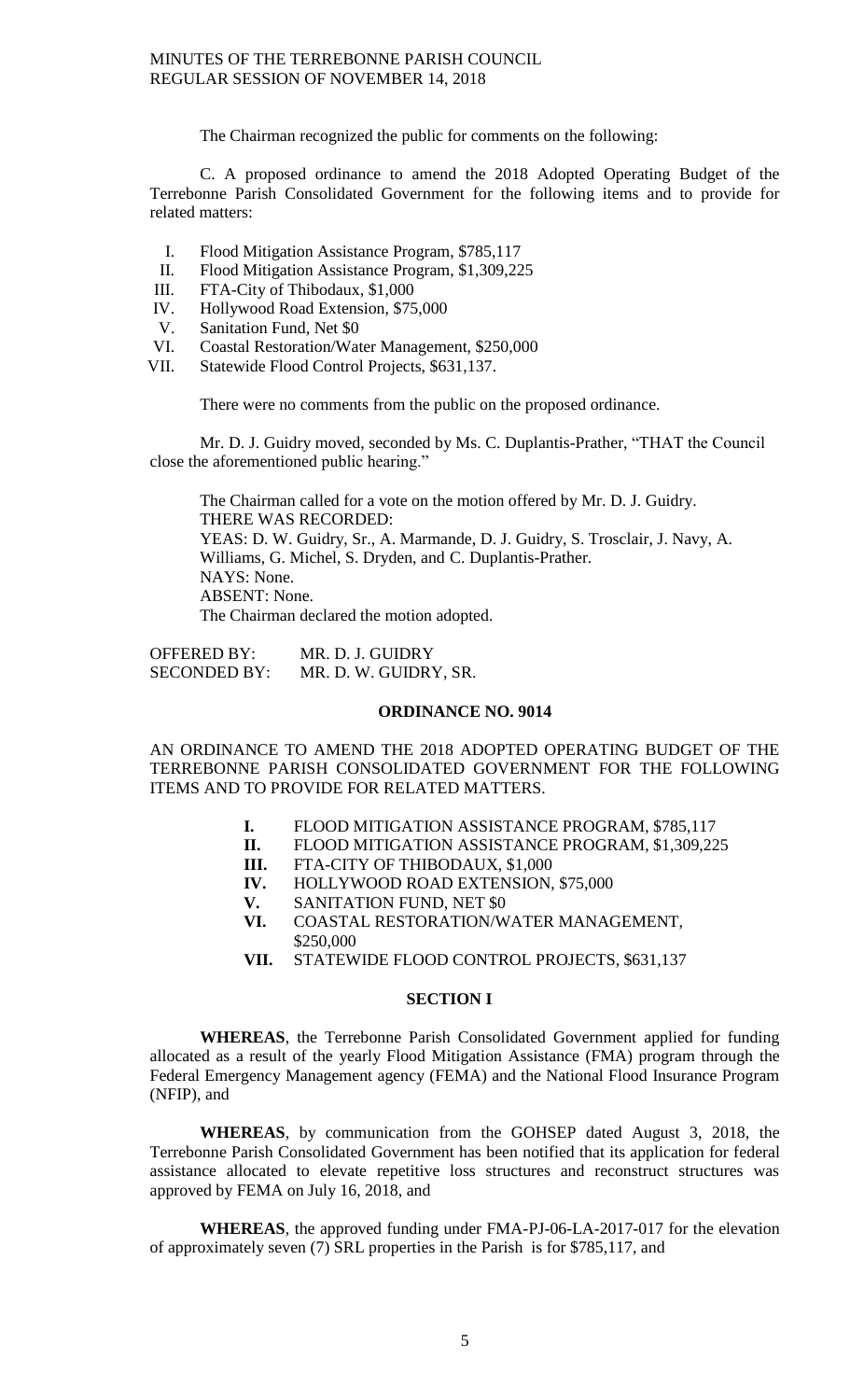**WHEREAS**, the Governor's Office of Homeland Security and Emergency Preparedness (GOHSEP) is the grantee under this Flood Mitigation Assistance Program, and

**WHEREAS**, Terrebonne Parish Consolidated Government is a sub grantee.

**NOW, THEREFORE BE IT ORDAINED**, by the Terrebonne Parish Council, on behalf of the Terrebonne Parish Consolidated Government, that the 2018 Adopted Operating Budget be amended for the Flood Mitigation Assistance Program. (Attachment A)

#### **SECTION II**

**WHEREAS**, the Terrebonne Parish Consolidated Government applied for funding allocated as a result of the yearly Flood Mitigation Assistance (FMA) program through the Federal Emergency Management agency (FEMA) and the National Flood Insurance Program (NFIP), and

**WHEREAS,** by communication from the GOHSEP dated August 3, 2018, the Terrebonne Parish Consolidated Government has been notified that its application for federal assistance allocated to elevate repetitive loss structures, elevate repetitive loss structures and reconstruct structures was approved by FEMA on July 16, 2018, and

**WHEREAS**, the approved funding under FMA-PJ-06-LA-2017-021 for the elevation of approximately eight (8) RL properties in the Parish is as follows:

| Federal Share (90%)    | \$1,178,303      |
|------------------------|------------------|
| Nonfederal Share (10%) | \$130,922        |
| TOTAL PROJECT AWARD:   | \$1,309,225, and |

**WHEREAS**, the structure owners have committed to provide the nonfederal share, and

**WHEREAS**, the Governor's Office of Homeland Security and Emergency Preparedness (GOHSEP) is the grantee under this Flood Mitigation Assistance Program, and

**WHEREAS**, Terrebonne Parish Consolidated Government is a sub grantee.

**NOW, THEREFORE BE IT FURTHER ORDAINED**, by the Terrebonne Parish Council, on behalf of the Terrebonne Parish Consolidated Government, that the 2018 Adopted Operating Budget be amended for the Flood Mitigation Assistance Program. (Attachment B)

# **SECTION III**

**WHEREAS**, the FTA-City of Thibodaux is purchasing three cutaway buses for the City of Thibodaux, and

**WHEREAS**, funding of \$1,000 is needed for the purchase of the buses, and

**WHEREAS**, the funding will be from the FTA Grant fund balance.

**NOW, THEREFORE BE IT FURTHER ORDAINED**, by the Terrebonne Parish Council, on behalf of the Terrebonne Parish Consolidated Government, that the 2018 Adopted Operating Budget of the Terrebonne Parish Consolidated Government be amended for the FTA-City of Thibodaux. (Attachment C)

## **SECTION IV**

**WHEREAS**, funding is needed for the Hollywood Road Extension Project, and

**WHEREAS**, the funding source is from the Mayfield Bridge No. 1 Replacement Project in the Road Construction Fund for \$75,000.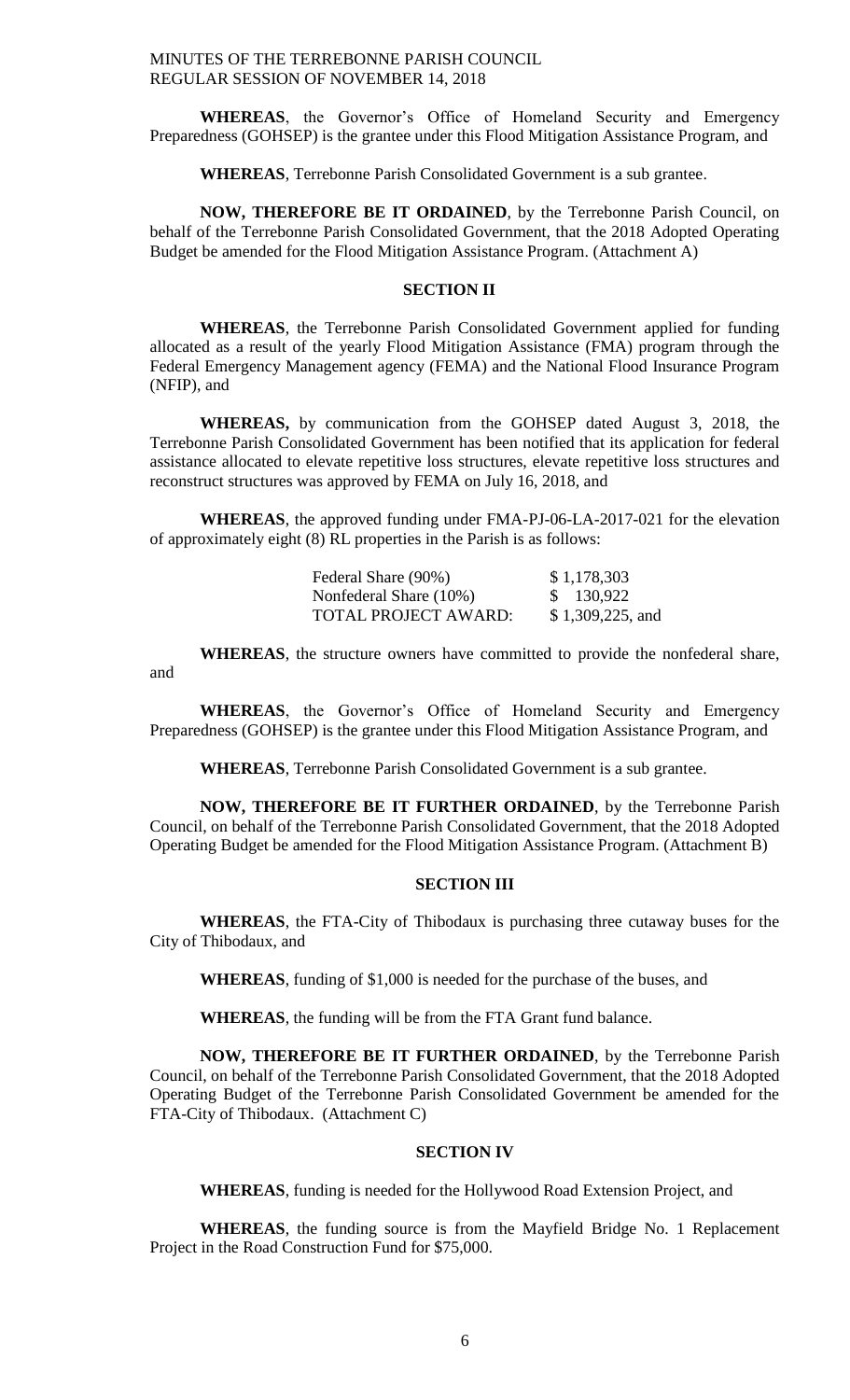**NOW, THEREFORE BE IT FURTHER ORDAINED**, by the Terrebonne Parish Council, on behalf of the Terrebonne Parish Consolidated Government, that the 2018 Adopted Operating Budget and 5-Year Capital Outlay Budget be amended to recognize the funding of the Hollywood Road Extension Project. (Attachment D)

#### **SECTION V**

**WHEREAS**, the Parish is required to recognize projected revenues and expenditures which have an unfavorable variance of 5% or more over the current budget, and

**WHEREAS**, the Sanitation Disposal expense account requires a \$410,000 increase, and the Landfill Fees revenue account requires a \$410,000 increase,

**NOW, THEREFORE BE IT FURTHER ORDAINED**, by the Terrebonne Parish Council, on behalf of the Terrebonne Parish Consolidated Government, that the 2018 Adopted Operating Budget be amended to recognize the necessary adjustment for the Sanitation Fund. (Attachment E)

# **SECTION VI**

**WHEREAS**, in order to receive funds under the RESTORE Act, Terrebonne Parish prepared the requisite Multiyear Implementation Plan (MYIP) for the expenditure of these funds, and

**WHEREAS**, the official name of the program is Fletcher Technical Community College Water Management/Coastal Restoration Curriculum, Coastal Restoration and Protection Institute, and

**WHEREAS**, Fletcher will be using the funds to design and offer a curriculum aimed at training individuals in the Coastal Restoration Management field, and

**WHEREAS**, the program has been approved for RESTORE Act Direct Component funding in the amount of \$250,000.

**NOW, THEREFORE BE IT FURTHER ORDAINED**, by the Terrebonne Parish Council, on behalf of the Terrebonne Parish Consolidated Government that the 2018 Adopted Operating Budget be amended to recognize the funding for the Coastal Restoration/Water Management Work Force Development Program. (Attachment F)

## **SECTION VII**

**WHEREAS**, Statewide Flood Control funds were received for \$576,487, a decrease of the budget by \$54,650, and

**WHEREAS**, funding will be used for the following projects:

Valhi Pump Station and Levee Improvement Project-30" pump, \$200,000 Bayou Sports Park-12" pump, \$89,400 Shell Plant in Bayou Black-12" pump, \$153,000 Hanson Canal, electrical installation, \$134,087

**NOW, THEREFORE BE IT FURTHER ORDAINED**, by the Terrebonne Parish Council, on behalf of the Terrebonne Parish Consolidated Government that the 2018 Adopted Operating Budget and the 5-Year Capital Outlay Budget be amended to recognize the funding from the Statewide Flood Control. (Attachment G)

#### **SECTION VIII**

If any word, clause, phrase, section or other portion of this ordinance shall be declared null, void, invalid, illegal, or unconstitutional, the remaining words, clauses, phrases, sections and other portions of this ordinance shall remain in full force and effect, the provisions of this ordinance hereby being declared to be severable.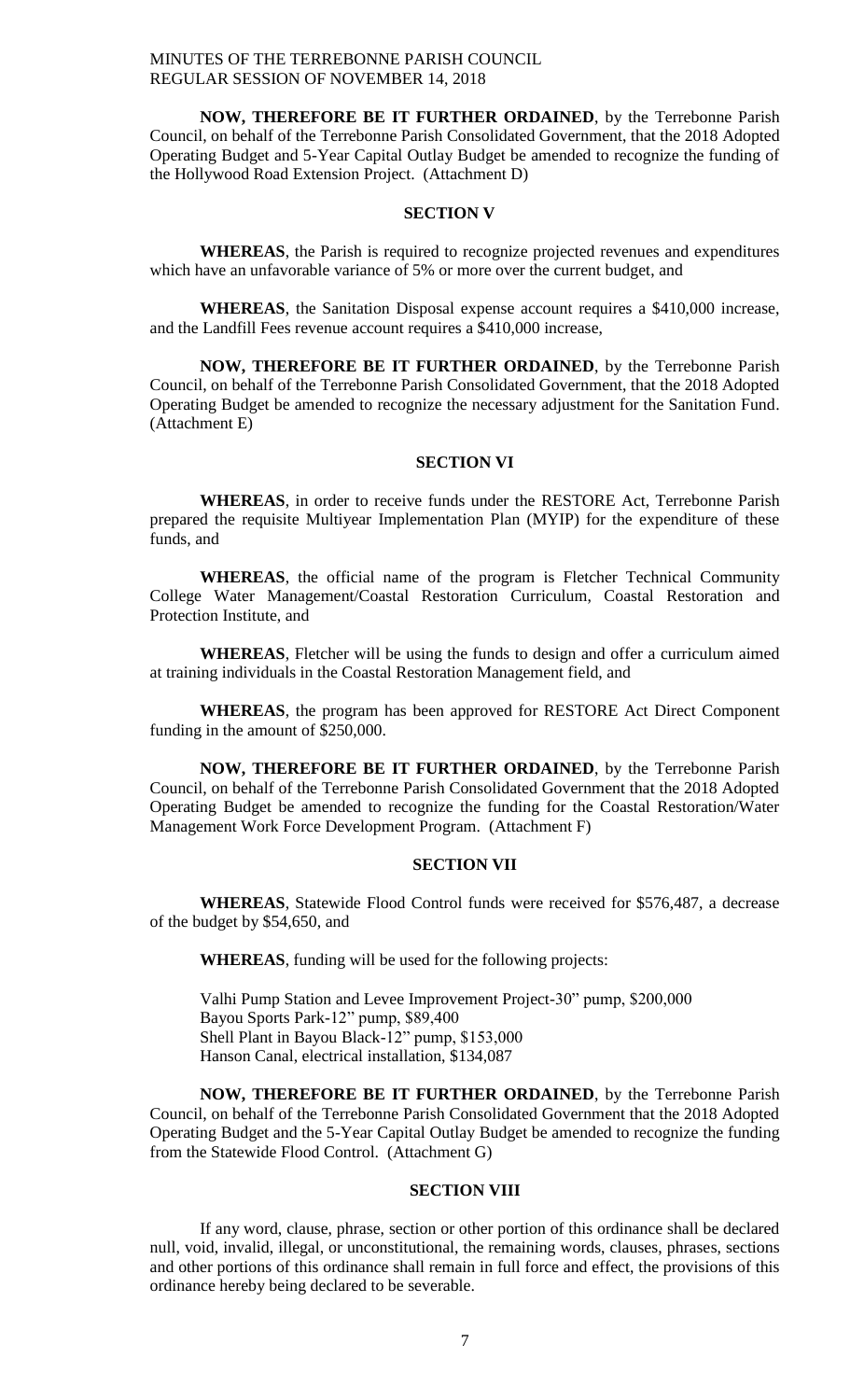# **SECTION IX**

This ordinance shall become effective upon approval by the Parish President or as otherwise provided in Section 2-13(b) of the Home Rule Charter for a Consolidated Government for Terrebonne Parish, whichever occurs sooner.

This ordinance, having been introduced and laid on the table for at least two weeks, was voted upon as follows:

THERE WAS RECORDED:

YEAS: D.W. Guidry, Sr., A. Marmande, D.J. Guidry, S. Trosclair, J. Navy, A. Williams, G. Michel, S. Dryden and C. Duplantis-Prather. NAYS: None. NOT VOTING: None. ABSTAINING: None. ABSENT: None. The Chairman declared the ordinance adopted on this, the 14th day of November 2018.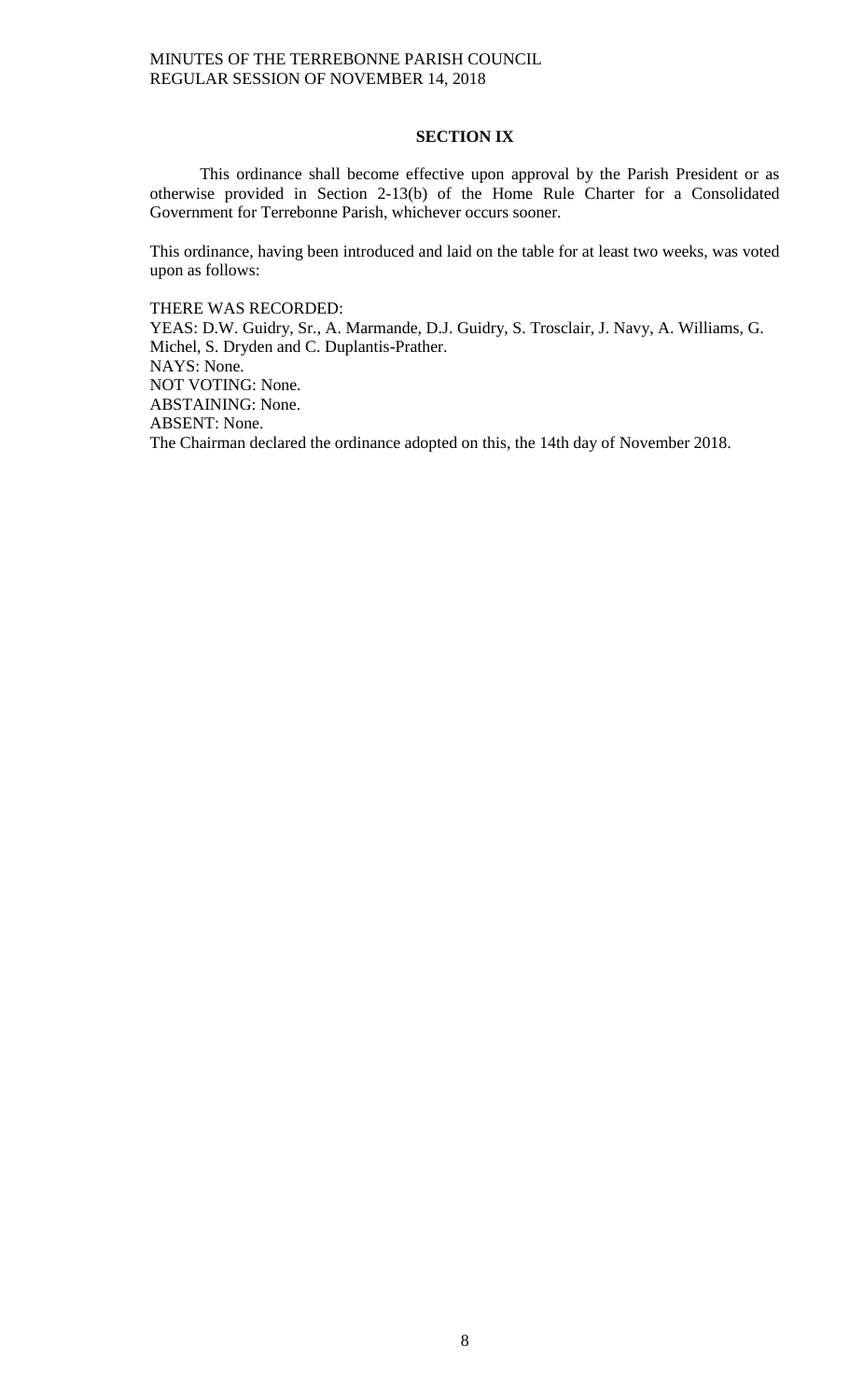# **ATTACHMENT A - Flood Mitigation Assistance Program**

|                                | 2018                     |               |            |
|--------------------------------|--------------------------|---------------|------------|
|                                | <b>Adopted</b>           | <b>Change</b> | Amended    |
|                                |                          |               |            |
| FMA-2017-017 Elev SRL Property | $\overline{\phantom{0}}$ | 785.117       | 785,117    |
| FMA-2017-017 SRL Property      |                          | (785, 117)    | (785, 117) |

# **ATTACHMENT B - Flood Mitigation Assistance Program**

|                                | 2018           |               |             |
|--------------------------------|----------------|---------------|-------------|
|                                | <b>Adopted</b> | <b>Change</b> | Amended     |
|                                |                |               |             |
| FMA 2017-021 Elev Elev RL Prop |                | 1,309,225     | 1,309,225   |
| FMA 2017-021 Elev Elev RL Prop |                | (1,178,303)   | (1,178,303) |
| FMA 2017-021 Citizen Part.     |                | (130,922)     | (130,922)   |

# **ATTACHMENT C - FTA-City of Thibodaux**

|                                   | 2018           |               |           |
|-----------------------------------|----------------|---------------|-----------|
|                                   | <b>Adopted</b> | <b>Change</b> | Amended   |
| Transit Buses (Revenue Vehicle)   | 221,130        | 1,000         | 222,130   |
| Transfer from FTA Grant           | (53, 630)      | (1,000)       | (54, 630) |
| Transfer to FTA-City of Thiobdaux | 53,630         | 1,000         | 54,630    |
| Fund Balance (decrease)           | n/a            | (1,000)       | n/a       |

# **ATTACHMENT D - Hollywood Road Extension**

|                               |                | 2018          |           |
|-------------------------------|----------------|---------------|-----------|
|                               | <b>Adopted</b> | <b>Change</b> | Amended   |
|                               |                |               |           |
| Hollywood Road Extension      | 3,423,859      | 75,000        | 3,498,859 |
| Mayfield Bridge No. 1 Replace | 597.994        | (75,000)      | 522,994   |

# **ATTACHMENT E - Sanitation Fund**

|               |                | 2018          |             |
|---------------|----------------|---------------|-------------|
|               | <b>Adopted</b> | <b>Change</b> | Amended     |
|               |                |               |             |
| Disposal      | 3,132,487      | 410,000       | 3,542,487   |
| Landfill Fees | (2,424,500)    | (410,000)     | (2,834,500) |

# **ATTACHMENT F - Coastal Restoration/Water Management**

|                                                                | 2018           |                      |                      |
|----------------------------------------------------------------|----------------|----------------------|----------------------|
|                                                                | <b>Adopted</b> | <b>Change</b>        | Amended              |
| <b>RESTORE Act Direct Component</b><br>Fund Balance (increase) | -              | (250,000)<br>250,000 | (250,000)<br>250,000 |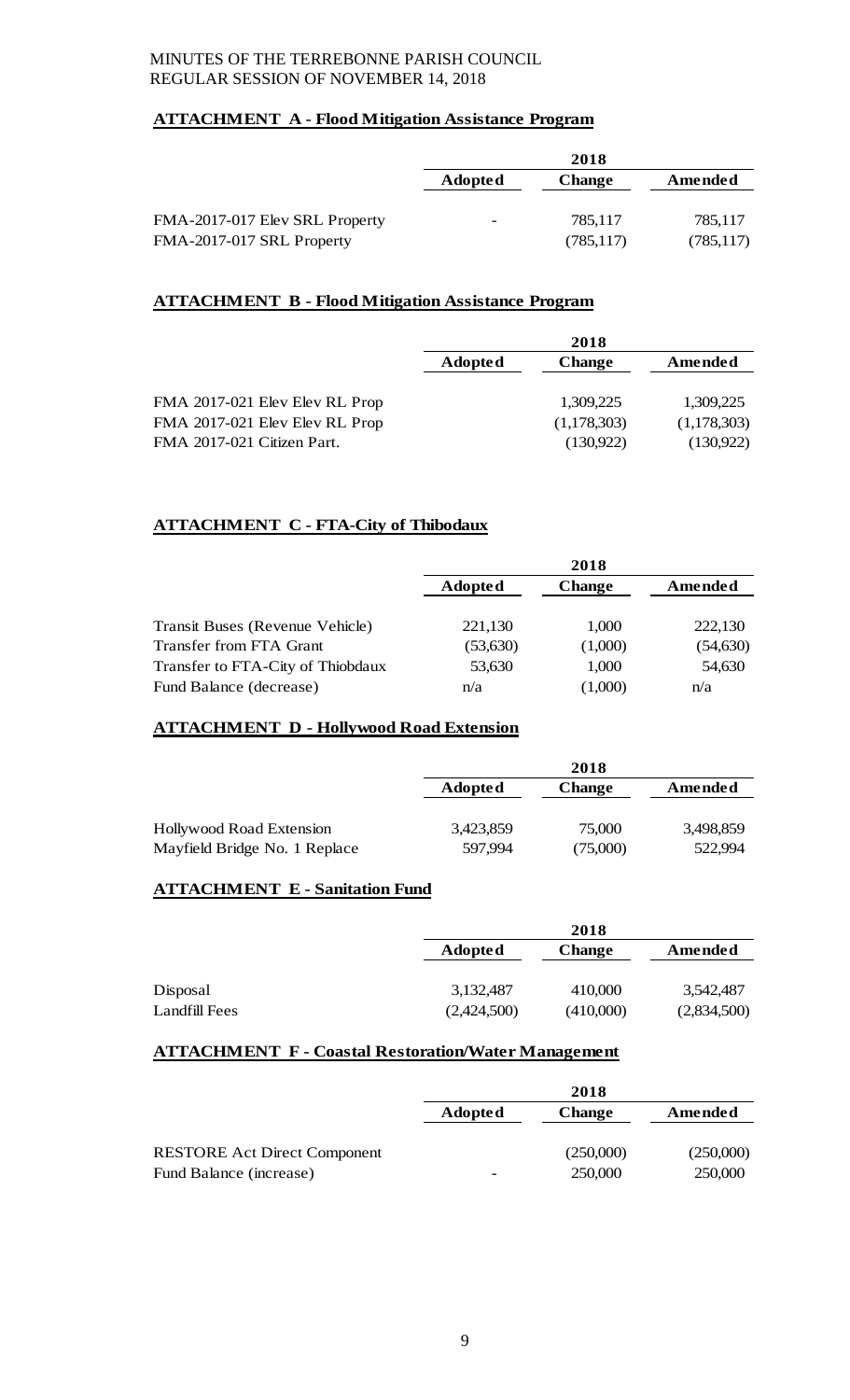# **ATTACHMENT G - Statewide Flood Control**

|                                       | 2018                     |               |            |
|---------------------------------------|--------------------------|---------------|------------|
|                                       | <b>Adopted</b>           | <b>Change</b> | Amended    |
|                                       |                          |               |            |
| Statewide Flood Bayou Terr Dredge     | (631, 137)               | 54,650        | (576, 487) |
| Bayou Terrebonne Clear/Snag           | 631,137                  | (631, 137)    |            |
| Valhi Drainage Improvements           | 1,615,455                | 200,000       | 1,815,455  |
| Shell Plant in Bayou Black Pump       | $\overline{\phantom{0}}$ | 153,000       | 153,000    |
| <b>Bayou Black Pump Station</b>       | 11,627,001               | 134,087       | 11,761,088 |
| Parish Sports Park Complex            | 871,897                  | 89,400        | 961,297    |
| Transfer from P/W Drainage Constr     |                          | (89,400)      | (89, 400)  |
| <b>Transfer to Parish Sports Park</b> |                          | 89,400        | 89,400     |

The Chairman recognized the public for comments on the following:

D. The Proposed 2019 Parish Budget and Five Year Capital Outlay Budget.

There were no comments from the public on the proposed 2019 budgets.

Mr. D. W. Guidry, Sr. moved, seconded by Mr. D. J. Guidry, "THAT the Council continue the aforementioned public hearing to the November 28, 2018 meeting."

The Chairman called for a vote on the motion offered by Mr. D. W. Guidry, Sr. THERE WAS RECORDED: YEAS: D. W. Guidry, Sr., A. Marmande, D. J. Guidry, S. Trosclair, J. Navy, A. Williams, G. Michel, S. Dryden, and C. Duplantis-Prather. NAYS: None. ABSENT: None. The Chairman declared the motion adopted.

Mr. G. Michel moved, seconded by Mr. D. W. Guidry, Sr., "THAT the Council return to the regular order of business."

The Chairman called for a vote on the motion offered by Mr. G. Michel. THERE WAS RECORDED: YEAS: D. W. Guidry, Sr., A. Marmande, D. J. Guidry, S. Trosclair, J. Navy, A. Williams, G. Michel, S. Dryden, and C. Duplantis-Prather. NAYS: None. ABSENT: None. The Chairman declared the motion adopted.

The Chairman recognized Mr. W. Alex Ostheimer, Houma resident, who shared his experiences in seeking re-appointment to the Houma-Terrebonne Regional Planning Commission then requested that the legal opinion regarding his term limit as a member of said board be made public record so that he could request a copy of it to review. He then thanked the Council for allowing him to serve over the years on various boards, committees, and commissions of Terrebonne Parish.

Several Council Members thanked Mr. Ostheimer for his years of service, cooperation, and diligence as a board member and commissioner for Terrebonne Parish.

The Chairman recognized Mr. Chad Luke, Assistant Parish Attorney, who explained that the legal opinion requested by Mr. Ostheimer was considered a privileged document which prevents the attorney, not the Council, from allowing the information to be disclosed to the public unless a crime or fraud would be committed or informed consent of the Council is given to waive that privilege. He then clarified that the term limits for planning commissions were detailed in the Parish Code in accordance with a state law which sets the limit of a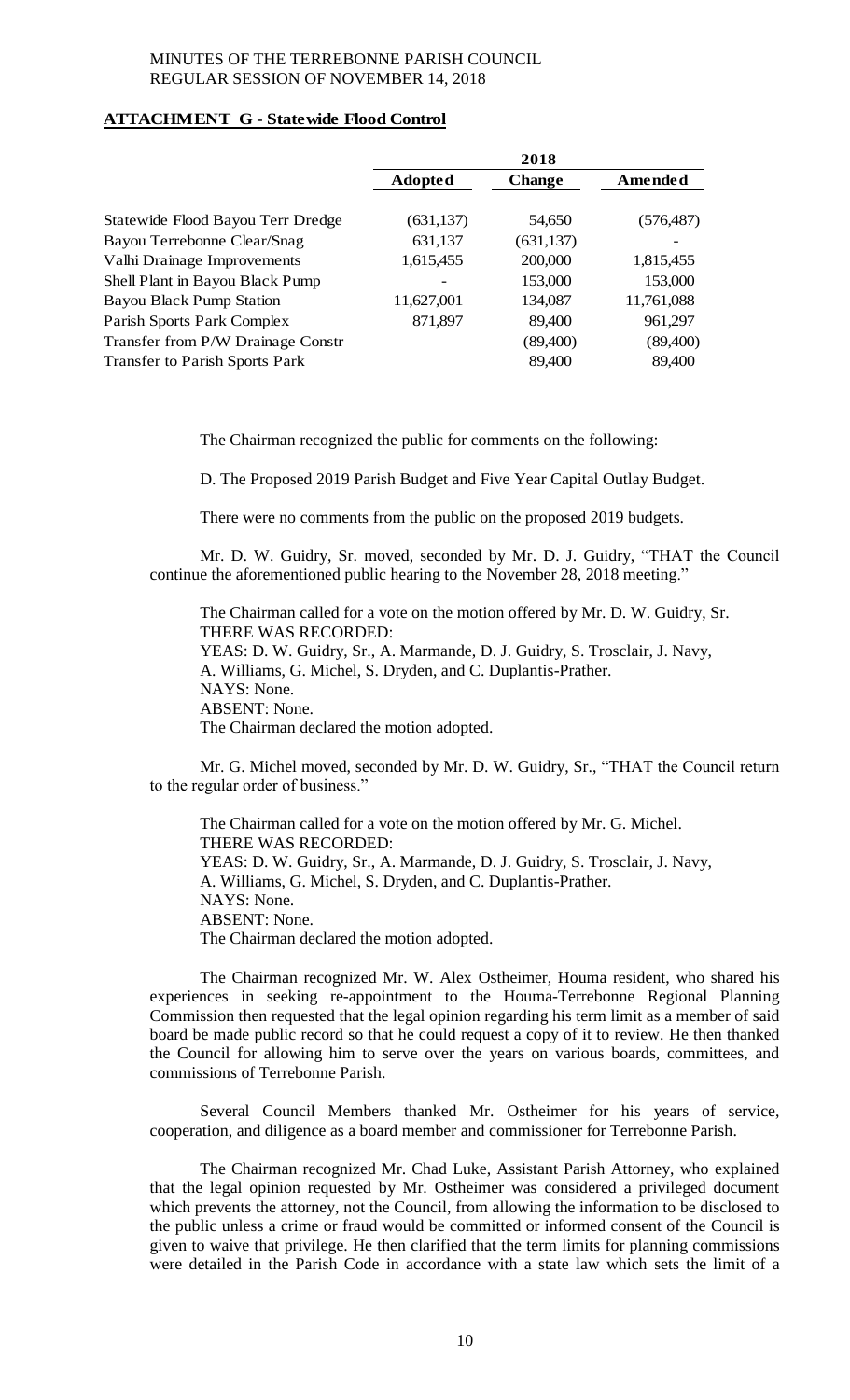planning commission member to be two and one-half full terms of the Council that appointed him.

Mr. Ostheimer shared some of his concerns for the listing of terms and term limits for those serving on Council-appointed boards and the potential for confusion for prospective board members.

The Chairman recognized Mr. Steve Robichaux, South Louisiana Dragway Reunion Car Show representative, who thanked the Parish for its co-sponsorship of the upcoming car show to be held from November 29, 2018 to December 1, 2018. He then gave an overview of the origination for the car show and of the events to be held in connection with the show and encouraged the public to participate.

Several Council Members congratulated Mr. Robichaux for his success with a similar car show held last year and thanked him for finding a new way to bring tourists in to enjoy Terrebonne Parish. They shared some of their experiences with last year's car show and with racing in general and then encouraged the public to attend the car show this year.

The Chairman called for a report on the Policy, Procedure, and Legal Committee meeting held on November 12, 2018, whereupon the Committee Chairman rendered the following:

# **POLICY, PROCEDURE, & LEGAL COMMITTEE**

#### **NOVEMBER 12, 2018**

The Chairman, Darrin W. Guidry, Sr., called the Policy, Procedure, & Legal Committee meeting to order at 5:32 p.m. in the Terrebonne Parish Council Meeting Room with an Invocation offered by Committee Member S. Trosclair and the Pledge of Allegiance led by Committee Member D. J. Guidry. Upon roll call, Committee Members recorded as present were: D. W. Guidry, Sr., A. Marmande, D. J. Guidry, S. Trosclair, G. Michel and C. Duplantis-Prather. Committee Members J. Navy and A. Williams were recorded as absent. Committee Member S. Dryden was recorded as entering the proceedings at 5:38 p.m. A quorum was declared present.

Mr. D. J. Guidry moved, seconded by Ms. C. Duplantis-Prather, "THAT, the Policy, Procedure, & Legal Committee approve the co-sponsorship request for the Hope Fest 5K Run/Walk on November 17, 2018."

The Chairman called for the vote on the motion offered by Mr. D. J. Guidry. THERE WAS RECORDED: YEAS: D. W. Guidry, Sr., A. Marmande, D. J. Guidry, S. Trosclair, G. Michel and C. Duplantis-Prather. NAYS: None. ABSENT: J. Navy, A. Williams and S. Dryden. The Chairman declared the motion adopted.

Mr. D. J. Guidry moved, seconded by Mr. G. Michel, "THAT, the Policy, Procedure, & Legal Committee approve the co-sponsorship request for the Coastal Protection and Restoration Authority's 2020 Annual Plan Public Hearing on January 31, 2019."

The Chairman called for the vote on the motion offered by Mr. D. J. Guidry. THERE WAS RECORDED: YEAS: D. W. Guidry, Sr., A. Marmande, D. J. Guidry, S. Trosclair, G. Michel and C. Duplantis-Prather. NAYS: None. ABSENT: J. Navy, A. Williams and S. Dryden. The Chairman declared the motion adopted.

Council Clerk V. Chauvin explained that the proposed resolution for the 2019 Council Meeting dates were selected in conjunction with annual holidays and conferences; and stated that they can be changes if an event and/or conflict arises.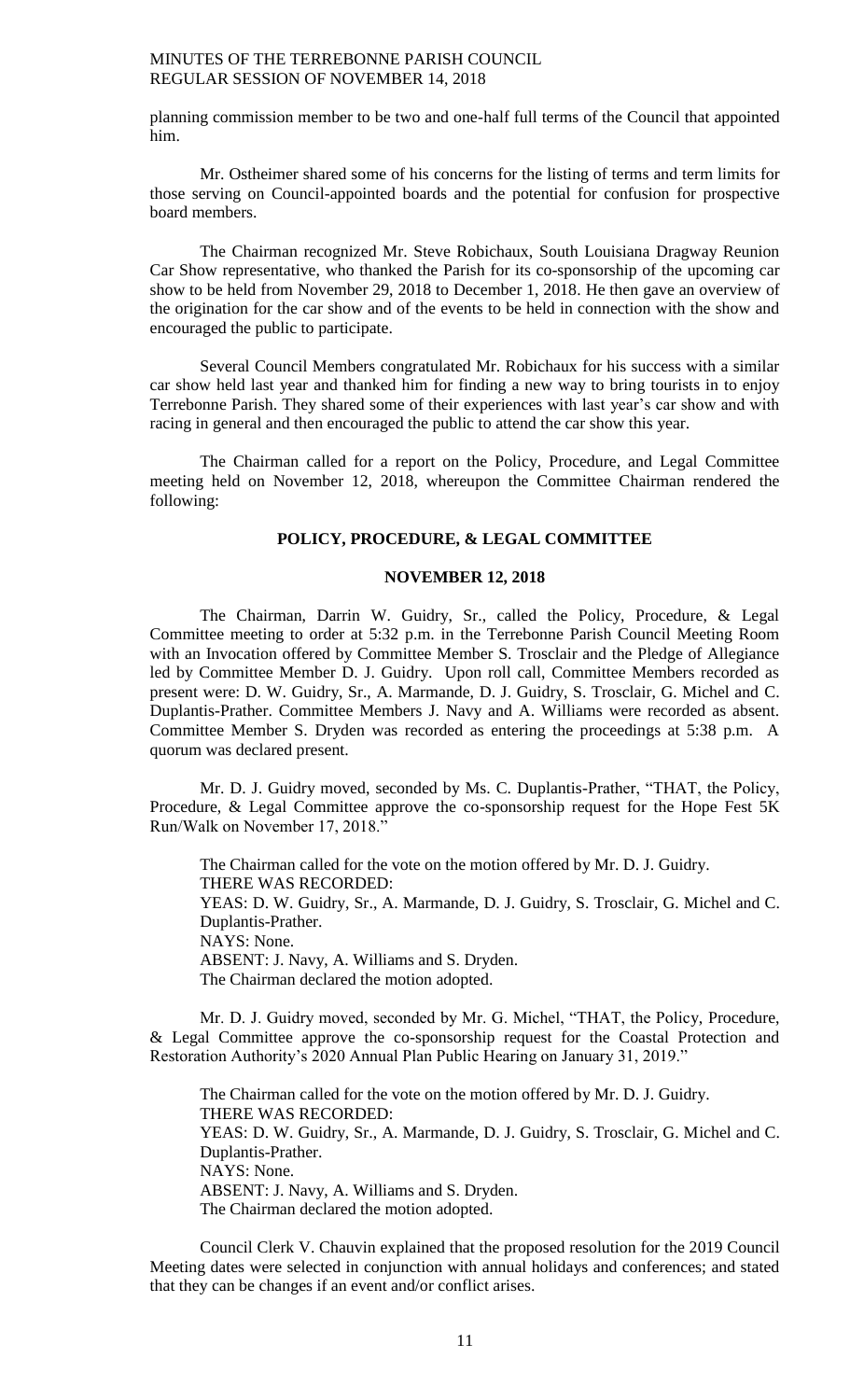| OFFERED BY:         | MS. C. DUPLANTIS-PRATHER |
|---------------------|--------------------------|
| <b>SECONDED BY:</b> | MR. G. MICHEL            |

#### **RESOLUTION NO. 18-403**

#### **2019 MEETING CALENDAR**

| <b>COMMITTEE MEETINGS</b>           | <b>COUNCIL MEETINGS</b> |
|-------------------------------------|-------------------------|
| January 7                           | January 9               |
| January 22 (Tuesday due to MLK Day) | January 23              |
| <b>Condemnation Hearings</b>        |                         |
| February 4                          | February 6              |
| February 18                         | February 20             |
| March $11$                          | March 13                |
| March 25                            | March 27                |
| April 8                             | April 10                |
| April 22                            | April $2\overline{4}$   |
| <b>Condemnation Hearings</b>        |                         |
| May 6                               | May 8                   |
| May 20                              | May 22                  |
| June 10                             | June 12                 |
| June 24                             | June 26                 |
| July 8                              | July 10                 |
| July 22                             | July 24                 |
| <b>Condemnation Hearings</b>        |                         |
| August 12                           | August 14               |
| August 26                           | August 28               |
| September 9                         | September 11            |
| September 23                        | September 25            |
| October 7                           | October 9               |
| October 21                          | October 23              |
| <b>Condemnation Hearings</b>        |                         |
| November 4                          | November 6              |
| November 18                         | November 20             |
| December 2                          | December 4              |
| December 16                         | December 18             |

**BE IT FURTHER RESOLVED** that all Regular Session Council Meetings shall begin at 6:00 p.m. in the Council Meeting Room on the second floor of the Government Tower at 8026 Main Street, and

**BE IT FURTHER RESOLVED** that the Council will schedule committee meetings on the Monday preceding the Regular Meetings of the Council as regularly as possible, however **\*\*committee meetings** may be scheduled on a different day and/or at a different time, as decided upon by the Council; and,

**BE IT FURTHER RESOLVED** that the Council may call additional committee meetings and/or Special Sessions of the Council as deemed necessary.

#### **THERE WAS RECORDED:**

YEAS: D. W. Guidry, Sr., A. Marmande, D. J. Guidry, S. Trosclair, G. Michel, and C. Duplantis-Prather. NAYS: None. ABSTAINING: None. ABSENT: J. Navy, A. Williams, and S. Dryden. The Chairwoman declared the resolution adopted on this the 12th day of November 2018.

\* \* \* \* \* \* \* \* \*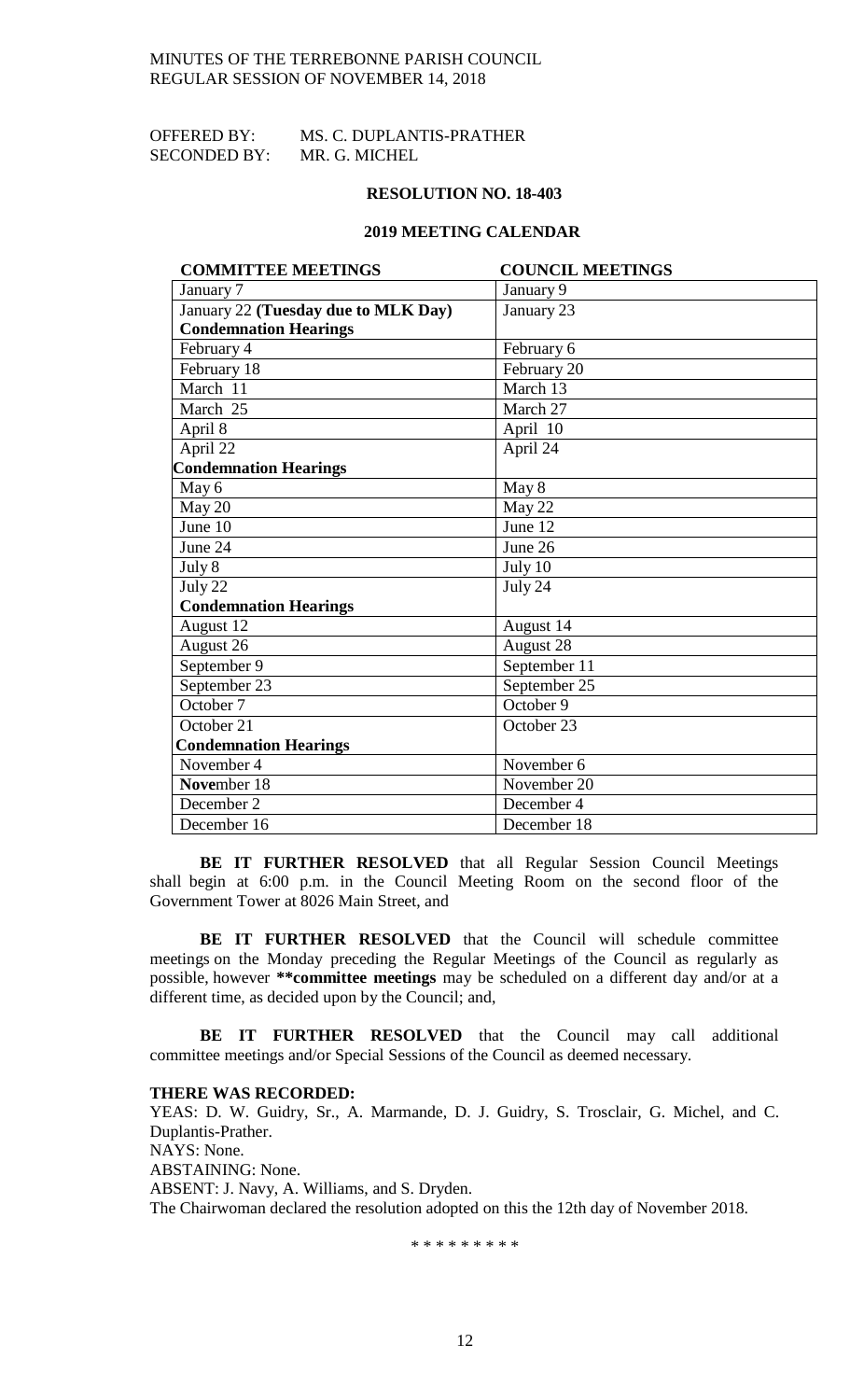Parish President G. Dove requested that Agenda Item No. 4 – RESOLUTION: Authorizing the Parish President to engage the Professional Services of South Central Planning and Development Commission for the purpose of updating legal descriptions in Terrebonne Parish at a sum of \$0 be deferred for two weeks so that the resolution can be reviewed by the parish's Legal Department.

Ms. C. Duplantis-Prather moved, seconded by Mr. A. Marmande, "THAT the Policy, Procedure & Legal Committee hold Item No. 4 - RESOLUTION: Authorizing the Parish President to engage the Professional Services of South Central Planning Development Commission for the purpose of updating the legal descriptions in Terrebonne Parish at a sum of \$0 for two weeks until it can be reviewed by the parish's Legal Department."

The Chairman called for the vote on the motion offered by Ms. C. Duplantis-Prather. THERE WAS RECORDED: YEAS: D. W. Guidry, Sr., A. Marmande, D. J. Guidry, S. Trosclair, G. Michel and C. Duplantis-Prather. NAYS: None. ABSENT: J. Navy, A. Williams and S. Dryden. The Chairman declared the motion adopted.

Committee Member S. Trosclair requested that advance notice be given to the Council when agenda items need to be reviewed by the Legal Department prior to action being taken.

OFFERED BY:<br>SECONDED BY: MR. G. MICHEL<br>MS. C. DUPLANTIS-PRATHER **RESOLUTION NO. 18-404**

RENEWAL OF 2019-2020 PRODUCER OF RECORD CONTRACT IN PLACE WITH ANTHONY J. ALFORD INSURANCE COMPANY

**WHEREAS**, Terrebonne Parish Consolidated Government (TPCG) is authorized to provide Employee Group Health Insurance Coverage through its Department of Risk Management; and

**WHEREAS**, Administration and the Risk Management Department would like to recommend the continuance and renewal of services for Producer of Record Contract in place with Anthony J. Alford Insurance Company for employee Group Health Insurance/ Selffunded and Re-insurance Contract for Medical, Dental, and Pharmacy Benefits for 2019, per Ordinance Number 8913; and

**WHEREAS**, such services would begin January 1, 2019 through December 31, 2019 with the option for one (1) additional year from January 1, 2020 thru December 31, 2020.

**NOW THEREFORE BE IT RESOLVED**, by the Terrebonne Parish Council (Policy, Procedure and legal Committee) on behalf of the Terrebonne Parish Consolidated Government is hereby authorized to accept the recommendation of Administration and the Risk Management Department to continue the contract in place with Anthony J. Alford Insurance Company for Producer of Record to commence on January 1, 2019 through December 31, 2019.

# **THERE WAS RECORDED:**

YEAS: D. W. Guidry, Sr., A. Marmande, D. J. Guidry, S. Trosclair, G. Michel, and C. Duplantis-Prather. NAYS: None. ABSTAINING: None. ABSENT: J. Navy, A. Williams, and S. Dryden. The Chairwoman declared the resolution adopted on this the 12th day of November 2018.

\* \* \* \* \* \* \* \* \*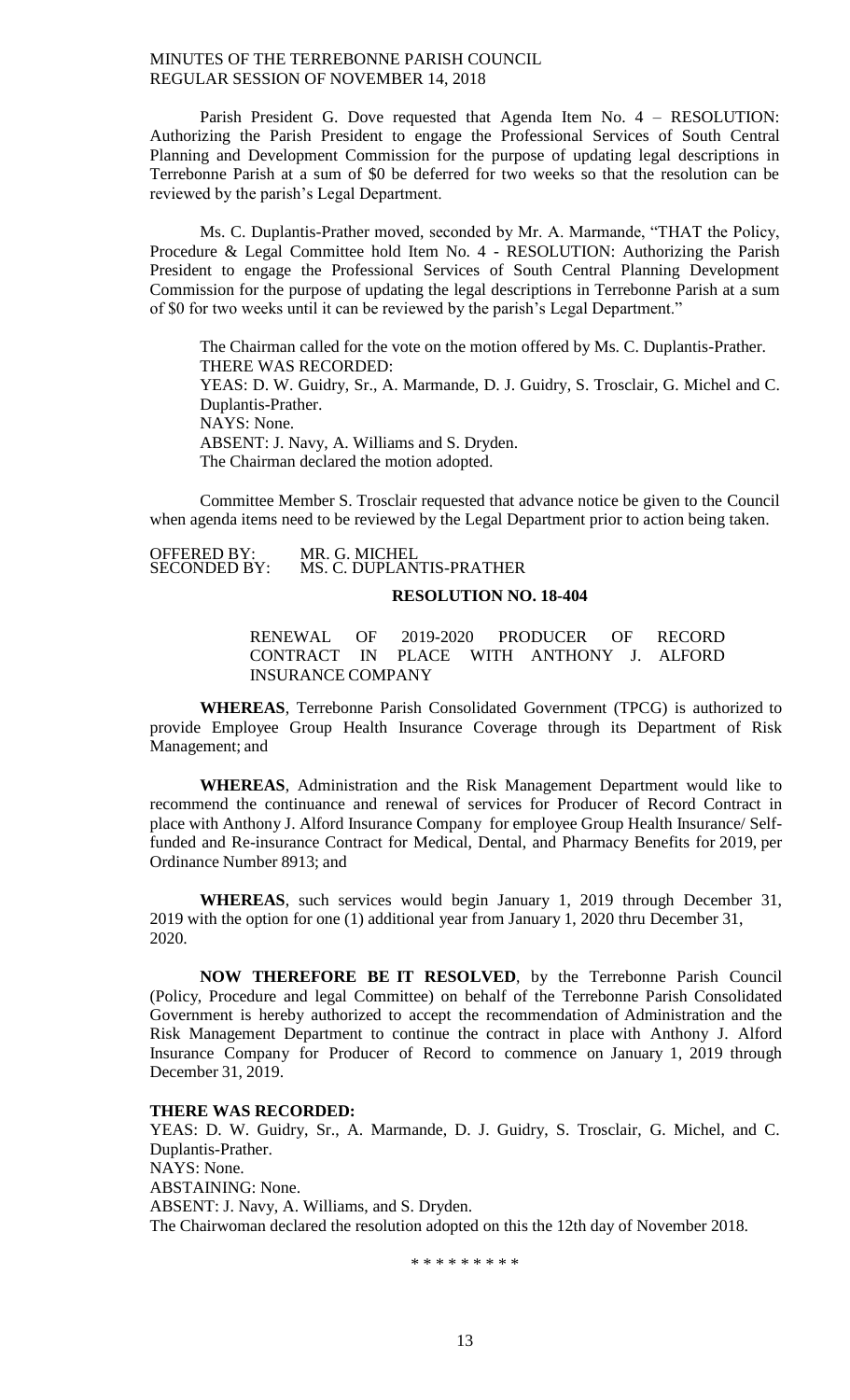MS. C. DUPLANTIS-PRATHER<br>MR. G. MICHEL OFFERED BY:<br>SECONDED BY:

#### **RESOLUTION NO. 18-405**

## RENEWAL OF 2019-2020 PRODUCER OF RECORD CONTRACT IN PLACE WITH LARIS INSURANCE AGENCY, LLC

**WHEREAS**, Terrebonne Parish Consolidated Government (TPCG) is authorized to provide Casualty Insurance Coverage through its Department of Risk Management; and

**WHEREAS**, Administration and the Risk Management Department would like to recommend the continuance and renewal of services for Producer of Record Contract in place with Laris Insurance Agency, LLC for Casualty Insurance coverage, per Ordinance Number 8802; and

**WHEREAS**, such services would begin April 1, 2019 through March 31, 2020 with the option for one (1) additional year from April 1, 2020 thru March 31, 2021.

**NOW THEREFORE BE IT RESOLVED**, by the Terrebonne Parish Council (Policy, Procedure and legal Committee) on behalf of the Terrebonne Parish Consolidated Government is hereby authorized to accept the recommendation of Administration and the Risk Management Department to continue the contract in place with Laris Insurance Agency, LLC for Producer of Record to commence on April 1, 2019 through March 31, 2020.

#### **THERE WAS RECORDED:**

YEAS: D. W. Guidry, Sr., A. Marmande, D. J. Guidry, S. Trosclair, G. Michel, and C. Duplantis-Prather. NAYS: None. ABSTAINING: None. ABSENT: J. Navy, A. Williams, and S. Dryden. The Chairwoman declared the resolution adopted on this the 12th day of November 2018.

\* \* \* \* \* \* \* \* \*

*Committee Member S. Dryden was recorded as entering the proceedings at this time (5:38 p.m.)* 

OFFERED BY: MR. D. J. GUIDRY SECONDED BY: MS. C. DUPLANTIS-PRATHER

#### **RESOLUTION NO. 18-406**

RENEWAL OF 2019-2020 PRODUCER OF RECORD CONTRACT WITH PAUL'S AGENCY, LLC

**WHEREAS,** Terrebonne Parish Consolidated Government (TPCG) is authorized to provide Property Insurance, Special Equipment Floater, and Inland Marine Coverage through its Department of Risk Management; and

**WHEREAS**, Administration and the Risk Management Department would like to recommend the continuance and renewal of services for Producer of Record Contract with Paul's Agency, LLC for Property Insurance, Special Equipment Floater, and Inland Marine Insurance coverage, per Ordinance Number 8801; and

**WHEREAS**, such services would begin March 1, 2019 through February 28, 2020 with the option for one (1) additional year from March 1, 2020 thru February 28, 2021.

**NOW THEREFORE BE IT RESOLVED**, by the Terrebonne Parish Council (Policy, Procedure and legal Committee) on behalf of the Terrebonne Parish Consolidated Government is hereby authorized to accept the recommendation of Administration and the Risk Management Department to continue the contract in place with Paul's Agency, LLC for Producer of Record to commence on March 1, 2019 through February 28, 2020.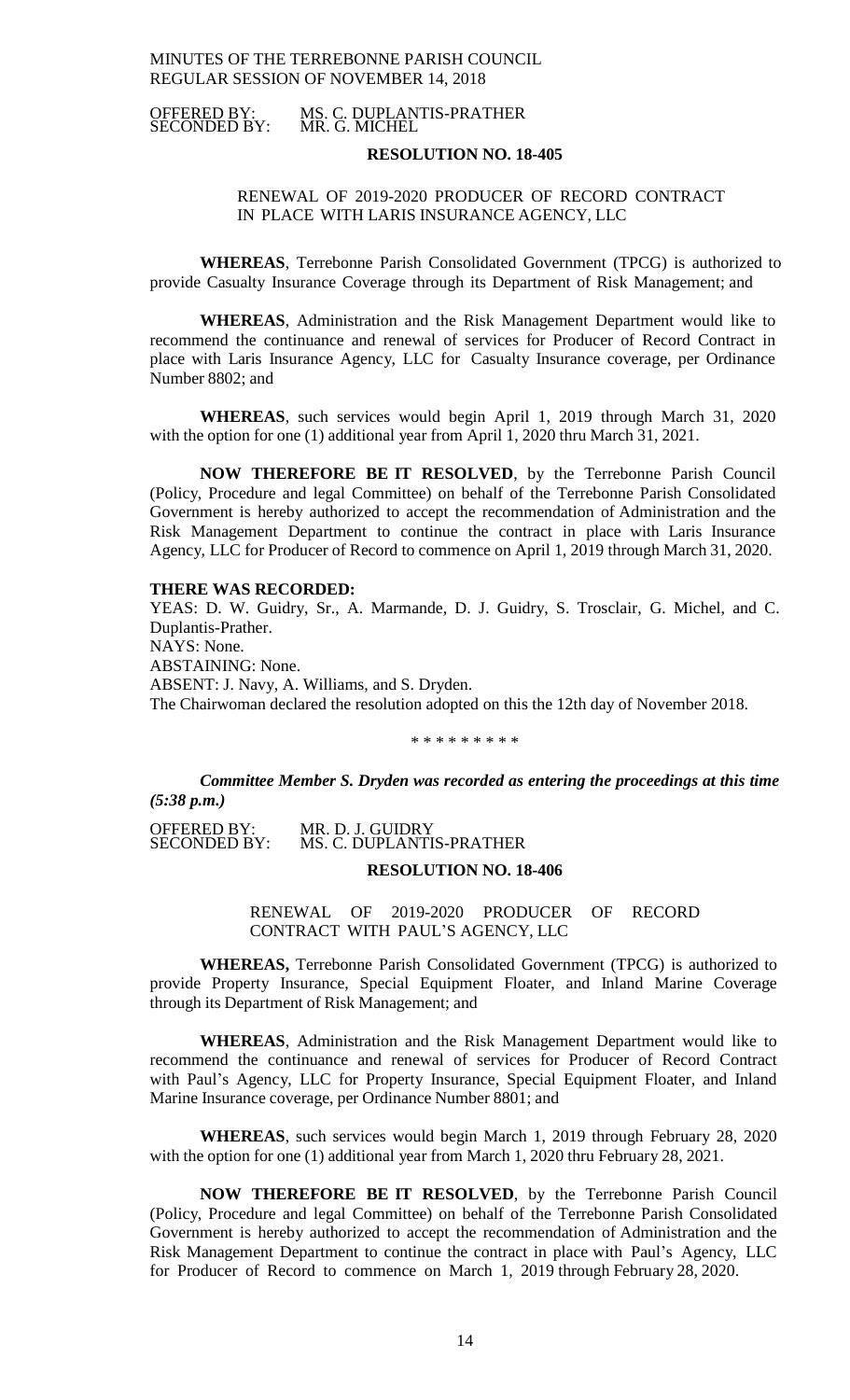#### **THERE WAS RECORDED:**

YEAS: D. W. Guidry, Sr., A. Marmande, D. J. Guidry, S. Trosclair, G. Michel, S. Dryden, and C. Duplantis-Prather. NAYS: None. ABSTAINING: None. ABSENT: J. Navy and A. Williams. The Chairwoman declared the resolution adopted on this the 12th day of November 2018.

#### \* \* \* \* \* \* \* \* \*

OFFERED BY: MS. C. DUPLANTIS-PRATHER SECONDED BY: MR. A. MARMANDE

# **RESOLUTION NO. 18-407**

# RENEWAL OF 2019-2020 PRODUCER OF RECORD CONTRACT IN PLACE WITH THE LEDET CORPORATION DBA/ LEDET INSURANCE AGENCY

**WHEREAS**, Terrebonne Parish Consolidated Government (TPCG) is authorized to provide Comprehensive Fireman's Insurance coverage and Boiler and Machinery insurance Coverage through its Department of Risk Management; and

**WHEREAS**, Administration and the Risk Management Department would like to recommend the continuance and renewal of services for Producer of Record Contract in place with the Ledet Corporation dba Ledet Insurance Agency for Comprehensive Fireman's Insurance coverage and Boiler and Machinery Insurance coverage, per Ordinance Number 8803; and

**WHEREAS**, such services would begin April 1, 2019 through March 31, 2020 with the option for one (1) additional year from April 1, 2020 thru March 31, 2021.

**NOW THEREFORE BE IT RESOLVED**, by the Terrebonne Parish Council (Policy, Procedure and legal Committee) on behalf of the Terrebonne Parish Consolidated Government is hereby authorized to accept the recommendation of Administration and the Risk Management Department to continue the contract in place with Ledet Corporation dba Ledet Insurance Agency for Producer of Record to commence on April 1, 2019 through March 31, 2020.

## **THERE WAS RECORDED:**

YEAS: D. W. Guidry, Sr., A. Marmande, D. J. Guidry, S. Trosclair, G. Michel, S. Dryden, and C. Duplantis-Prather. NAYS: None. ABSTAINING: None. ABSENT: J. Navy and A. Williams. The Chairwoman declared the resolution adopted on this the 12th day of November 2018.

\* \* \* \* \* \* \* \* \*

Mr. G. Michel moved, seconded by Ms. C. Duplantis-Prather, "THAT, there being no further business to come before the Policy, Procedure, & Legal Committee, the meeting be adjourned."

The Chairman called for the vote on the motion offered by Mr. G. Michel. THERE WAS RECORDED:

YEAS: D. W. Guidry, Sr., A. Marmande, D. J. Guidry, S. Trosclair, G. Michel, S. Dryden and C. Duplantis-Prather.

NAYS: None.

p.m.

ABSENT: J. Navy and A. Williams.

The Chairman declared the motion adopted and the meeting was adjourned at 5:39

Darrin W. Guidry, Sr., Chairman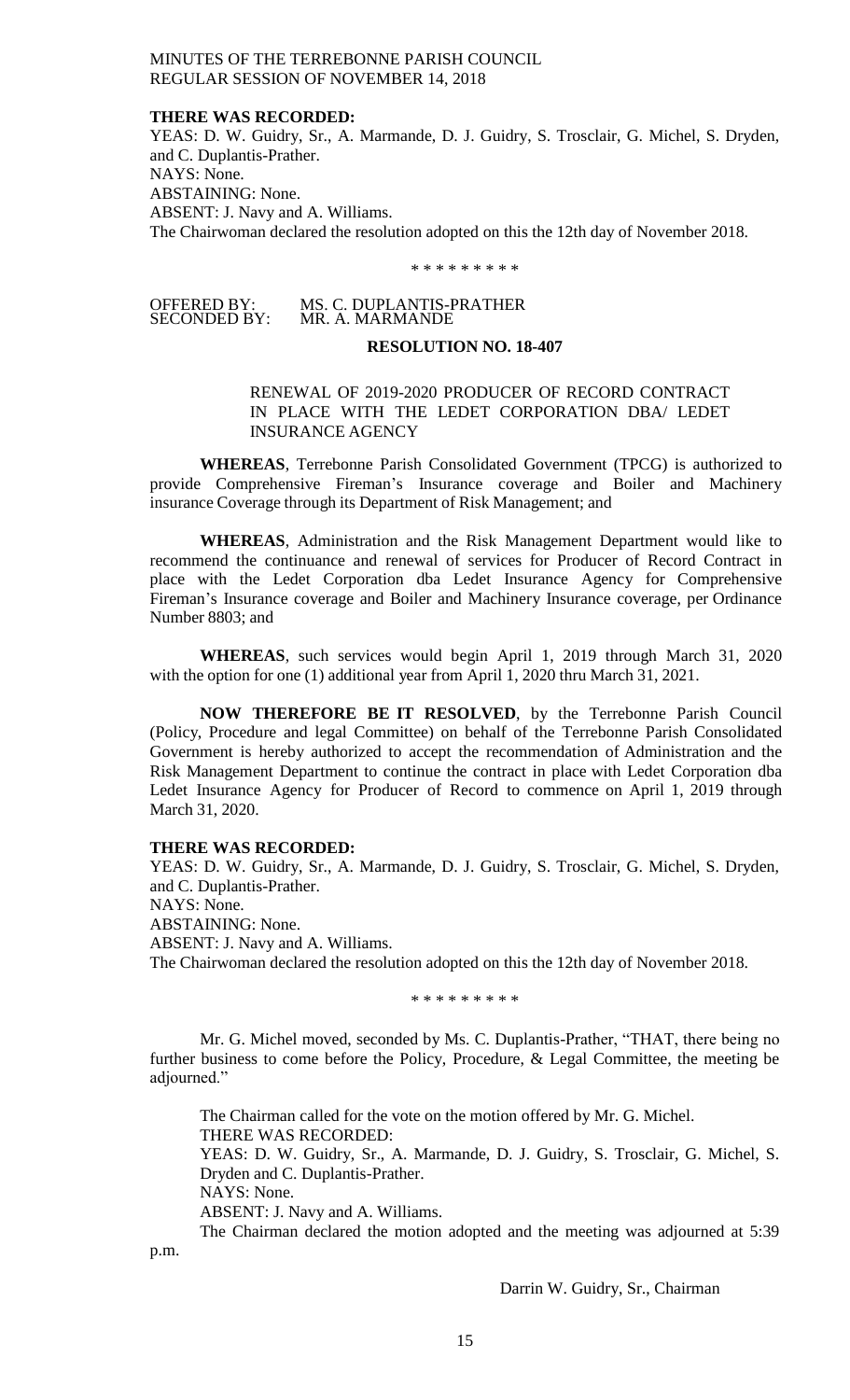#### Tammy E. Triggs, Minute Clerk

Mr. D. W. Guidry, Sr. moved, seconded Mr. D. J Guidry, "THAT the Council accept and ratify the minutes of the Policy, Procedure, and Legal Committee meeting held on November 12, 2018."

The Chairman called for a vote on the motion offered by Mr. D. W. Guidry, Sr. THERE WAS RECORDED: YEAS: D. W. Guidry, Sr., A. Marmande, D. J. Guidry, S. Trosclair, J. Navy, A. Williams, G. Michel, S. Dryden, and C. Duplantis-Prather. NAYS: None. ABSENT: None. The Chairman declared the motion adopted.

The Chairman called for a report on the Public Services Committee meeting held on November 12, 2018, whereupon the Committee Chairman rendered the following:

#### **PUBLIC SERVICES COMMITTEE**

## **NOVEMBER 12, 2018**

The Chairman, Alidore "Al" Marmande, called the Public Services Committee meeting to order at 5:41 p.m. in the Terrebonne Parish Council Meeting Room with an Invocation offered by Committee Member C. Duplantis-Prather and the Pledge of Allegiance led by Committee Member D. W. Guidry, Sr. Upon roll call, Committee Members recorded as present were: D. W. Guidry, Sr., A. Marmande, D. J. Guidry, S. Trosclair, G. Michel, S Dryden and C. Duplantis-Prather. Committee Member J. Navy was recorded as absent. Committee Member A. Williams was recorded as entering the proceedings at 5:52 p.m. A quorum was declared present.

OFFERED BY: MS. C. DUPLANTIS-PRATHER SECONDED BY: MR. S. DRYDEN

#### **RESOLUTION NO. 18-408**

A RESOLUTION RATIFYING THE PARISH PRESIDENT'S APPOINTMENT OF RONALD J. BOUDREAUX, P.E, INC. TO PROVIDE PROFESSIONAL ENGINEERING SERVICES RELATIVE TO THE RETROFIT OF THE ELECTRIC GENERATION UNIT 16 SUBSTATION TRANSFORMER, PROJECT KNOWN AS 18-ELECTGEN-73.

**WHEREAS,** Ronald J. Boudreaux, P.E., Inc will provide professional engineering services, for Unit 16 Auxiliary Transformer retrofit to include specification, bid package, bid review, award support, installation monitoring and commissioning support, and

**WHEREAS,** Ronald J. Boudreaux, P.E., Inc. has offered a fee schedule based on the 2018 Facilities Planning and Control Fee Schedule, and

**NOW THEREFORE BE IT RESOLVED**, by the Terrebonne Parish Council, on behalf of Terrebonne Parish Consolidated Government, that the professional engineering services from Ronald J. Boudreaux, P.E., Inc., be, and is hereby, approved, and

**BE IT FURTHER RESOLVED,** that the Parish President and all other appropriate parties be, and they are hereby, authorized to execute any and all contract documents associated therewith.

## **THERE WAS RECORDED:**

YEAS: D. W. Guidry, Sr., A. Marmande, D. J. Guidry, S. Trosclair, G. Michel, S. Dryden, and C. Duplantis-Prather. NAYS: None. ABSTAINING: None.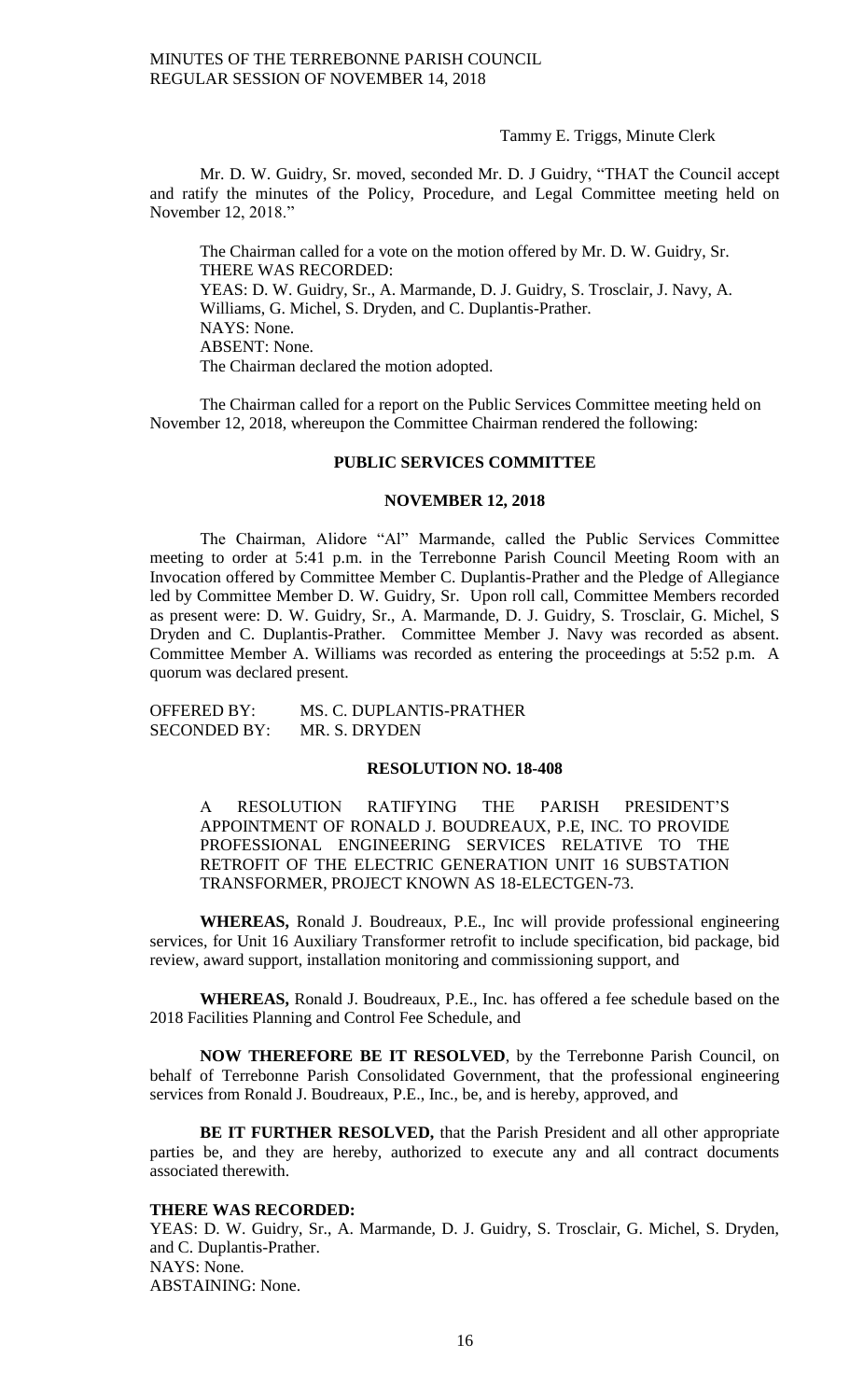ABSENT: J. Navy and A. Williams. The Chairman declared the resolution adopted on this the 12th day of November 2018.

\* \* \* \* \* \* \* \* \*

OFFERED BY: MR. S. TROSCLAIR SECONDED BY: MR. D. W. GUIDRY, SR.

#### **RESOLUTION NO. 18-409**

A RESOLUTION AUTHORIZING THE EXECUTION OF CHANGE ORDER NO. 1 FOR THE CONSTRUCTION AGREEMENT FOR PARISH PROJECT NO. 12-JUVCDBG-38, JUVENILE JUSTICE COMPLEX (FENCE ADDITION), TERREBONNE PARISH, LOUISIANA.

**WHEREAS**, the Terrebonne Parish Consolidated Government entered into a contract dated January 18, 2018 with Thompson Construction Co., Inc., Recordation Number 1550416, for Parish Project No. 12-JUVCDBG-38, Juvenile Justice Complex, Terrebonne Parish, Louisiana, and

**WHEREAS**, the Parish is desirous of completing the installation of the security fence at Juvenile Justice Facility, and

**WHEREAS**, the Contractor requested two (2) calendar days due to adverse weather and three (3) days due to emergency work requested by the Parish that was outside of contract scope, and

**WHEREAS**, Change Order No. 1 have been reviewed and approved by OCD, and

**WHEREAS**, this Change Order No. 1 had been recommended by the Engineer, Duplantis Design Group, PC, for this project.

**NOW, THEREFORE BE IT RESOLVED** that the Terrebonne Parish Council on behalf of the Terrebonne Parish Consolidated Government, does hereby approve and authorize the execution by Terrebonne Parish President Gordon E. Dove of Change Order No. 1 to the construction agreement with Thompson Construction Co., Inc. for Parish Project No. 12-JUVCDBG-38, Juvenile Justice Complex (Fence Addition), Terrebonne Parish, Louisiana, for an increase of five (5) calendar days to the contract, and

**BE IT FURTHER RESOLVED** that a certified copy of the resolution be forwarded to Engineer, Duplantis Design Group, PC.

#### **THERE WAS RECORDED:**

YEAS: D. W. Guidry, Sr., A. Marmande, D. J. Guidry, S. Trosclair, G. Michel, S. Dryden, and C. Duplantis-Prather. NAYS: None. ABSTAINING: None. ABSENT: J. Navy and A. Williams. The Chairman declared the resolution adopted on this the 12th day of November 2018.

\* \* \* \* \* \* \* \* \*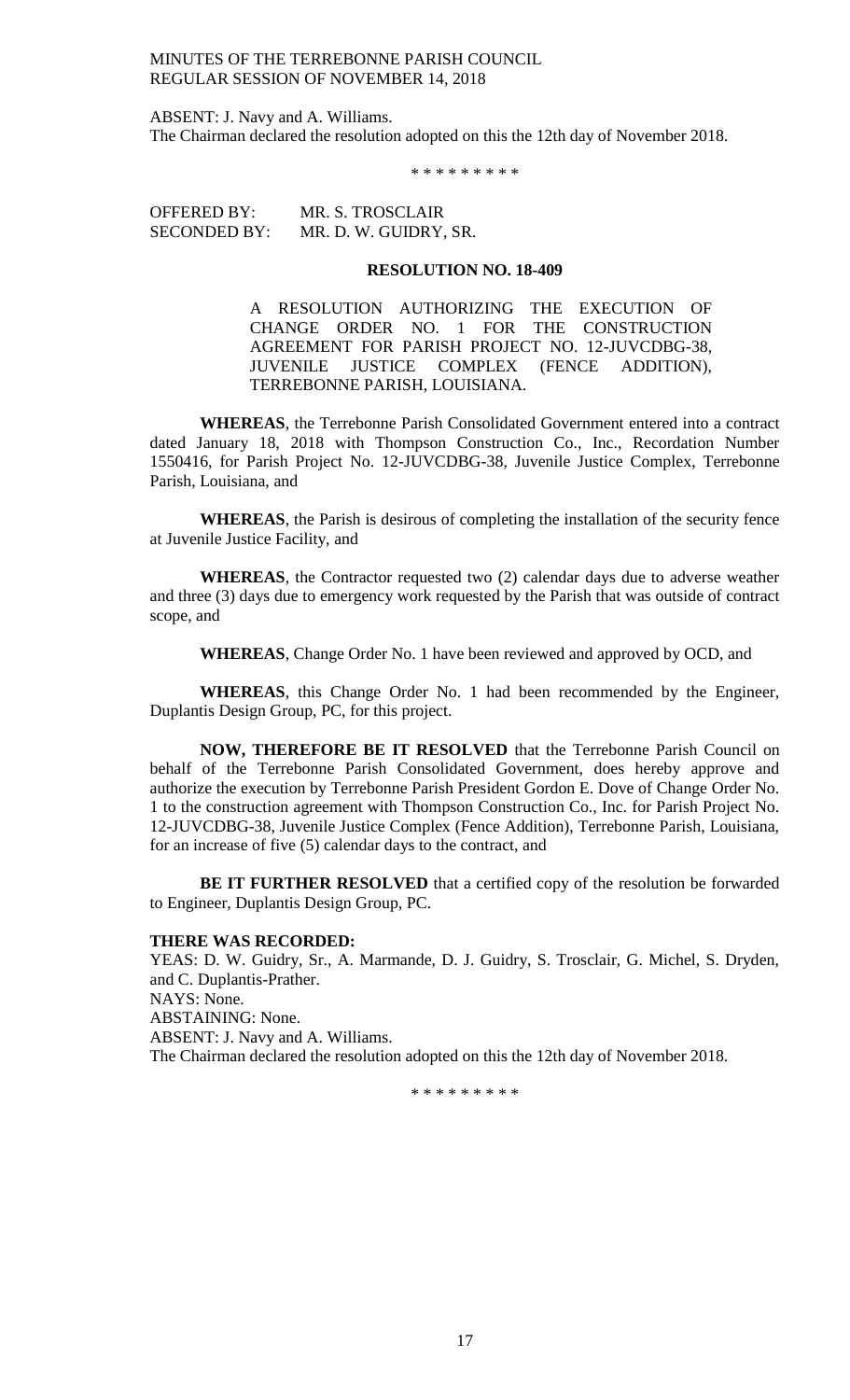OFFERED BY: MS. C. DUPLANTIS-PRATHER SECONDED BY: MR. S. TROSCLAIR

## **RESOLUTION NO. 18-410**

A RESOLUTION PROVIDING FOR THE ACCEPTANCE OF WORK PERFORMED BY SCOTT FENCE USA, LLC, IN ACCORDANCE WITH THE CERTIFICATE OF SUBSTANTIAL COMPLETION FOR PARISH PROJECT 12- JUVCDBG-38, JUVENILE JUSTICE COMPLEX (FENCE ADDITION), TERREBONNE PARISH, LOUISIANA.

**WHEREAS**, the Terrebonne Parish Consolidated Government entered into a contract dated January 18, 2018 Scott Fence USA, LLC, for Parish Project 12-JUVCDBG-38, Terrebonne Parish, Louisiana, as will be seen by reference to said contract which is recorded under Entry No. 1550416 of the records of Terrebonne Parish, and

**WHEREAS**, the work performed has been inspected by authorized representatives of the Owner, Engineer, and Contractor and found to be substantially complete, and

**WHEREAS**, the Engineer for this project, Duplantis Design Group, PC, recommends the acceptance of the substantial completion.

**NOW, THEREFORE BE IT RESOLVED** that the Terrebonne Parish Council, on behalf of the Terrebonne Parish Consolidated Government, does hereby accept the work performed, effective as of the date of recording of this resolution, and does authorize and direct the Clerk of Court and Ex-Officio Recorder of Mortgages of Terrebonne Parish to note this acceptance thereof in the margin of the inscription of said contract under Entry No. 1550416 of the Records of Terrebonne Parish, Louisiana, and

**BE IT FURTHER RESOLVED** that a certified copy of the resolution be forwarded to the Engineer Duplantis Design Group, PC, and

**BE IT FURTHER RESOLVED** that a certified copy of the resolution be recorded in the office of the Clerk of Court of Terrebonne Parish to commence a 45-day clear lien period, and

**BE IT FURTHER RESOLVED** that the Administration is authorized to make payment of retainage upon the presentation of a Clear Lien Certificate.

#### **THERE WAS RECORDED:**

YEAS: D. W. Guidry, Sr., A. Marmande, D. J. Guidry, S. Trosclair, S. Dryden, and C. Duplantis-Prather. NAYS: None. ABSTAINING: None. ABSENT: J. Navy, A. Williams, and G. Michel. The Chairman declared the resolution adopted on this the 12th day of November 2018.

\* \* \* \* \* \* \* \* \*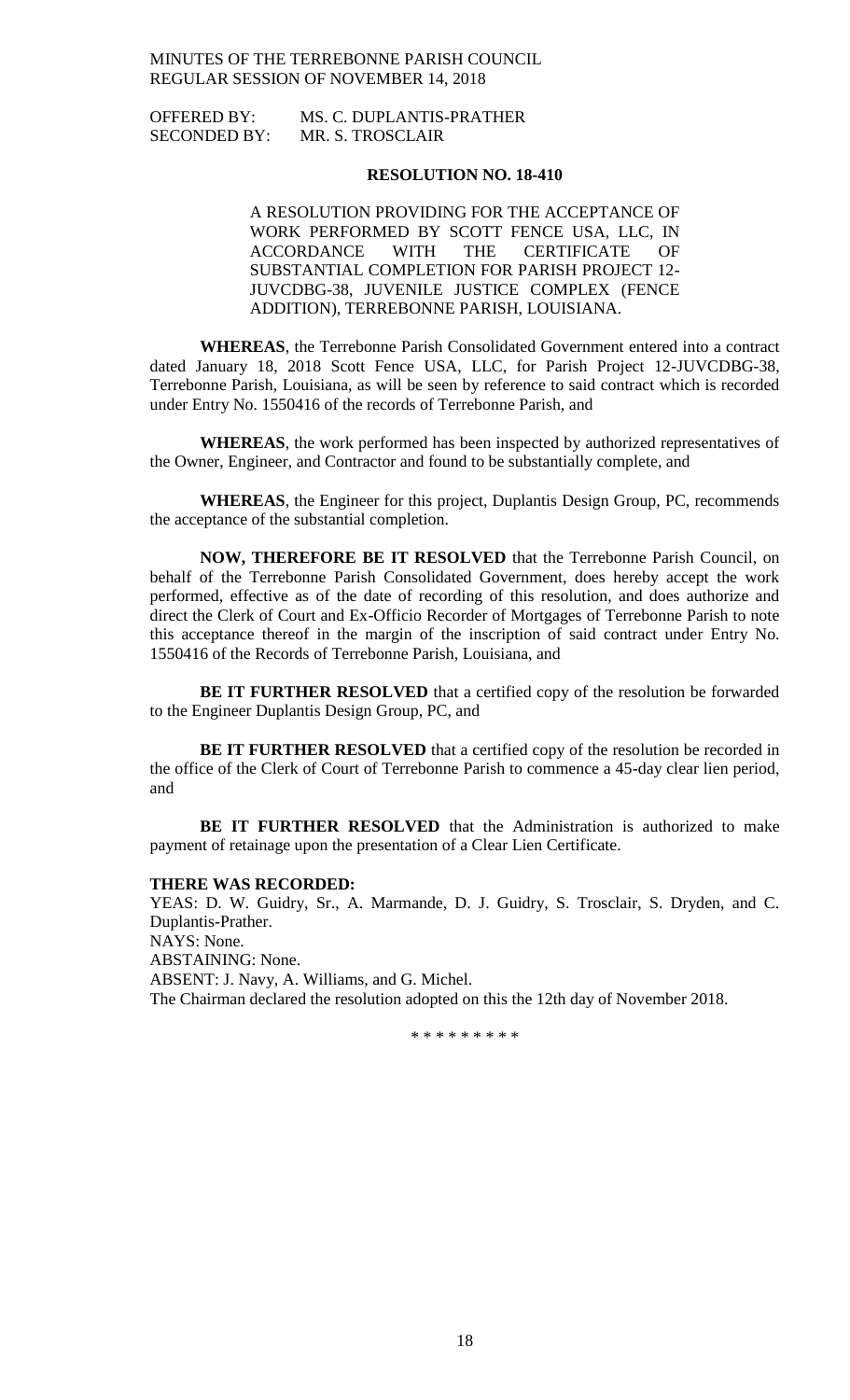OFFERED BY: MR. D. W. GUIDRY, SR. SECONDED BY: MR. D. J. GUIDRY

## **RESOLUTION NO. 18-411**

A RESOLUTION RATIFYING THE PARISH PRESIDENT'S APPOINTMENT OF RONALD J. BOUDREAUX, P.E, INC. TO PROVIDE PROFESSIONAL ENGINEERING SERVICES RELATIVE TO THE RENOVATION OF THE ELECTRIC GENERATION STEAM PLANT INVERTER SYSTEM, PROJECT KNOWN AS 18-ELECTGEN-72.

**WHEREAS,** Ronald J. Boudreaux, P.E., Inc will provide professional engineering services for inverter specifications, bid package, bid review, award support, installation monitoring and commissioning support, and

**WHEREAS,** Ronald J. Boudreaux, P.E., Inc. has offered a fee schedule based on the 2018 Facilities Planning Fee Schedule, and

**NOW THEREFORE BE IT RESOLVED**, by the Terrebonne Parish Council, on behalf of Terrebonne Parish Consolidated Government, that the professional engineering services from Ronald J. Boudreaux, P.E., Inc., be, and is hereby, approved, and

**BE IT FURTHER RESOLVED,** that the Parish President and all other appropriate parties be, and they are hereby, authorized to execute any and all contract documents associated therewith.

#### **THERE WAS RECORDED:**

YEAS: D. W. Guidry, Sr., A. Marmande, D. J. Guidry, S. Trosclair, S. Dryden, and C. Duplantis-Prather. NAYS: None. ABSTAINING: None. ABSENT: J. Navy, A. Williams, and G. Michel. The Chairman declared the resolution adopted on this the 12th day of November 2018.

\* \* \* \* \* \* \* \* \*

OFFERED BY: MS. C. DUPLANTIS-PRATHER SECONDED BY: MR. D. J. GUIDRY

#### **RESOLUTION NO. 18-412**

A RESOLUTION PROVIDING FOR THE ACCEPTANCE OF WORK PERFORMED BY NORRIS & BOUDREAUX CONTRACTORS, LLC, IN ACCORDANCE WITH THE CERTIFICATE OF SUBSTANTIAL COMPLETION FOR PARISH PROJECT NO. 16-GAS-81, CAST IRON GAS LINE REPLACEMENT, MAPLE & CONNELY AREA, PHASE 19, TERREBONNE PARISH, LOUISIANA.

**WHEREAS,** by contract dated July 24, 2017, Terrebonne Parish Consolidated Government did award a contract to Norris & Boudreaux Contractors, LLC, for the Cast Iron Gas Line Replacement, Maple & Connely Area, Phase 19, project known as 16-GAS-81, as will be seen by reference to said contract which is recorded under Entry No. 1539218 of the Records of Terrebonne Parish, and

**WHEREAS,** the work performed under contract has been inspected by authorized representatives of Owner, Engineers, and Contractor, and found to be substantially complete, and

**NOW THEREFORE BE IT RESOLVED**, by the Terrebonne Parish Council, on behalf of Terrebonne Parish Consolidated Government, does hereby accept the work performed in accordance with the contract and specifications, effective as of the date of recording this resolution, and does authorize and direct the Clerk of Court and Ex-Officio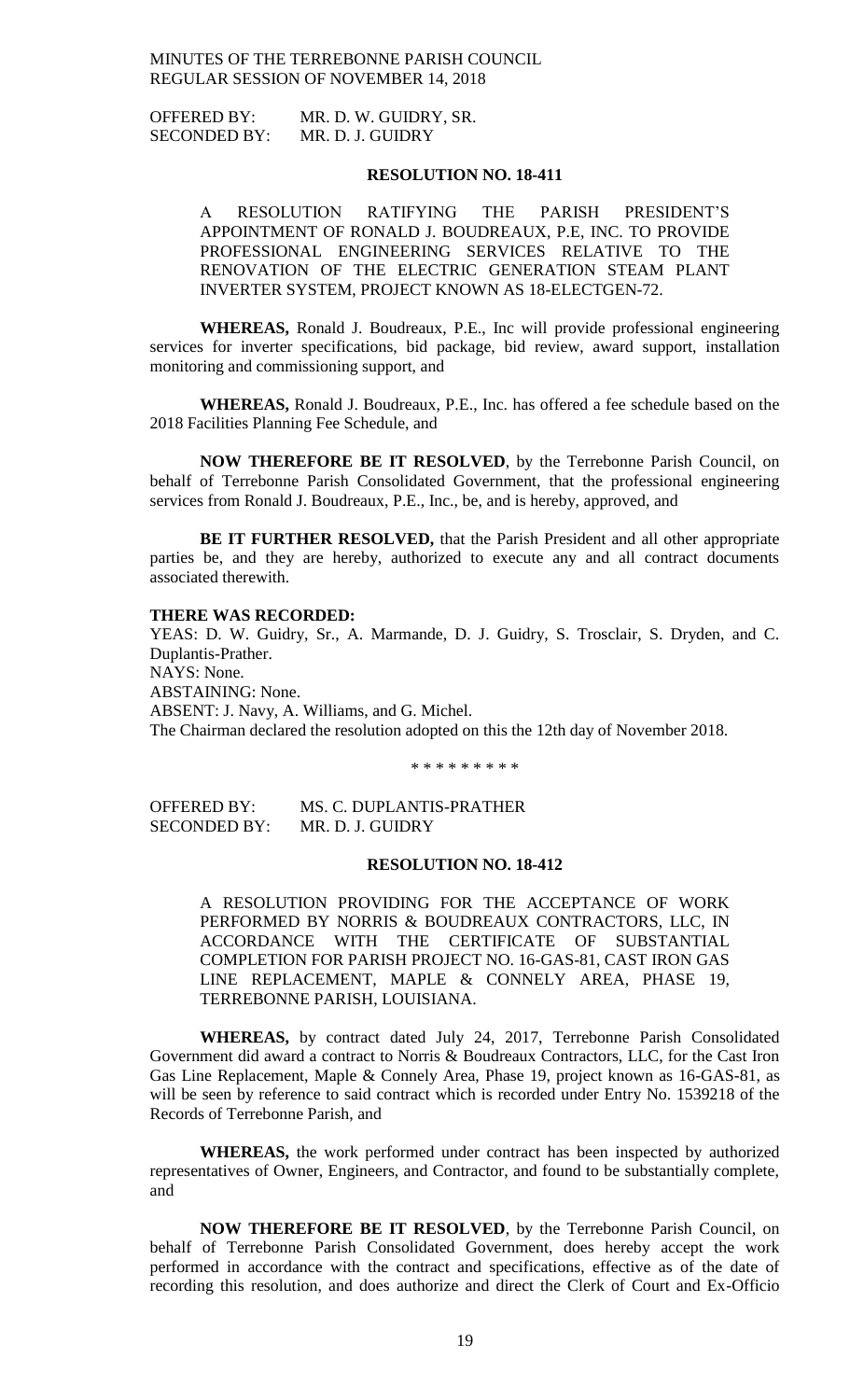recorder of Mortgages of Terrebonne Parish to note this acceptance thereof in the margin of the inscription of said contract under Entry No. 1539218 of the Records of Terrebonne Parish, Louisiana, and

**BE IT FURTHER RESOLVED,** that a certified copy of this resolution be recorded in the office of the Clerk of Court of Terrebonne Parish to commence a 45-day clear lien period, and

**BE IT FURTHER RESOLVED,** that the Parish President and all other appropriate parties be, and they are hereby, authorized to make payment of retainage upon the presentation of evidence that all punch items have been completed and accepted upon the presentation of a Clear Lien Certificate.

## **THERE WAS RECORDED:**

YEAS: D. W. Guidry, Sr., A. Marmande, D. J. Guidry, S. Trosclair, S. Dryden, and C. Duplantis-Prather. NAYS: None. ABSTAINING: None. ABSENT: J. Navy, A. Williams, and G. Michel. The Chairman declared the resolution adopted on this the 12th day of November 2018.

\* \* \* \* \* \* \* \* \*

OFFERED BY: MS. C. DUPLANTIS-PRATHER SECONDED BY: MR. S. TROSCLAIR

# **RESOLUTION NO. 18-413**

A RESOLUTION AUTHORIZING A CONTRACT WITH SOUTHWEST ENGINEERS, FOR WATER TREATMENT CHEMICAL SERVICES AND SUPPLIES IN ACCORDANCE WITH THE STATE CONTRACT COMMODITY CATALOG, CONTRACT NUMBER 4400009803.

**WHEREAS,** the Terrebonne Parish Consolidated Government, Department of Utilities, Electric Generation Division (the Department/Division purchases chemicals from the Louisiana State Purchase Contract Commodity Catalog contract number 4400009803 for boiler feedwater, condensate and cooling water, and,

**WHEREAS,** Terrebonne Parish Consolidated Government, Department of Utilities, Electric Generation Division has budgeted funds available for chemical purchase, and

**WHEREAS,** the Department and Parish Administration concur with this recommendation, and

**NOW THEREFORE BE IT RESOLVED**, by the Terrebonne Parish Council (Public Services Committee), on behalf of the Terrebonne Parish Consolidated Government that the Parish President, Gordon Dove, is hereby authorized to execute any and all contract documents associated therewith.

## **THERE WAS RECORDED:**

YEAS: D. W. Guidry, Sr., A. Marmande, D. J. Guidry, S. Trosclair, S. Dryden, and C. Duplantis-Prather. NAYS: None. ABSTAINING: None. ABSENT: J. Navy, A. Williams, and G. Michel. The Chairman declared the resolution adopted on this the 12th day of November 2018.

\* \* \* \* \* \* \* \* \*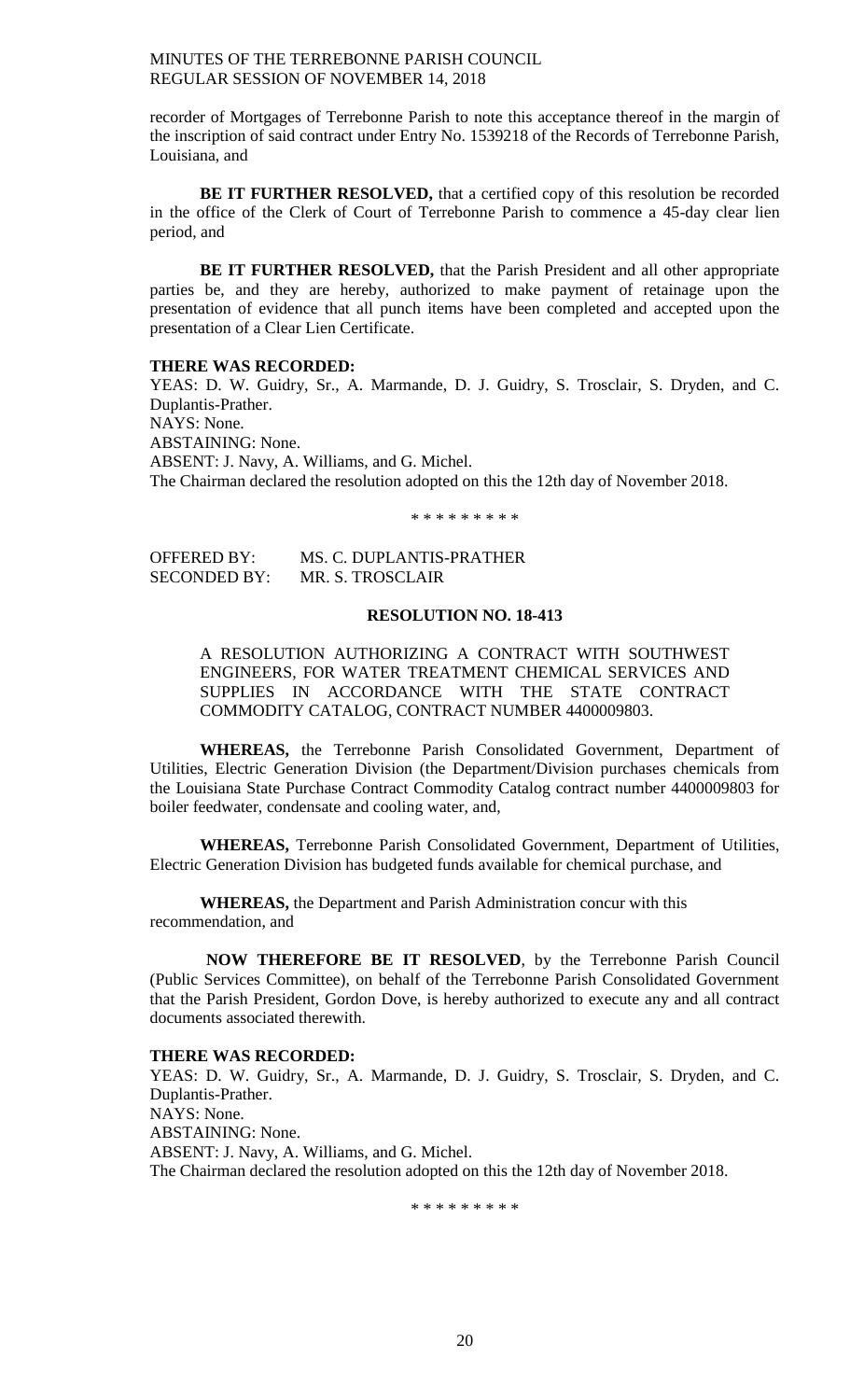OFFERED BY: MS. C. DUPLANTIS-PRATHER SECONDED BY: MR. D. W. GUIDRY, SR.

#### **RESOLUTION NO. 18-414**

A RESOLUTION AUTHORIZING THE PURCHASE OF (1) BOBCAT COMPACT EXCAVATOR FROM DUHON MACHINERY FOR THE ELECTRIC DISTRIBUTION DEPARTMENT.

**WHEREAS,** Duhon Machinery will provide the Bobcat Compact Excavator for the Electric Distribution Department, and

**WHEREAS,** Duhon Machinery has offered completive prices off of the State Contract #440009882, and

**NOW THEREFORE BE IT RESOLVED**, by the Terrebonne Parish Council, on behalf of Terrebonne Parish Consolidated Government, that the purchase from Duhon Machinery be, and is hereby, approved, and

**BE IT FURTHER RESOLVED,** that the Parish President and all other appropriate parties be, and they are hereby, authorized to execute any and all contract documents associated therewith.

#### **THERE WAS RECORDED:**

YEAS: D. W. Guidry, Sr., A. Marmande, D. J. Guidry, S. Trosclair, S. Dryden, and C. Duplantis-Prather. NAYS: None. ABSTAINING: None. ABSENT: J. Navy, A. Williams, and G. Michel. The Chairman declared the resolution adopted on this the 12th day of November 2018.

\* \* \* \* \* \* \* \* \*

OFFERED BY: MS. C. DUPLANTIS-PRATHER SECONDED BY: MR. S. TROSCLAIR

## **RESOLUTION NO. 18-415**

A RESOLUTION AUTHORIZING THE EXECUTION OF CHANGE ORDER NO. 3 FOR THE CONSTRUCTION AGREEMENT FOR PARISH PROJECT NO. 15-LEV-27, SIX FOOT DITCH LEVEE IMPROVEMENTS, TERREBONNE PARISH, LOUISIANA.

**WHEREAS**, the Terrebonne Parish Consolidated Government awarded the construction to Low Land Construction Co., Inc., for Parish Project No. 15-LEV-27, Six Foot Ditch Levee Improvements, Terrebonne Parish, Louisiana, and

**WHEREAS**, the Parish is desirous of completing the construction of the Six Foot Ditch Levee, and

**WHEREAS**, the Contractor experienced extremely wet weather conditions since this project started in March of 2018, and

**WHEREAS**, the Contractor notified the Engineer that additional contract time is needed in order to complete this project, and

**WHEREAS**, the engineer has calculated 111 days are owed to the contractor, and

**WHEREAS**, this change order will not increase the contract price, and

**WHEREAS**, this change order will only increase the contract by an additional one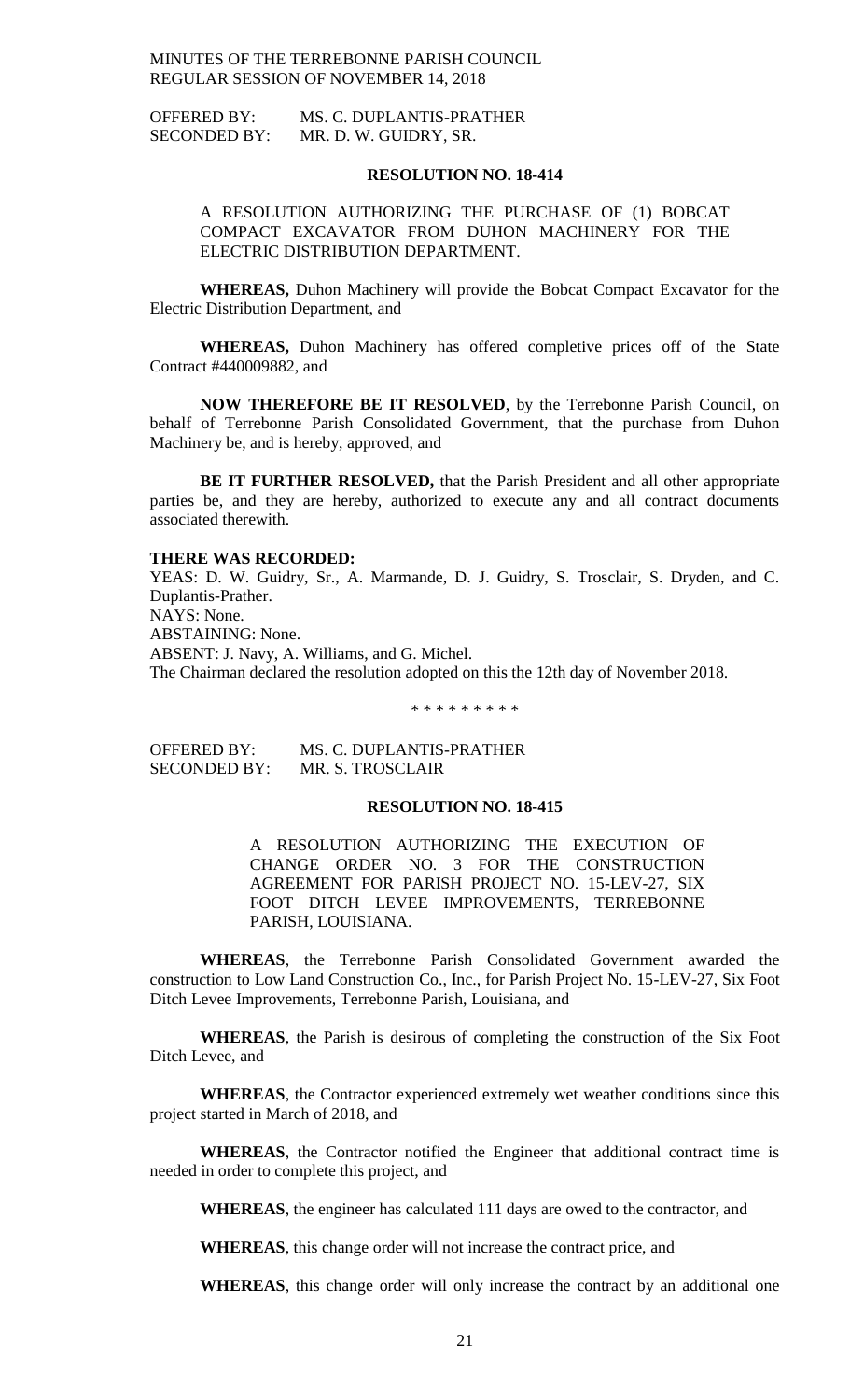hundred and eleven (111) calendar days as a result of Change Order No. 3, and

**WHEREAS**, Change Order No. 3 had been recommended by the Engineer, Providence Engineering and Design, LLC, for this project.

**NOW, THEREFORE BE IT RESOLVED** that the Terrebonne Parish Council on behalf of the Terrebonne Parish Consolidated Government, does hereby approve and authorize the execution by Terrebonne Parish President Gordon E. Dove of Change Order No. 3 to the construction agreement with Low Land Construction Co., Inc. for Parish Project No. 15-LEV-27, Six Foot Ditch Levee Improvements, Terrebonne Parish, Louisiana, for an increase of one hundred and eleven (111) calendar days to the project, and

**BE IT FURTHER RESOLVED** that a certified copy of the resolution be forwarded to Engineer, Providence Engineering and Design, LLC.

#### **THERE WAS RECORDED:**

YEAS: D. W. Guidry, Sr., A. Marmande, D. J. Guidry, S. Trosclair, , G. Michel, S. Dryden, and C. Duplantis-Prather. NAYS: None. ABSTAINING: None. ABSENT: J. Navy and A. Williams. The Chairman declared the resolution adopted on this the 12th day of November 2018.

\* \* \* \* \* \* \* \* \*

Parish President G. Dove stated that Delta Engineering has been hired to construct the aforementioned levee that would start at Williams Avenue and go to Hwy. 182; and noted that this project will protect residents in the Maple and Central Avenue, respectively, if a storm and/or rain event should occur.

Committee Member C. Duplantis-Prather thanked Administration for their diligence in working to get the aforementioned levee project constructed and asked if there is an estimated completion date for this project.

Ms. Jeanne Bray, Capital Projects Administrator, explained that the existing project (Change Order) may be completed in the next three months; stating that the weather has been playing a major factor in the number of days that the contractor can get the work done. Ms. Bray also stated that the levee has greater stability than it previously had.

OFFERED BY: MR. D. J. GUIDRY SECONDED BY: MS. C. DUPLANTIS-PRATHER

#### **REOLUTION NO. 18-416**

A resolution providing approval of Amendment No. 1 to the Engineering Agreement for Parish Project No. 18-BRG-52, Industrial Boulevard Bridge Replacement, Terrebonne Parish, Louisiana.

**WHEREAS**, the Terrebonne Parish Consolidated Government entered into an Engineering Agreement dated September 27, 2018 with T. Baker Smith, LLC, for the Project entitled **Parish Project No. 18-BRG-52, Industrial Boulevard Bridge Replacement**, and

**WHEREAS**, the Engineering Agreement between OWNER and ENGINEER only has provisions for certain limitations for Basic and Additional Services, and

**WHEREAS**, it is necessary to make changes to the contract due the need for additional right-of-way work, and

**WHEREAS**, the firm of T. Baker Smith, LLC, has been asked to perform these activities under the Additional Services section of the Engineering Agreement for this project, and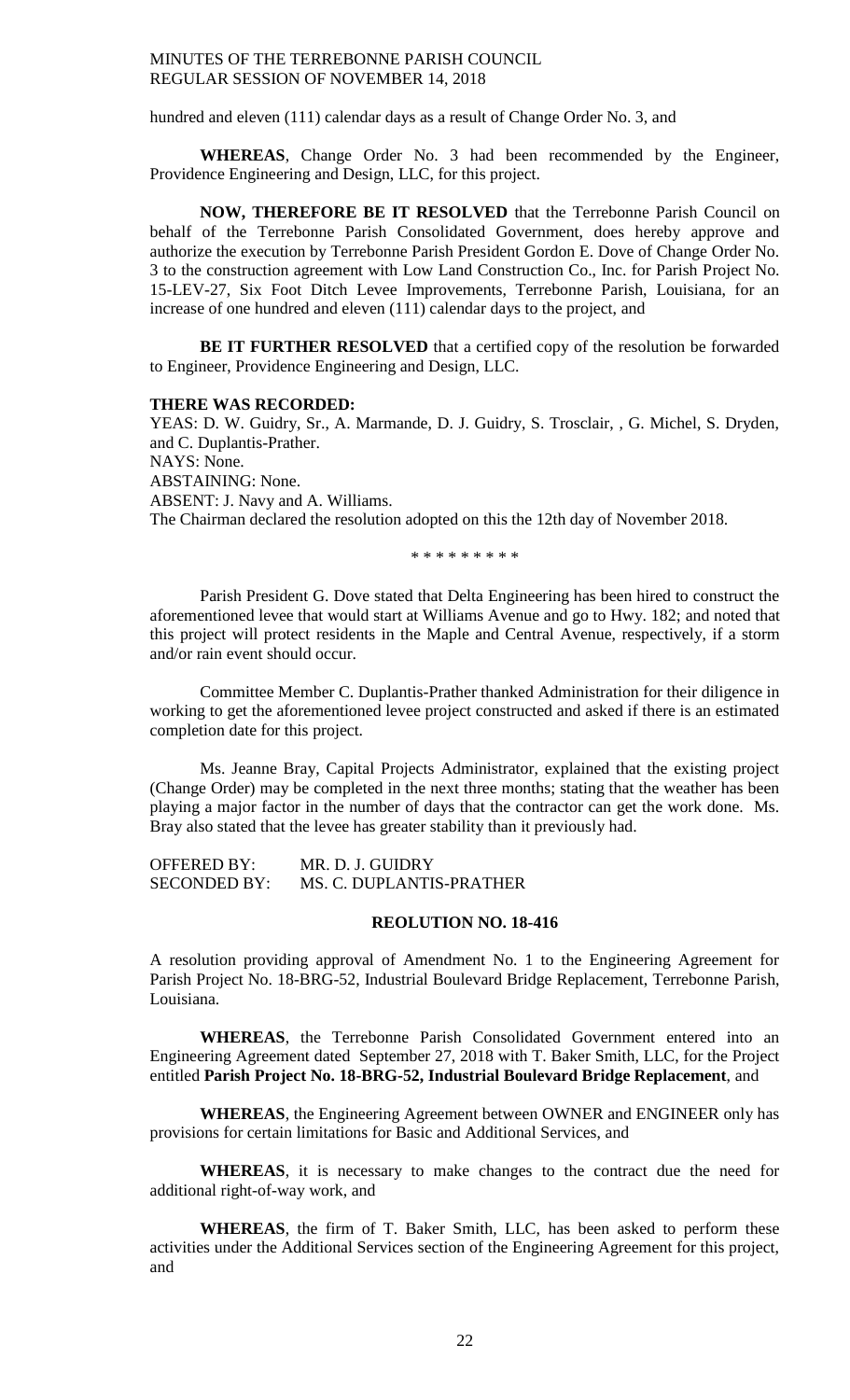**WHEREAS**, the TPCG is desirous of having these services continued so that there is a need to increase the upset limit, and

**NOW, THEREFORE BE IT RESOLVED** that the Terrebonne Parish Council, on behalf of the Terrebonne Parish Consolidated Government, does hereby approve this Amendment No. 1 to the Engineering Agreement for a total increase of \$8,000.00 and authorizes Parish President, Gordon E. Dove, to execute this Amendment No. 1 to the Engineering Agreement for the Industrial Boulevard Bridge Replacement Project, Parish Project No. 18-BRG-52, with T. Baker Smith, LLC., and

**BE IT FURTHER RESOLVED** that a certified copy of the resolution be forwarded to the Engineer, T. Baker Smith, LLC.

#### **THERE WAS RECORDED:**

YEAS: D. W. Guidry, Sr., A. Marmande, D. J. Guidry, S. Trosclair, G. Michel, S. Dryden, and C. Duplantis-Prather. NAYS: None. ABSTAINING: None. ABSENT: J. Navy and A. Williams. The Chairman declared the resolution adopted on this the 12th day of November 2018.

Parish President G. Dove explained the Industrial Bridge is being replaced because it was previously condemned.

OFFERED BY: MR. D. W. GUIDRY, SR. SECONDED BY: MR. D. J. GUIDRY

#### **RESOLUTION NO. 18-417**

**WHEREAS,** prices were obtained from Jack B. Harper Electrical, LLC, by the Terrebonne Parish Consolidated Government for the installation of a temporary Traffic Signal, Control and Cabinet at Valhi Boulevard and South Hollywood Road, and

**WHEREAS,** after careful review by David V. Rome, Director of Public Works, it has been determined that the price of Forty-Seven Thousand Nine Hundred Sixty-Eight Dollars and Zero Cents (\$47,968.00) as per the attached from Jack B. Harper Electrical, LLC, and

**WHEREAS,** Parish Administration recommends acceptance of the purchase of a temporary traffic light signal, control and cabinet at the aforementioned price from Jack B. Harper, LLC, and

**NOW, THEREFORE BE IT RESOLVED** by the Terrebonne Parish Council (Budget and Finance Committee), on behalf of the Terrebonne Parish Consolidated Government, that the recommendation of the Parish Administration be approved for the purchase of the temporary traffic signal, control and cabinet as per the attached documents.

#### **THERE WAS RECORDED:**

YEAS: D. W. Guidry, Sr., A. Marmande, D. J. Guidry, S. Trosclair, G. Michel, S. Dryden, and C. Duplantis-Prather. NAYS: None. ABSTAINING: None. ABSENT: J. Navy AND A. Williams. The Chairman declared the resolution adopted on this the 12th day of November 2018.

Upon questioning from Committee Member G. Michel, Parish Manager M. Toups explained that temporary traffic lights had to be purchased until the regular traffic lights could be delivered; noting that the parish will own an extra set of traffic lights and switch gear once the permanent lights are delivered and installed.

Parish President G. Dove explained that the steel frames were ordered some time ago but has been on back order and has not been delivered yet; noting that the parish did not want to "open up" the aforementioned intersection without traffic lights. He stated that this measure ensures the safety of the residents and the vehicle traffic in this area.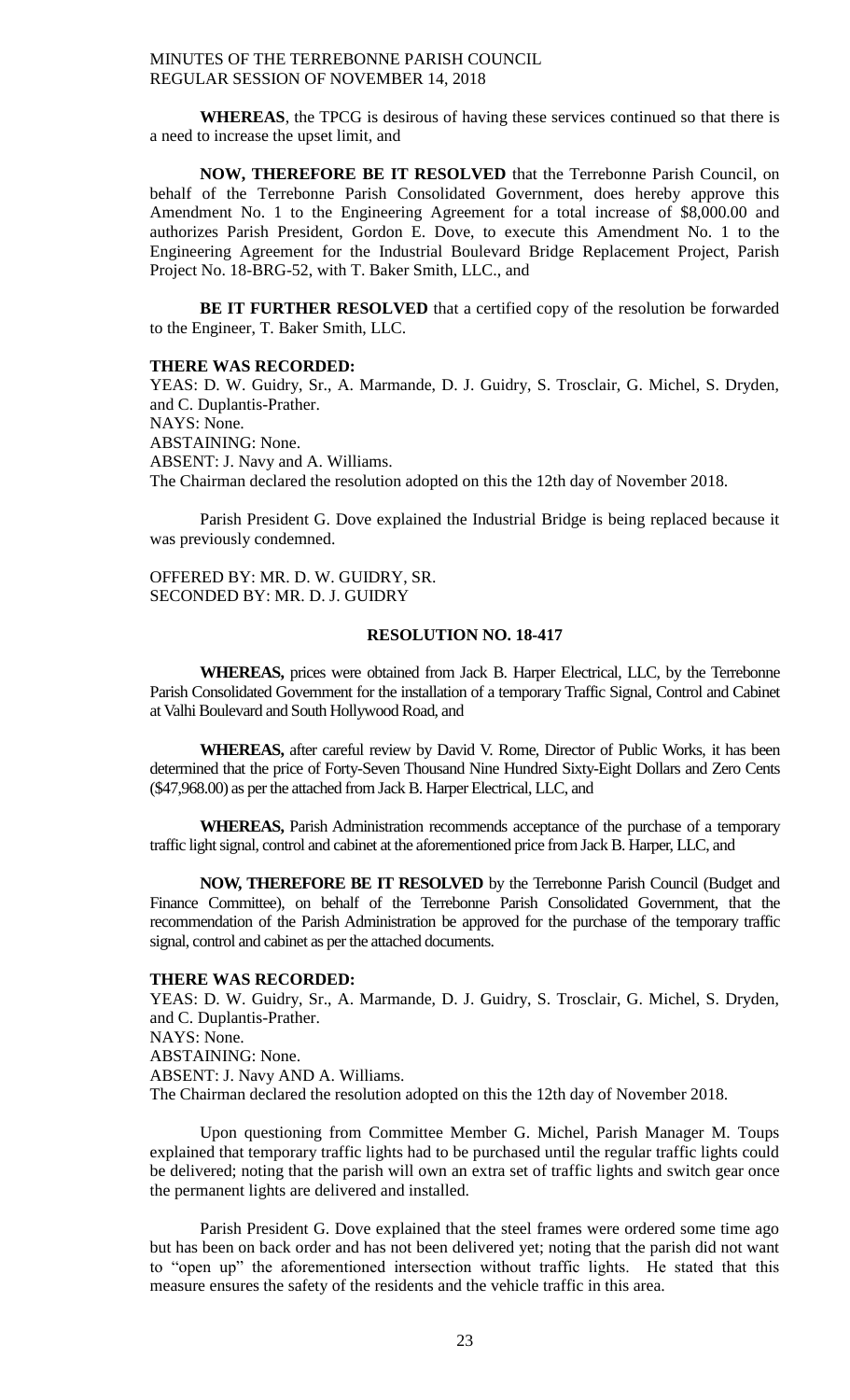# OFFERED BY: MR. D. W. GUIDRY, SR. SECONDED BY: MS. C. DUPLANTIS-PRATHER

## **RESOLUTION NO. 18-418**

A resolution awarding and authorizing the signing of the Construction Contract for Parish Project No. 18-PARK-05, Bayou Country Sports Park Phase 1F Concessions, Terrebonne Parish, Louisiana, and authorizing the issuance of the Notice to Proceed.

**WHEREAS**, the Terrebonne Parish Consolidated Government will receive construction bids on Parish Project No. 18-PARK-05, Bayou Country Sports Park Phase 1F Soccer Concessions, Terrebonne Parish, Louisiana, on December 4, 2018, and

**WHEREAS**, the Parish desires to authorize the award of a construction contract to the firm that submits the lowest responsive, responsible bid within authorized budget for the Bayou Country Sports Park Phase 1F Soccer Concessions Project, Parish Project No. 18- PARK-05, and

**NOW, THEREFORE, BE IT RESOLVED** by the Terrebonne Parish Council, on the behalf of the Terrebonne parish Consolidated Government, authorizes the Parish President to award a construction contract to the firm that submits the lowest responsive, responsible bid within the authorized budget, and

**BE IT FURTHER RESOLVED**, that the Parish President be authorized to execute all necessary contract documents to authorize the lowest responsive, responsible bidder within authorized budget on Parish Project No. 18-PARK-05, to proceed with all necessary services for the completion of the project.

#### **THERE WAS RECORDED:**

YEAS: D. W. Guidry, Sr., A. Marmande, D. J. Guidry, S. Trosclair, G. Michel, S. Dryden, and C. Duplantis-Prather. NAYS: None. ABSTAINING: None. ABSENT: J. Navy and A. Williams. The Chairman declared the resolution adopted on this the 12th day of November 2018.

Upon questioning, Parish Attorney C. Luke explained that there are ongoing negotiations between the Soccer Association and the parish; noting that the aforementioned resolution is only about the construction of the soccer concessions.

A lengthy discussion ensued relative to how the proceeds from the concession stands will be distributed and ongoing negotiations are currently taking place to address this matter prior to presenting an agreement to the Council, with an option to cancel the agreement, if necessary. Also, the cost of constructing the concession stands and the Bayou Soccer Association putting up \$150,000 over a ten year period to assist with the cost was discussed. *Committee Member A. Williams was recorded as entering the proceedings at this time (5:52 p.m.)*

Committee Member D. W. Guidry, Sr. explained that there are several soccer tournaments in and around the country and this facility could easily attract people. He stated that the concessions are part of the tournaments and profits could be used by Recreation District No. 2,3 to defray cost of operating the facility. Mr. Guidry, Sr. also explained that the influx of people to the area would bring revenue to the local businesses, hotels etc. which, in turn, would increase the parish's hotel/motel tax; noting that the Soccer Association is a nonprofit that has obtained a \$150,000 grant for the use of constructing a concession stand.

Parish President G. Dove explained that the Soccer Association will "put up" some funding for the construction of the concession stand and Recreation District No. 2,3 will maintain the building and the grass maintenance. He stated that the aforementioned facility will be handicap accessible and this project will improve the quality of life for the youths of Terrebonne Parish.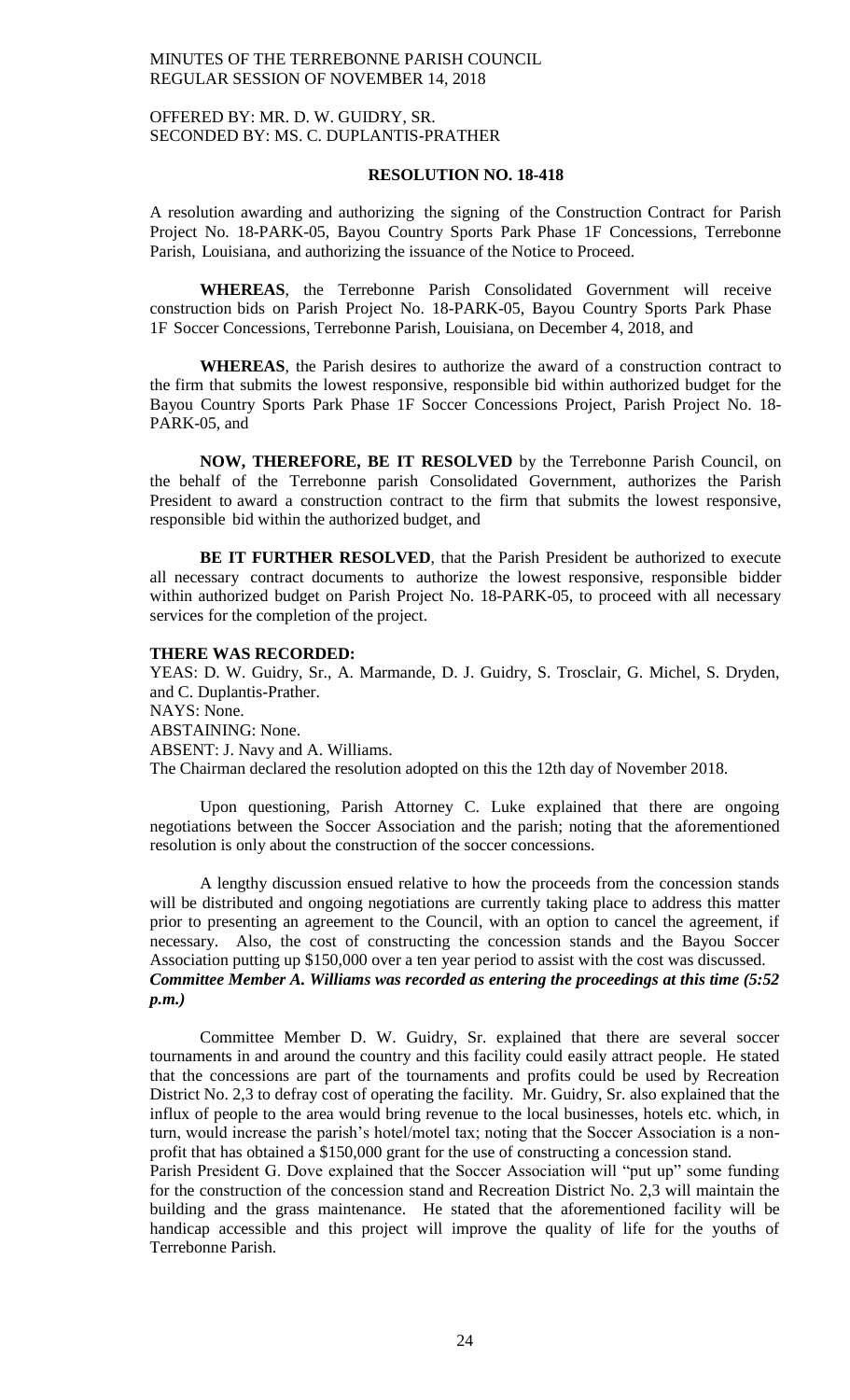OFFERED BY: MR. D. J. GUIDRY SECONDED BY: MR. D. W. GUIDRY, SR.

#### **RESOLUTION NO. 18-419**

A RESOLUTION AUTHORIZING THE EXECUTION OF CHANGE ORDER NO. 1 FOR THE CONSTRUCTION AGREEMENT FOR PARISH PROJECT NO. 14-SAFE-02, MULTI-AGENCY SAFE ROOM, TERREBONNE PARISH, LOUISIANA.

**WHEREAS**, the Terrebonne Parish Consolidated Government entered into a contract dated February 20, 2018 with Thomassie Construction, Inc., Recordation Number 1554913, for Parish Project No.14-SAFE-02, the Multi Agency Safe Room, Terrebonne Parish, Louisiana, and

**WHEREAS**, adverse weather stopped the Contractor from working, and

**WHEREAS**, additional contract time will need to be added to the contract due to the weather in the several months, and

**WHEREAS**, this change order will add nineteen (19) calendar days to the contract as a result of Change Order No. 1, and

**WHEREAS**, this change order will also add various increases and decreases for multiple items, and

**WHEREAS**, these increases and decreases totals to an increase in the amount of \$13,655.4, and

**WHEREAS**, this Change Order No. 1 has been recommended by the Architect, Houston J. Lirette, Jr, APAC, for this project.

**NOW, THEREFORE, BE IT RESOLVED** that the Terrebonne Parish Council on behalf of the Terrebonne Parish Consolidated Government, does hereby approve and authorize the execution by Terrebonne Parish President Gordon E. Dove of Change Order No. 1 to the construction agreement with Thomassie Construction, Inc., for Parish Project No. 14-SAFE-02, Multi Agency Safe Room, Terrebonne Parish, Louisiana, for an increase of Nineteen (19) calendar days and a cost increase of thirteen thousand six hundred fifty-five dollars and forty-seven cents (\$13,655.47) to the construction contract, and

**BE IT FURTHER RESOLVED**, that a certified copy of the resolution be forwarded to Architect, Houston J. Lirette, Jr., APAC.

#### **THERE WAS RECORDED:**

YEAS: D. W. Guidry, Sr., A. Marmande, D. J. Guidry, S. Trosclair, A. Williams, G. Michel, S. Dryden, and C. Duplantis-Prather. NAYS: None. ABSTAINING: None. ABSENT: J. Navy. The Chairman declared the resolution adopted on this the 12th day of November 2018.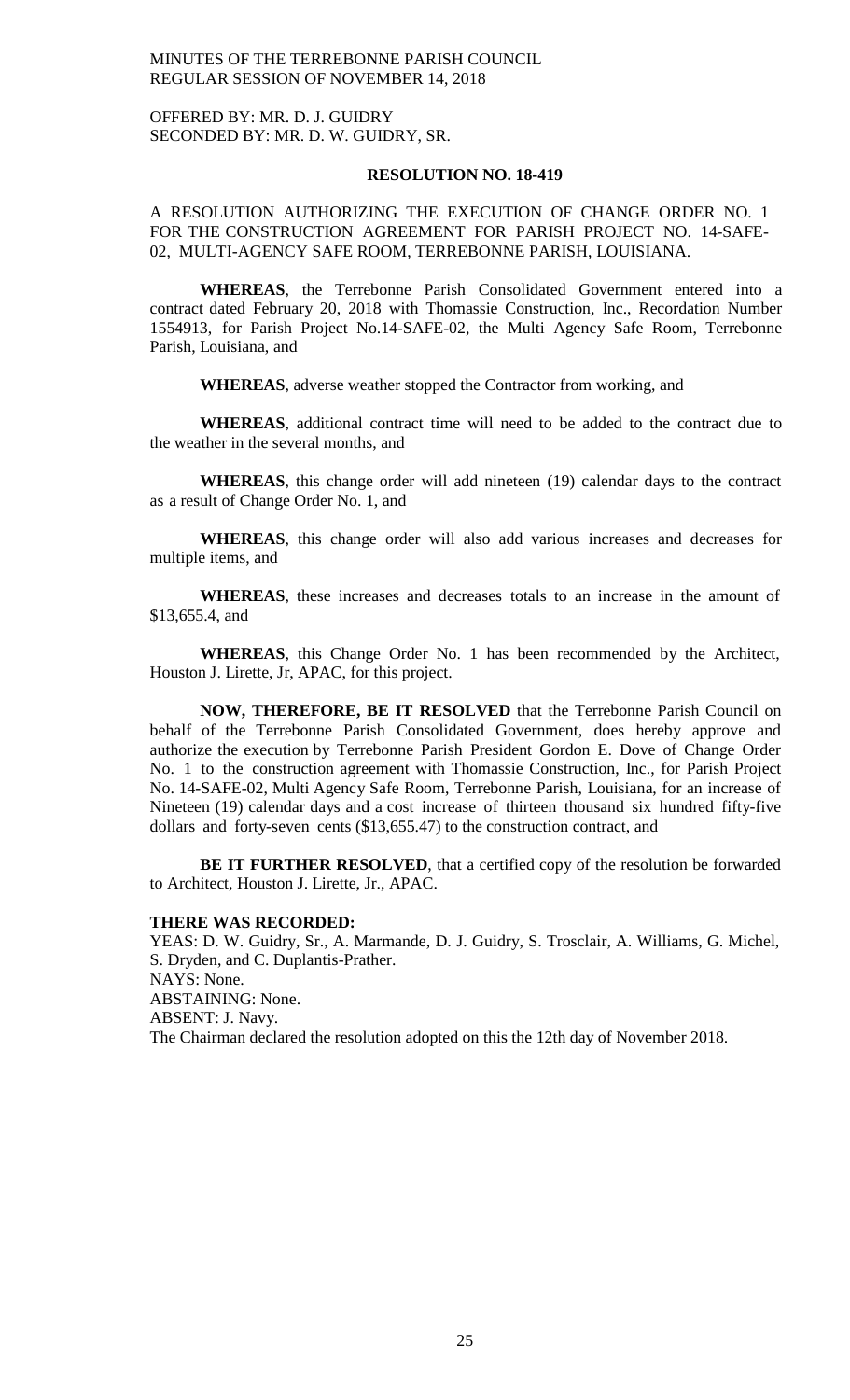# OFFERED BY: MS. C. DUPLANTIS-PRATHER SECONDED BY: MR. S. TROSCLAIR

## **RESOLUTION NO. 18-420**

A resolution authorizing the execution of Change Order No. 1 for the Construction Agreement for Parish Project No. 15-SAFE-01, East Side Safe Room, Terrebonne Parish, Louisiana.

**WHEREAS**, the Terrebonne Parish Consolidated Government entered into a contract dated February 20, 2018 with Thomassie Construction, INC., Recordation Number 1554297, for Parish Project No.15-SAFE-01, the East Side Safe Room, Terrebonne Parish, Louisiana, and

**WHEREAS**, adverse weather stopped the Contractor from working, and

**WHEREAS**, additional contract time will need to be added to the contract due to the weather in the several months, and

**WHEREAS**, this change order will add twenty-one (21) calendar days to the contract as a result of Change Order No. 1, and

**WHEREAS**, this change order will also add a loft area for storage above rooms 202 and 203 which will increase the cost by \$3,087.60, and

**WHEREAS**, this Change Order No. 1 has been recommended by the Architect, Houston J. Lirette, Jr, APAC, for this project.

**NOW, THEREFORE, BE IT RESOLVED** that the Terrebonne Parish Council on behalf of the Terrebonne Parish Consolidated Government, does hereby approve and authorize the execution by Terrebonne Parish President Gordon E. Dove of Change Order No. 1 to the construction agreement with Thomassie Construction, Inc., for Parish Project No. 15-SAFE-01, East Side Safe Room, Terrebonne Parish, Louisiana, for an increase of Twenty-One (21) calendar days and a cost increase of three thousand eighty-seven dollars and sixty cents (\$3,087.60) to the construction contract, and

**BE IT FURTHER RESOLVED**, that a certified copy of the resolution be forwarded to Architect, Houston J. Lirette, Jr., APAC.

#### **THERE WAS RECORDED:**

YEAS: D. W. Guidry, Sr., A. Marmande, D. J. Guidry, S. Trosclair, J. Navy, A. Williams, G. Michel, S. Dryden, and C. Duplantis-Prather. NAYS: None. ABSTAINING: None. ABSENT: None. The Chairman declared the resolution adopted on this the 12th day of November 2018.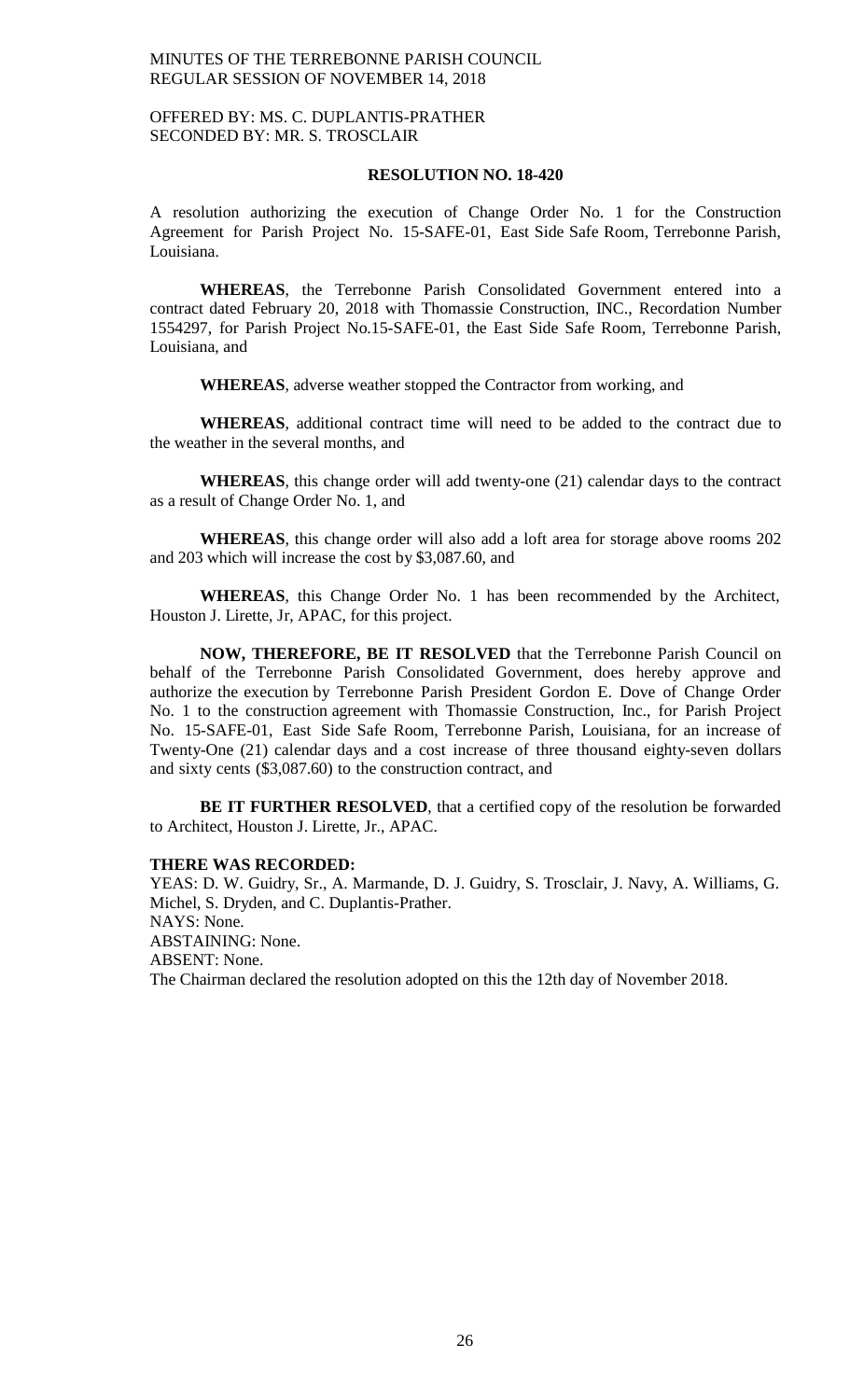# OFFERED BY: MR. D. W. GUIDRY, SR. SECONDED BY: MS. C. DUPLANTIS-PRATHER

#### **RESOLUTION NO. 18-421**

A RESOLUTION PROVIDING APPROVAL OF AMENDMENT NO. 5 TO THE ENGINEERING AGREEMENT FOR PARISH PROJECT NO. 14-ROAD-33, HOLLYWOOD ROAD EXTENSION (VALHI BLVD. TO LA 182), TERREBONNE PARISH, LOUISIANA.

**WHEREAS**, the Terrebonne Parish Consolidated Government did enter into an original engineering contract dated November 10, 2014, to the entitled **Hollywood Road Extension (Valhi Blvd. to LA 182)**, identified as **Parish Project No. 14-ROAD-33,** and

**WHEREAS**, the Engineering Agreement between OWNER and ENGINEER provides for certain limitations for Basic Services and specific Additional Services, and

**WHEREAS**, a very good portion of 2018 was extremely wet from various rain events and the contract was extended due to these weather events, and

**WHEREAS**, the scope of the project was increased to include a light at the intersection of Valhi Road and Hollywood Road which increased the contract time, and

**WHEREAS**, Basic Services needs to be increased to include the engineering effort with additional striping and traffic signals, and

**WHEREAS**, the Terrebonne Parish Consolidated Government is desirous to have the engineer perform Project Representative Services throughout the entire project including this scope change, and

**WHEREAS**, the firm of Providence Engineering and Design, LLC, has been asked to perform these activities under the Basic and Additional Services section of the Engineering Agreement for this project, and

**WHEREAS**, the TPCG is desirous of having these services continued so that there is a need for additional funds to be added to the contract for an increase in the upset limit for these services, and

**WHEREAS**, this amendment is contingent upon a budget amendment, and

**NOW, THEREFORE BE IT RESOLVED** that the Terrebonne Parish Council, on behalf of the Terrebonne Parish Consolidated Government, does hereby approve this Amendment No. 5 to the Engineering Agreement for an increase of \$5,600.00 in Basic Services and \$18,900.00 in Additional Services and authorizes Parish President, Gordon E. Dove, to execute this Amendment No. 5 to the Engineering Agreement for the Hollywood Road Extension (Valhi Blvd. to Hwy 182), Parish Project No. 14-ROAD-33, with Providence Engineering and Design, LLC, contingent upon a budget amendment, and

**BE IT FURTHER RESOLVED** that a certified copy of the resolution be forwarded to the Engineer, Providence Engineering and Design, LLC.

#### **THERE WAS RECORDED:**

YEAS: D. W. Guidry, Sr., A. Marmande, D. J. Guidry, S. Trosclair, A. Williams, G. Michel, S. Dryden, and C. Duplantis-Prather. NAYS: None. ABSTAINING: None. ABSENT: J. Navy. The Chairman declared the resolution adopted on this the 12th day of November 2018.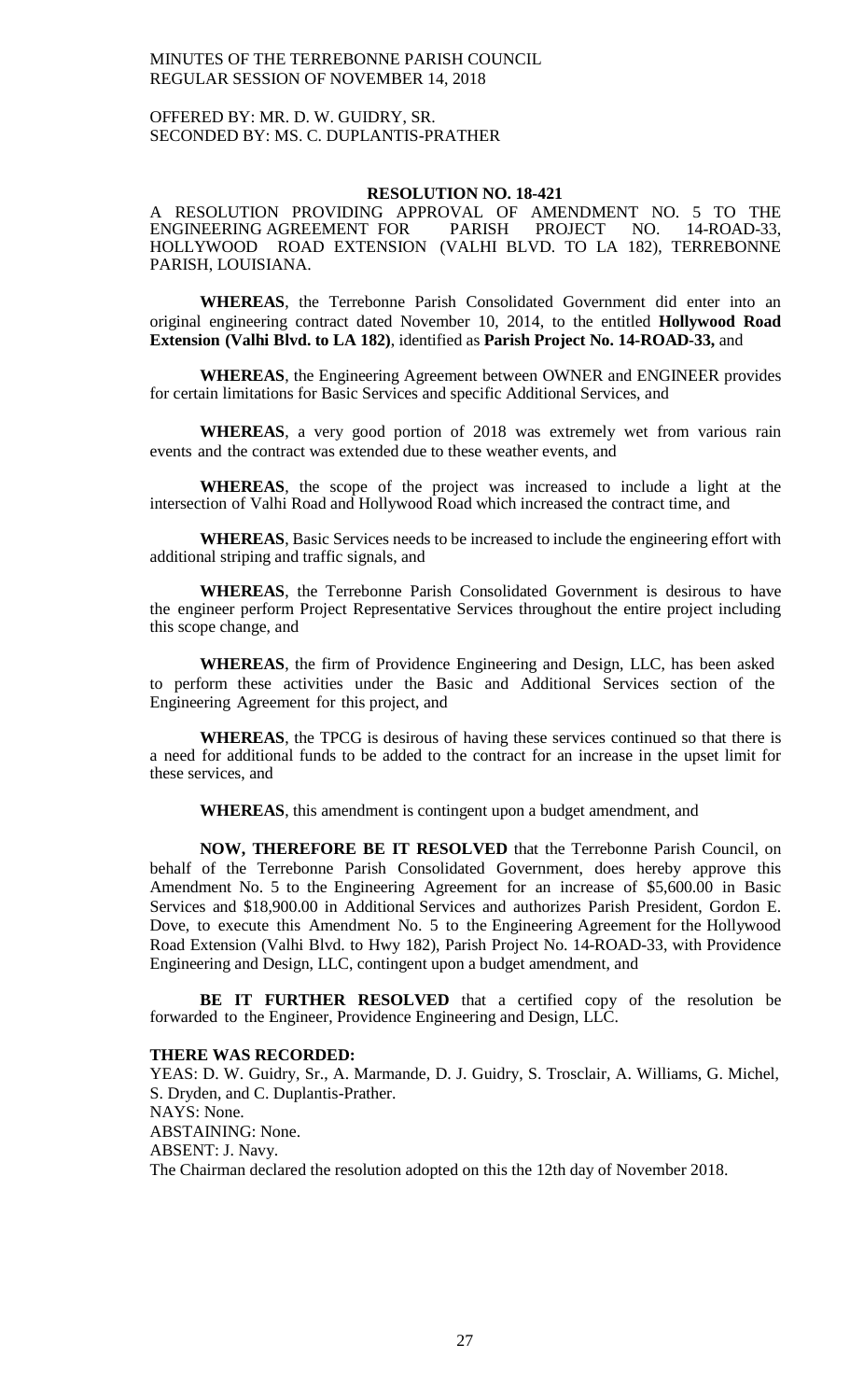# OFFERED BY: MR. D. J. GUIDRY SECONDED BY: MS. C. DUPLANTIS-PRATHER

#### **RESOLUTION NO. 18-422**

A resolution authorizing the execution of Amendment No. 8 for the Engineering Agreement for Parish Project No. 10-CDBG-R-LEV-63, Ward 7 Levee Improvements & Extension (CDBG) Project.

**WHEREAS**, the Terrebonne Parish Consolidated Government entered into an engineering agreement dated November 10, 2010, with APTIM Coastal, Inc., for the project entitled Parish Project No. 10-CDBG-R-LEV-63, Ward 7 Levee Improvements & Extension (CDBG) Project, and

**WHEREAS,** the engineering agreement between OWNER and ENGINEER has provisions for certain limitations for Basic and Additional Services, and

**WHEREAS,** the Basic and Additional Services Section of the contract will increase by \$118,890.00 for Engineering Phase IV, Geotechnical Services, Project Representation, Land Surveyor Services , and Reimbursables, and

**WHEREAS**, a berm slide has occurred which requires testing, engineering design, and monitoring, and

**WHEREAS,** the Terrebonne Parish Consolidated Government would like to continue with the engineering effort necessary to proceed with this project, and

**NOW, THEREFORE BE IT RESOLVED** that the Terrebonne Parish Council, on behalf of the Terrebonne Parish Consolidated Government, does hereby approve and authorize the execution by Terrebonne Parish President Gordon E. Dove of Amendment No. 8 for the engineering agreement with APTIM Coastal, Inc., to perform engineering services for project No. 10-CDBG-R-LEV-63, Ward 7 Levee Improvements & Extension (CDBG) Project which results in a increase of Basic and Additional Services for One Hundred Eighteen Thousand, Eight Hundred Ninety Dollars and Zero Cents (\$118,890.00) to the original contract amount, and,

**BE IT FURTHER RESOLVED** that a certified copy of the resolution be forwarded to the Engineer, APTIM Coastal, Inc.

#### **THERE WAS RECORDED:**

YEAS: D. W. Guidry, Sr., A. Marmande, D. J. Guidry, S. Trosclair, A. Williams, G. Michel, S. Dryden, and C. Duplantis-Prather. NAYS: None. ABSTAINING: None. ABSENT: J. Navy. The Chairman declared the resolution adopted on this the 12th day of November 2018.

Mr. D. W. Guidry, Sr. moved, seconded by Mr. D. J. Guidry, "THAT, there being no further business to come before the Public Services Committee, the meeting be adjourned."

The Chairman called for the vote on the motion offered by Mr. D. W. Guidry, Sr. THERE WAS RECORDED: YEAS: D. W. Guidry, Sr., A. Marmande, D. J. Guidry, S. Trosclair, A. Williams, G. Michel, S. Dryden and C. Duplantis-Prather. NAYS: None. ABSENT: J. Navy. The Chairman declared the motion adopted and the meeting was adjourned at 6:15 p.m.

Alidore Marmande, Chairman

Tammy E. Triggs, Minute Clerk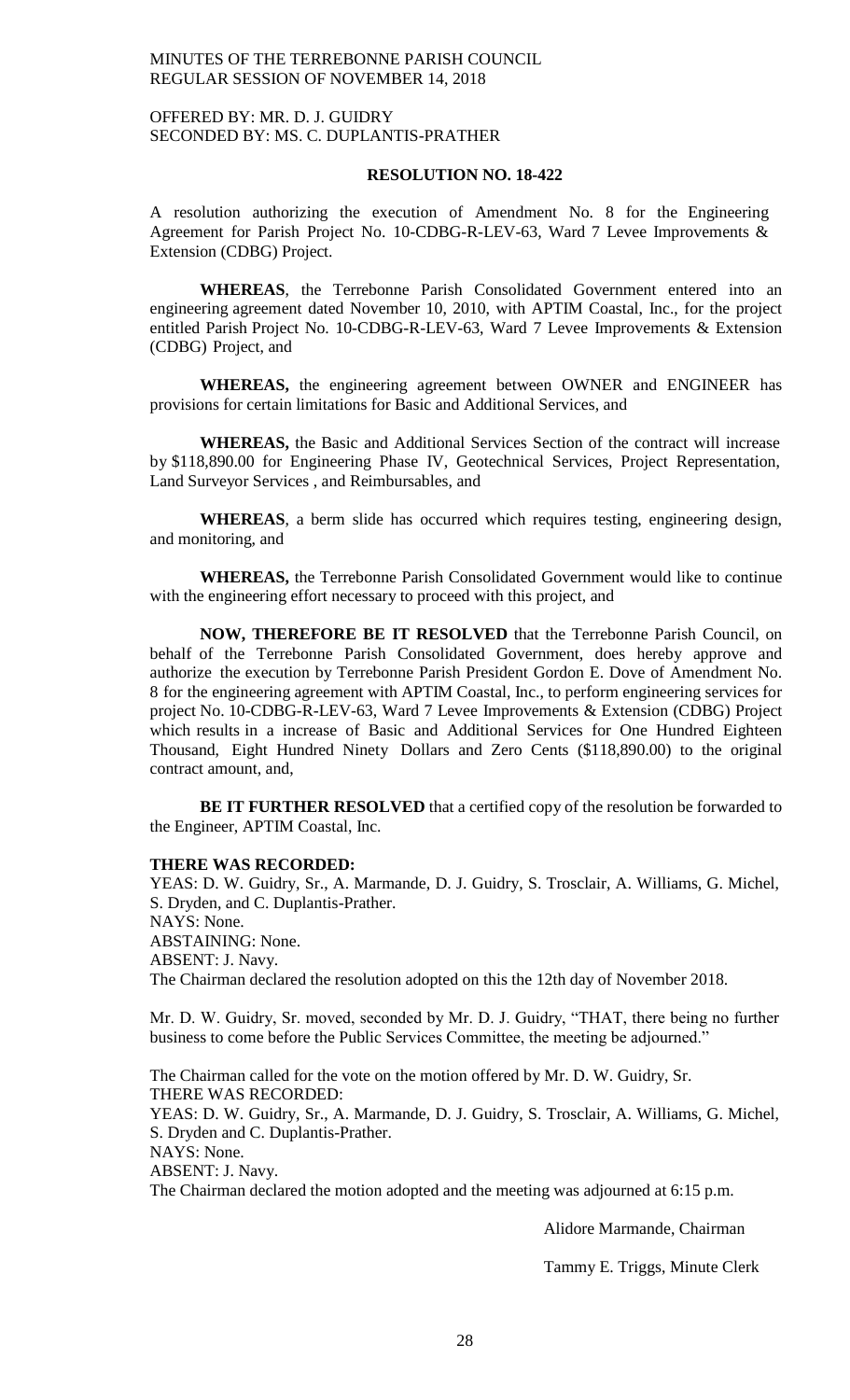Mr. A. Marmande moved, seconded Mr. S. Dryden, "THAT the Council accept and ratify the minutes of the Public Services Committee meeting held on November 12, 2018."

The Chairman called for a vote on the motion offered by Mr. A. Marmande. THERE WAS RECORDED: YEAS: D. W. Guidry, Sr., A. Marmande, D. J. Guidry, S. Trosclair, J. Navy, A. Williams, G. Michel, S. Dryden, and C. Duplantis-Prather. NAYS: None. ABSENT: None. The Chairman declared the motion adopted.

The Chairman called for a report on the Community Development and Planning Committee meeting held on November 12, 2018, whereupon the Committee Chairman, noting ratification of minutes calls public hearings on November 28, 2018 at 6:30 p.m. and December 12, 2018 at 6:30 p.m., rendered the following:

# **COMMUNITY DEVELOPMENT & PLANNING COMMITTEE**

## **NOVEMBER 12, 2018**

The Chairman, Dirk J. Guidry, called the Community Development & Planning Committee meeting to order at 6:17 p.m. in the Terrebonne Parish Council Meeting Room with an Invocation offered by Committee Member C. Duplantis-Prather and the Pledge of Allegiance led by Committee Member D. W. Guidry, Sr. Upon roll call, Committee Members recorded as present were: D. W. Guidry, Sr., A. Marmande, D. J. Guidry, S. Trosclair, A. Williams, G. Michel, S. Dryden and C. Duplantis-Prather. Committee Member J. Navy was recorded as absent. A quorum was declared present.

The Committee Chairman thanked all of the Veterans for their service rendered to this country.

OFFERED BY: MS. A. WILLIAMS SECONDED BY: MR. S. DRYDEN

## **RESOLUTION NO. 18-423**

A Resolution Authorizing the Parish President to execute all necessary documents to submit an application to the Administration for Children and Families for the Head Start Program in Terrebonne Parish and to execute the FY 2019 Five Year Head Start Budget Application.

**WHEREAS**, it is necessary that an application be submitted by the governing body and the Head Start Policy Council.

**NOW THEREFORE BE IT RESOLVED** that the Terrebonne Parish Council, on behalf of the Terrebonne Parish Consolidated Government does hereby authorize the Parish President, Gordon E. Dove, to sign and submit the application to Administration for Children and Families to provide Head Start services.

**BE IT FURTHER RESOLVED** that the Terrebonne Parish Council on behalf of the Terrebonne Parish Consolidated Government does hereby authorize the Parish President to sign the agreement associated with this application and any certifications, modifications, etc. that may be associated with the implementation of the agreement.

## **THERE WAS RECORDED:**

YEAS: D. W. Guidry, Sr., A. Marmande, D. J. Guidry, S. Trosclair, A. Williams, G. Michel, S. Dryden and C. Duplantis-Prather. NAYS: None. ABSTAINING: None. ABSENT: J. Navy. The Chairman declared the resolution adopted on this the 14th day of November 2018.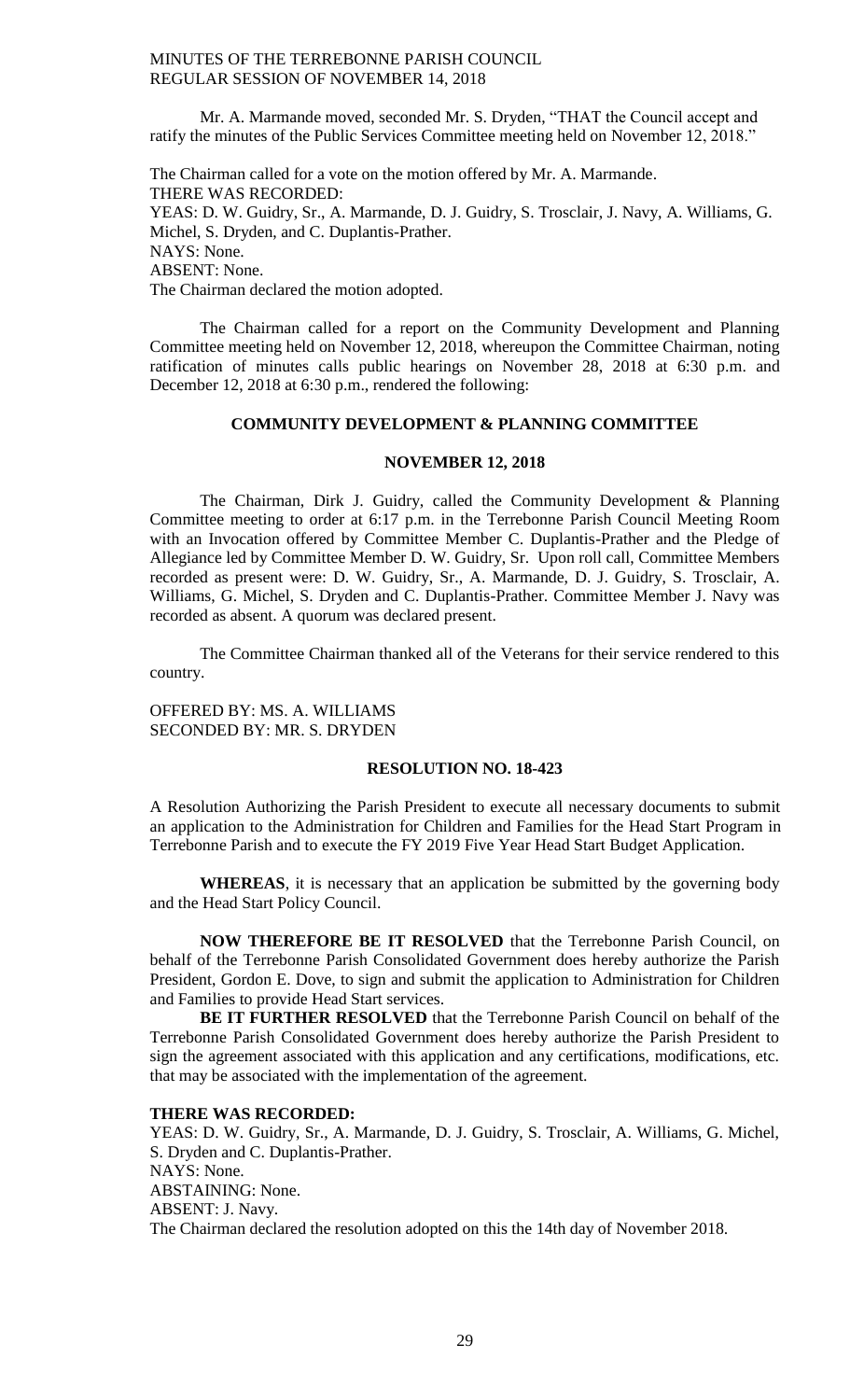OFFERED BY: MR. G. MICHEL SECONDED BY: MR. A. MARMANDE

# **RESOLUTION NO. 18-424**

A RESOLUTION GIVING NOTICE OF INTENT TO ADOPT AN ORDINANCE AMEND CERTAIN PORTIONS OF CHAPTER 17, ARTICLE III TO CHANGE THE DEFINITION OF RESIDENTIAL BUILDING PARK (RBP) TO MEAN TWO OR MORE TWO-FAMILY DWELLINGS (DUPLEXES) OR THREE OR MORE SINGLE OR TWO-FAMILY DWELLINGS ON A SINGLE PARCEL OF LAND AS WELL AS ADDITIONAL DEVELOPMENT STANDARDS SUCH AS RECREATIONAL SPACE AND GARBAGE CAN ENCLOSURES, AND IMPROVEMENTS TO PUBLIC INFRASTRUCTURE IF REQUIRED; AND,

**WHEREAS**, these revisions are in response to concerns regarding density, development standards, and impacts on existing roads and drainage infrastructure on properties outside of zoning district boundaries brought forward by area residents, Parish President Dove, the Planning Commission, and the Council; and,

**WHEREAS**, the Houma-Terrebonne Regional Planning Commission voted to recommend these revisions at their October 18, 2018 meeting; and,

**THEREFORE, BE IT RESOLVED** by the Terrebonne Parish Consolidated Government, that notice of intent is given for adopting an ordinance to amend certain portions of Chapter 17, Article III of the Terrebonne Parish Code of Ordinances as per Attachment "A".

**BE IT FURTHER RESOLVED** that a public hearing on said ordinance be called on Wednesday, November 28, 2018 at 6:30 p. m.

#### **THERE WAS RECORDED:**

YEAS: D. W. Guidry, Sr., A. Marmande, D. J. Guidry, S. Trosclair, A. Williams, G. Michel, S. Dryden and C. Duplantis-Prather. NAYS: None. ABSTAINING: None. ABSENT: J. Navy. The Chairman declared the resolution adopted on this the 14th day of November 2018.

Ms. Louise Bourg, a resident of Schriever, LA, thanked Planning and Zoning Director Chris Pulaski for all of his help pertaining to the new zoning regulations.

OFFERED BY: MR. G. MICHEL SECONDED BY: MR. D. W. GUIDRY, SR.

#### **RESOLUTION NO. 18-425**

A RESOLUTION GIVING NOTICE OF INTENT TO ADOPT AN ORDINANCE AMEND SECTION 24.5.3.3 – PROCESS C: ENGINEERING APPROVAL OF THE SUBDIVISION REGULATIONS IN APPENDIX A OF THE TERREBONNE PARISH CODE OF ORDINANCES TO REQUIRE THAT ENGINEERING APPLICATIONS BE SUBMITTED AT LEAST TWENTY-FOUR (24) DAYS PRIOR TO COMMISSION MEETING DATE AND THAT THE REPORT BE SUBMITTED TO THE APPLICANT AT LEAST SEVEN (7) DAYS PRIOR TO THE COMMISSION MEETING DATE AS PER ATTACHMENT "A"; AND,

**WHEREAS**, these revisions are in response to comments and suggestions by applicants, developers, and engineers about how they can respond to comments made by Parish Engineering during the review process and make the necessary revisions to the plans prior to the meetings; and,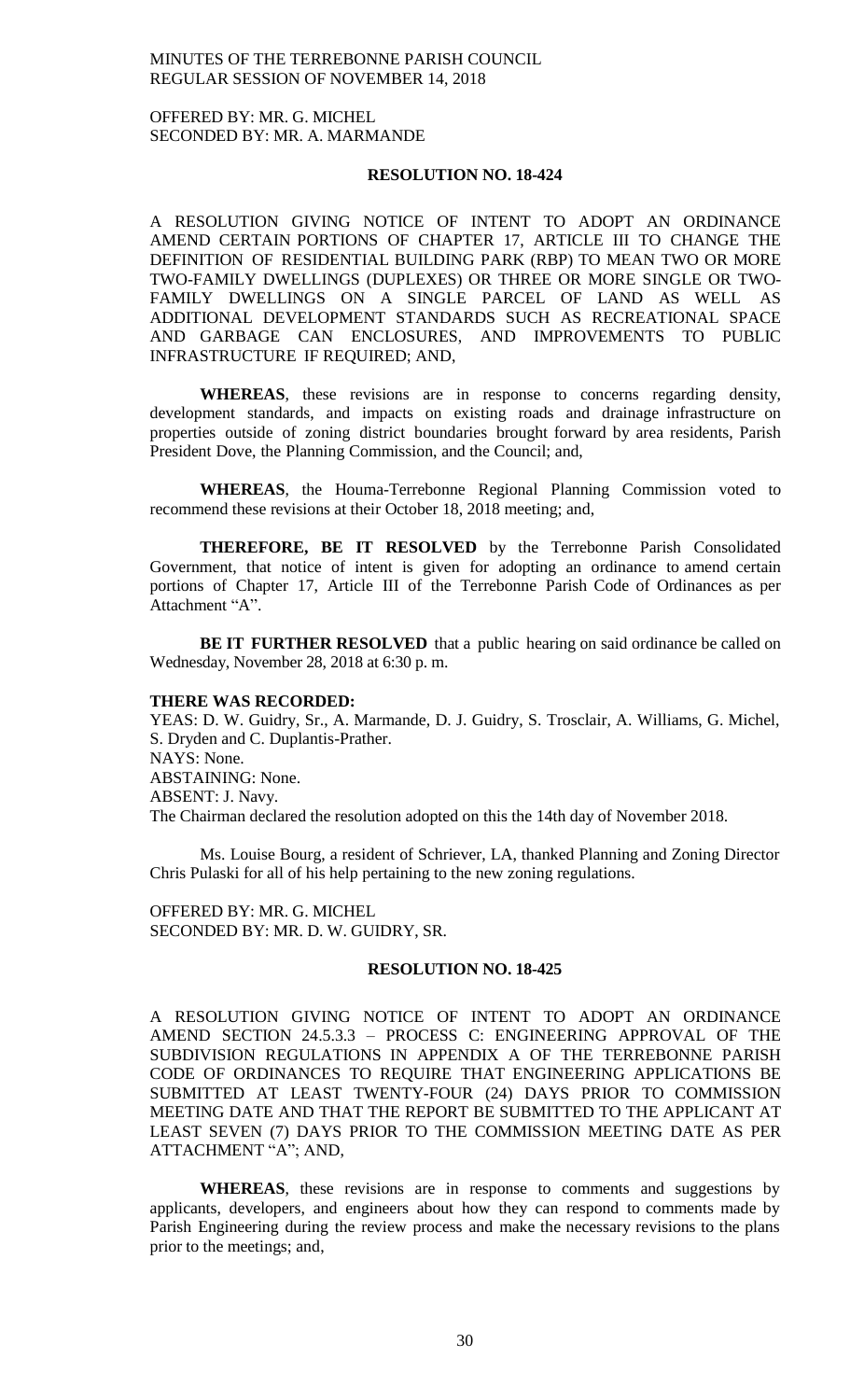**WHEREAS**, Parish President Gordon E. Dove is committed to finding ways to improve and streamline the subdivision process; and,

**WHEREAS**, the Houma-Terrebonne Regional Planning Commission voted to recommend these revisions at their September 20, 2018 meeting; and,

**THEREFORE, BE IT RESOLVED** by the Terrebonne Parish Consolidated Government, that notice of intent is given for adopting an ordinance to amend Section 24.5.3.3 – Process C: Engineering Approval of the Subdivision Regulations in Appendix A of the Terrebonne Parish Code of Ordinances as per Attachment "A".

**BE IT FURTHER RESOLVED** that a public hearing on said ordinance be called on Wednesday, November 28, 2018 at 6:30 p.m.

#### **THERE WAS RECORDED:**

YEAS: D. W. Guidry, Sr., A. Marmande, D. J. Guidry, S. Trosclair, A. Williams, G. Michel, S. Dryden, and C. Duplantis-Prather. NAYS: None. ABSTAINING: None. ABSENT: J. Navy. The Chairman declared the resolution adopted on this the 14th day of November 2018.

OFFERED BY: MR. G. MICHEL SECONDED BY: MR. S. TROSCLAIR

#### **RESOLUTION NO. 18-426**

A RESOLUTION CALLING FOR A PUBLIC HEARING TO GATHER FACTS, OPINIONS AND OTHER INPUT REGARDING A WASTE STORAGE FACILITY APPLIED FOR BY EIE SERVICES, LLC, AND TO ADDRESS OTHER MATTER RELATIVE THERETO.

**WHEREAS**, on November 7, 2018, EIE Services, LLC submitted application for a permit to operate a gas free barge cleaning facility in Terrebonne Parish, Range 18E, Township 17S, Section 2, 22, & 27, at 3643 Industrial Avenue E, Houma, LA, 70363, and

**WHEREAS**, Terrebonne Parish Code of Ordinance, Chapter 11 "Garbage, Trash, Hazardous Waste and Weeds", Article III, "Hazardous Waste", Section 11-58 "Permit Application", states that "any person desiring to store or dispose of hazardous waste in a facility or at a site where such storage or disposal is not prohibited hereunder, and any person desiring to develop any waste site or facility, shall submit an application in triplicate for a permit to the Parish Council", and

**WHEREAS**, Section 11-59 "Public Hearing Required" states that "a public hearing shall be called within sixty (60) days of the submission of the permit application".

**THEREFORE, BE IT RESOLVED** by the Terrebonne Parish Council, on behalf of the Terrebonne Parish Consolidated Government, a public hearing be called to gather facts, opinions and other input regarding a Hazardous Waste Permit Application applied for by EIE Services, LLC.

**BE IT FURTHER RESOLVED** that a public hearing on said matter be called for on Wednesday, December 12, 2018 at 6:30p.m.

#### **THERE WAS RECORDED:**

YEAS: D. W. Guidry, Sr., A. Marmande, D. J. Guidry, S. Trosclair, G. Michel, S. Dryden, and C. Duplantis-Prather. NAYS: A. Williams. ABSTAINING: None. ABSENT: J. Navy. The Chairman declared the resolution adopted on this the 14th day of November 2018.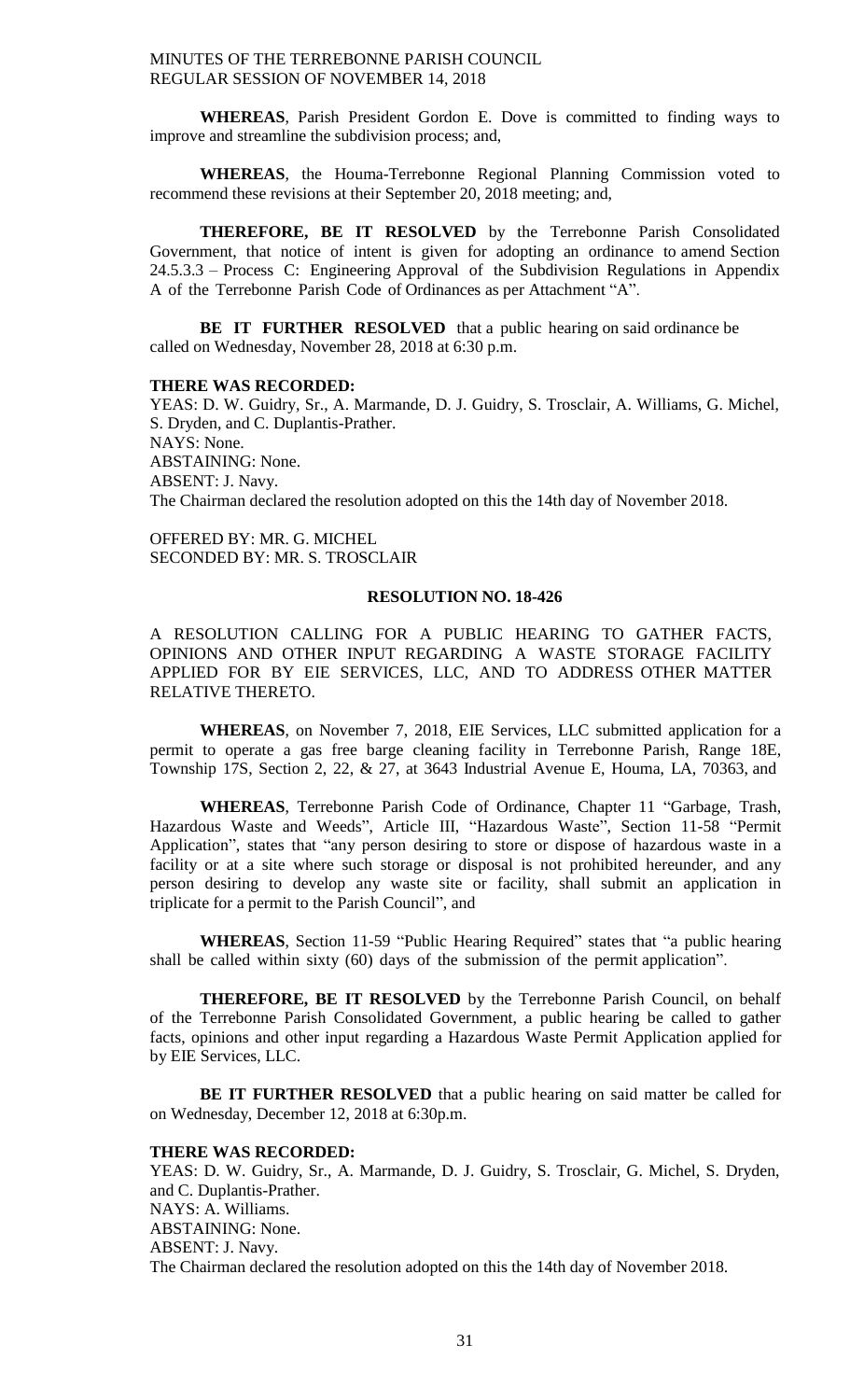Ms. C. Duplantis-Prather moved, seconded by Mr. D. W. Guidry, Sr., "THAT, there being no further business to come before the Community Development & Planning Committee, the meeting be adjourned."

The Chairman called for the vote on the motion offered by Ms. C. Duplantis-Prather. THERE WAS RECORDED:

YEAS: D. W. Guidry, Sr., A. Marmande, D. J. Guidry, S. Trosclair, A. Williams, G. Michel, S. Dryden and C. Duplantis-Prather.

NAYS: None.

ABSENT: J. Navy.

The Chairman declared the motion adopted and the meeting was adjourned at 6:22 p. m.

Dirk J. Guidry, Chairman Tammy E. Triggs, Minute Clerk

Mr. D. J. Guidry moved, seconded Mr. D. W. Guidry, Sr., "THAT the Council accept and ratify the minutes of the Community Development and Planning Committee meeting held on November 12, 2018."

The Chairman called for a vote on the motion offered by Mr. D. J. Guidry. THERE WAS RECORDED: YEAS: D. W. Guidry, Sr., A. Marmande, D. J. Guidry, S. Trosclair, J. Navy, A. Williams, G. Michel, S. Dryden, and C. Duplantis-Prather.

NAYS: None.

ABSENT: None.

The Chairman declared the motion adopted.

The Chairman called for a report on the Budget and Finance Committee meeting held on November 12, 2018, whereupon the Committee Chairwoman, noting ratification of the minutes calls public hearings on November 28, 2018 at 6:30 p.m., rendered the following:

#### **BUDGET & FINANCE COMMITTEE**

#### **NOVEMBER 12, 2018**

The Chairwoman, Arlanda Williams, called the Budget  $\&$  Finance Committee meeting to order at 6:24 p.m. in the Terrebonne Parish Council Meeting Room with an Invocation offered by Committee Member G. Michel and the Pledge of Allegiance led by Committee Member D. J. Guidry. Upon roll call, Committee Members recorded as present were: D. W. Guidry, Sr., A. Marmande, D. J. Guidry, S. Trosclair, A. Williams, G. Michel, S. Dryden and C. Duplantis-Prather. Committee Member J. Navy was recorded as absent. A quorum was declared present.

OFFERED BY: MR. A. MARMANDE SECONDED BY: MR. G. MICHEL

#### **RESOLUTION NO. 18-427**

**WHEREAS**, on March 14, 2018 the Terrebonne Parish Council adopted Ordinance No. 8935 declaring the following described property adjudicated to the Terrebonne Parish Consolidated Government, with an owner of record as L T D Assets Management, as surplus: 48' FRONT FRACTIONAL PART OF LOTS 2 & 3 BLOCK 44. (Parcel# 21818) (622 Point Street), and

**WHEREAS**, on October 3, 2018 bids were received electronically via Central Auction House by the Terrebonne Parish Consolidated Government for Bid No. 18-S/P-28 Surplus Sale of Adjudicated Property Located at 622 Point Street (100%) (Parcel# 21818), and

**WHEREAS**, after careful review by Parish Administration it has been determined that the highest bid received is that of Randolph Chapman in the amount Eight Thousand Seven Hundred Sixty-Seven (\$8,767.00) Dollars plus a five (5%) percent Website Transaction Fee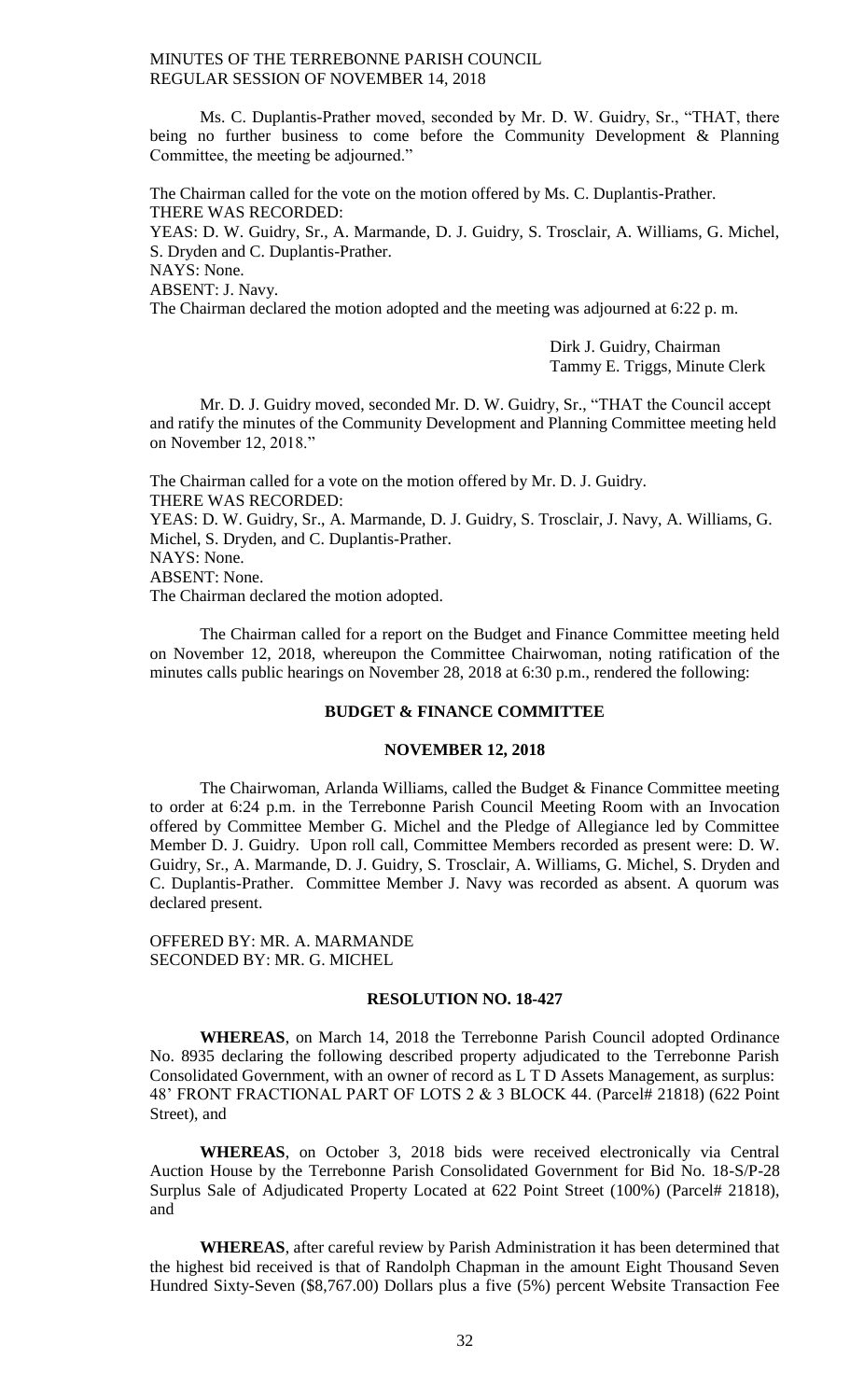of Four Hundred Thirty-Eight and 35/100 (\$438.35) Dollars, for a total purchase price of Nine Thousand Two Hundred Five and 35/100 (\$9,205.35) Dollars and that the bid should be accepted as per attached bid forms and pursuant to all the terms and conditions as stated in Ordinance 8935, and

**WHEREAS**, the Parish Administration has recommended the acceptance of the aforementioned bid for Bid No. 18-S/P-28 Surplus Sale of Adjudicated Property Located at 622 Point Street (100%) (Parcel# 21818) as described in attached hereto and made a part hereof.

**NOW, THEREFORE BE IT RESOLVED** by Terrebonne Parish Council (Budget and Finance Committee), on behalf of the Terrebonne Parish Consolidated Government, that the recommendation of the Parish Administration is approved and the bid of Randolph Chapman is accepted as per attached bid forms and pursuant to all the terms and conditions as stated in Ordinance 8935.

#### **THERE WAS RECORDED:**

YEAS D. W. Guidry, Sr., A. Marmande, D. J. Guidry, S. Trosclair, A. Williams, G. Michel, S. Dryden, and C. Duplantis-Prather. NAYS: None. ABSTAINING: None. ABSENT: J. Navy. The Chairwoman declared the resolution adopted on this the 12th day of November 2018.

OFFERED BY: MR. G. MICHEL SECONDED BY: MR. A. MARMANDE

#### **RESOLUTION NO. 18-428**

**WHEREAS**, on March 14, 2018 the Terrebonne Parish Council adopted Ordinance No. 8935 declaring the following described property adjudicated to the Terrebonne Parish Consolidated Government, with an owner of record as Coleman Williams, Jr., as surplus: ON THE RIGHT DESCENDING BANK OF BAYOU TERREBONNE. BOUNDED ABOVE BY AUSTIN WILKINS. BOUNDED BELOW BY SCHOOL BOARD. BATTURE LOT 40' FRONT. (Parcel# 17380) (7187 Main Street), and

**WHEREAS,** on October 3, 2018 bids were received electronically via Central Auction House by the Terrebonne Parish Consolidated Government for Bid No. 18-S/P-30 Surplus Sale of Adjudicated Property Located at 7187 Main Street (100%) (Parcel# 17380), and

**WHEREAS**, after careful review by Parish Administration it has been determined that the highest bid received is that of Jarrell Melancon in the amount of Eleven Thousand Six Hundred (\$11,600.00) Dollars plus a five (5%) percent Website Transaction Fee of Five Hundred Eighty (\$580.00) Dollars, for a total purchase price of Twelve Thousand One Hundred Eighty (\$12,180.00) Dollars and that the bid should be accepted as per attached bid forms and pursuant to all the terms and conditions as stated in Ordinance 8935, and

**WHEREAS**, the Parish Administration has recommended the acceptance of the aforementioned bid for Bid No. 18-S/P-30 Surplus Sale of Adjudicated Property Located at 7187 Street (100%) (Parcel# 17380) as described in attached hereto and made a part hereof.

**NOW, THEREFORE BE IT RESOLVED** by Terrebonne Parish Council (Budget and Finance Committee), on behalf of the Terrebonne Parish Consolidated Government, that the recommendation of the Parish Administration is approved and the bid of Jarrell Melancon is accepted as per attached bid forms and pursuant to all the terms and conditions as stated in Ordinance 8935.

#### **THERE WAS RECORDED:**

YEAS D. W. Guidry, Sr., A. Marmande, D. J. Guidry, S. Trosclair, A. Williams, G. Michel, S. Dryden, and C. Duplantis-Prather. NAYS: None.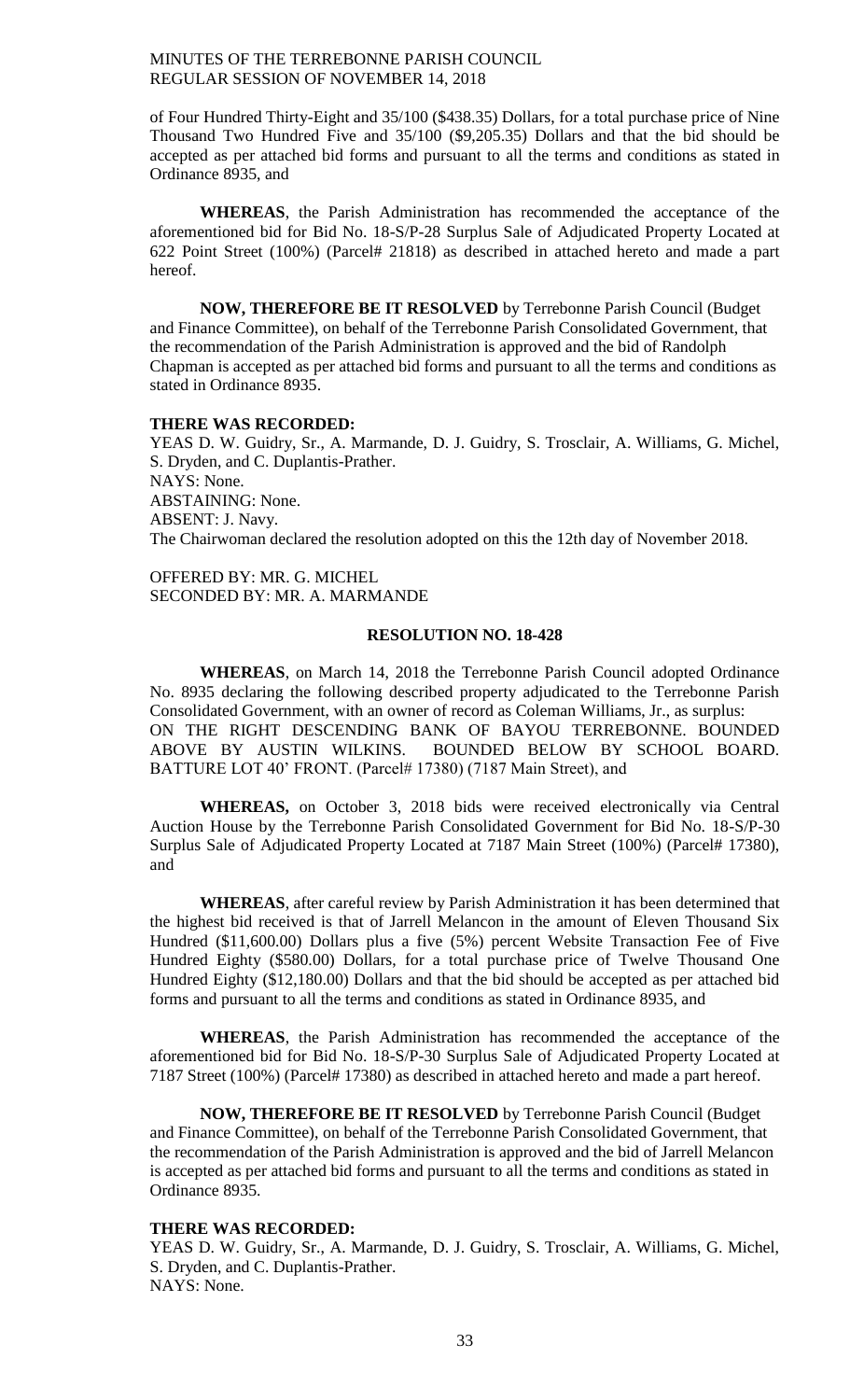ABSTAINING: None. ABSENT: J. Navy. The Chairwoman declared the resolution adopted on this the 12th day of November 2018.

OFFERED BY: MR. A. MARMANDE SECONDED BY: MR. S. TROSCLAIR

# **RESOLUTION NO. 18-429**

**WHEREAS**, on September 9, 2015 the Terrebonne Parish Council adopted Ordinance No. 8633 declaring the following described property adjudicated to the Terrebonne Parish Consolidated Government, with an owner of record as Joseph Foret, as surplus:

LOT 17 BLOCK 4 ADDEN. 1 A. J. AUTHEMENT SUBD. 3 (Parcel# 26475) (214 Indigo Street), and

**WHEREAS**, on October 3, 2018 bids were received electronically via Central Auction House by the Terrebonne Parish Consolidated Government for Bid No. 18-S/P-32 Surplus Sale of Adjudicated Property Located at 214 Indigo Street (100%) (Parcel# 26475), and

**WHEREAS**, after careful review by Parish Administration it has been determined that the highest bid received is that of Willis Trosclair in the amount of ONE THOUSAND FOUR HUNDRED FORTY-FIVE (\$1,445.00) DOLLARS plus a five (5%) percent Website Transaction Fee of SEVENTY-TWO AND 25/100 (\$72.25) DOLLARS, for a TOTAL PURCHASE PRICE OF ONE THOUSAND FIVE HUNDRED SEVENTEEN AND 25/100 (\$1,517.25) DOLLARS and that the bid should be accepted as per attached bid forms and pursuant to all the terms and conditions as stated in Ordinance 8633, and

**WHEREAS**, the Parish Administration has recommended the acceptance of the aforementioned bid for Bid No. 18-S/P-32 Surplus Sale of Adjudicated Property Located at 214 Indigo Street (100%) (Parcel# 26475) as described in attached hereto and made a part hereof.

**NOW, THEREFORE BE IT RESOLVED** by Terrebonne Parish Council (Budget and Finance Committee), on behalf of the Terrebonne Parish Consolidated Government, that the recommendation of the Parish Administration is approved and the bid of Willis Trosclair is accepted as per attached bid forms and pursuant to all the terms and conditions as stated in Ordinance 8633.

#### **THERE WAS RECORDED:**

YEAS D. W. Guidry, Sr., A. Marmande, D. J. Guidry, S. Trosclair, A. Williams, G. Michel, S. Dryden, and C. Duplantis-Prather. NAYS: None. ABSTAINING: None. ABSENT: J. Navy. The Chairwoman declared the resolution adopted on this the 12th day of November 2018.

OFFERED BY: MR. A. MARMANDE SECONDED BY: MR. S. TROSCLAIR

# **RESOLUTION NO.18-430**

**WHEREAS**, on March 14, 2018 the Terrebonne Parish Council adopted Ordinance No. 8933 declaring the following described property adjudicated to the Terrebonne Parish Consolidated Government, with an owner of record as Randy P. Authement, as surplus: LOT 10 BLOCK 8 ADDEN. 1 A. J. AUTHEMENT SUBD. 3 (Parcel# 47788) (225 Indigo Street), and

**WHEREAS**, on October 3, 2018 bids were received electronically via Central Auction House by the Terrebonne Parish Consolidated Government for Bid No. 18-S/P-33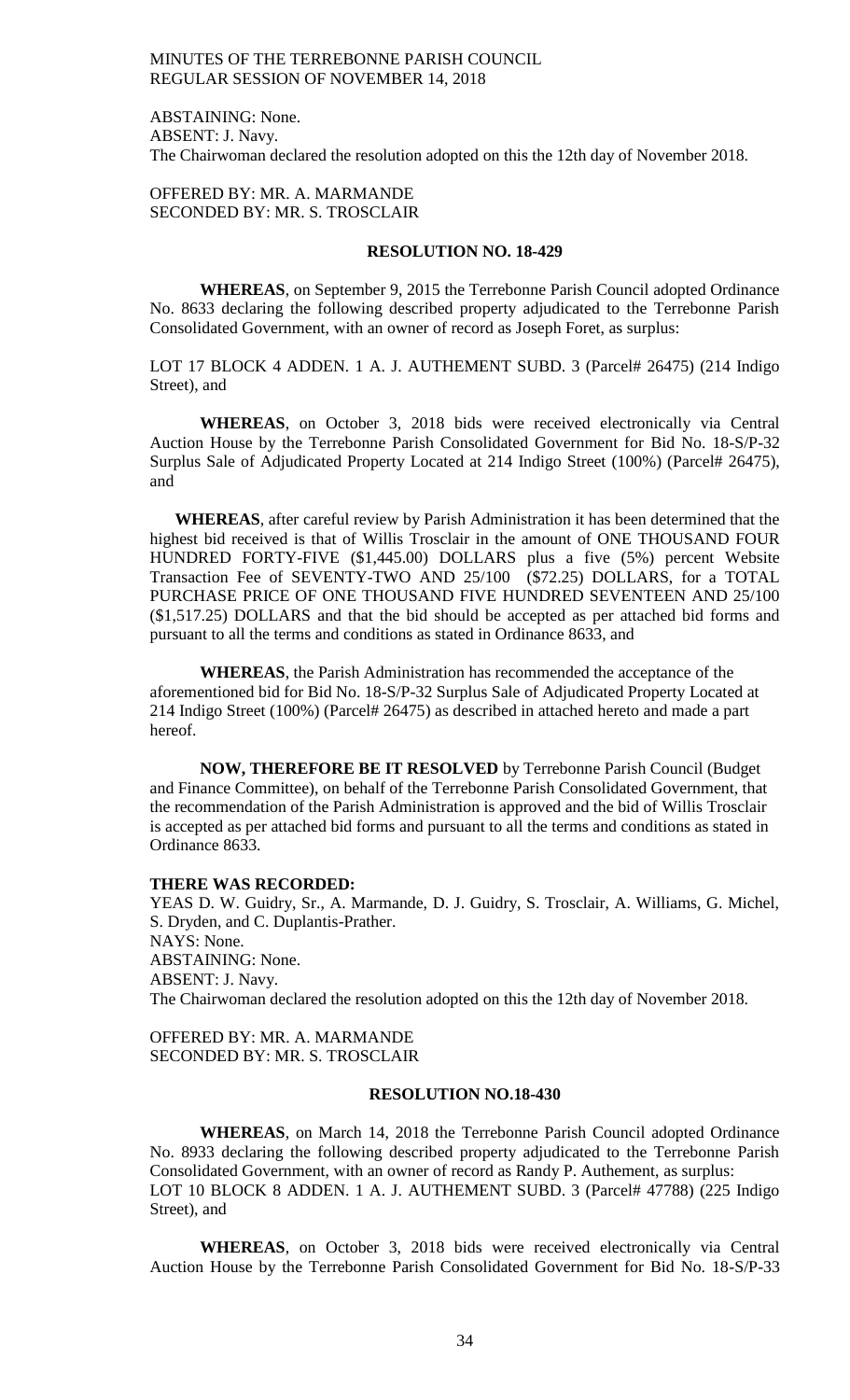Surplus Sale of Adjudicated Property Located at 225 Indigo Street (100%) (Parcel# 47788), and

**WHEREAS**, after careful review by Parish Administration it has been determined that the highest bid received is that of Willis Trosclair in the amount of One Thousand One Hundred Fifty (\$1,150.00) DOLLARS plus a five (5%) percent Website Transaction Fee of Fifty-Seven and 50/100 (\$57.50) Dollars, for a total purchase price of One Thousand Two Hundred Seven and 50/100 (\$1,207.50) Dollars and that the bid should be accepted as per attached bid forms and pursuant to all the terms and conditions as stated in Ordinance 8933, and

**WHEREAS**, the Parish Administration has recommended the acceptance of the aforementioned bid for Bid No. 18-S/P-33 Surplus Sale of Adjudicated Property Located at 225 Indigo Street (100%) (Parcel# 47788) as described in attached hereto and made a part hereof.

**NOW, THEREFORE BE IT RESOLVED** by Terrebonne Parish Council (Budget and Finance Committee), on behalf of the Terrebonne Parish Consolidated Government, that the recommendation of the Parish Administration is approved and the bid of Willis Trosclair is accepted as per attached bid forms and pursuant to all the terms and conditions as stated in Ordinance 8933.

# **THERE WAS RECORDED:**

YEAS D. W. Guidry, Sr., A. Marmande, D. J. Guidry, S. Trosclair, A. Williams, G. Michel, S. Dryden, and C. Duplantis-Prather. NAYS: None. ABSTAINING: None. ABSENT: J. Navy. The Chairwoman declared the resolution adopted on this the 12th day of November 2018.

OFFERED BY: MR. D. J. GUIDRY SECONDED BY: MR. S. TROSCLAIR

#### **RESOLUTION NO. 18-431**

**WHEREAS**, on March 14, 2018 the Terrebonne Parish Council adopted Ordinance No. 8935 declaring the following described property adjudicated to the Terrebonne Parish Consolidated Government, with an owner of record as Trent Michael Billiot, as surplus: LOT 38 BLOCK A FAITH SUBD. (Parcel# 33682) (320 R J Drive), and

**WHEREAS**, on October 3, 2018 bids were received electronically via Central Auction House by the Terrebonne Parish Consolidated Government for Bid No. 18-S/P-34 Surplus Sale of Adjudicated Property Located at 320 R J Drive (100%) (Parcel# 33682), and

**WHEREAS**, after careful review by Parish Administration it has been determined that the highest bid received is that of Ella Voisin in the amount of Four Thousand (\$4,000.00) Dollars plus a five (5%) percent Website Transaction Fee of Two Hundred (\$200.00) Dollars, for a total purchase price of Four Thousand Two Hundred (\$4,200.00) Dollars and that the bid should be accepted as per attached bid forms and pursuant to all the terms and conditions as stated in Ordinance 8935, and

**WHEREAS**, the Parish Administration has recommended the acceptance of the aforementioned bid for Bid No. 18-S/P-34 Surplus Sale of Adjudicated Property Located at 320 R J Drive (100%) (Parcel# 33682) as described in attached hereto and made a part hereof.

**NOW, THEREFORE BE IT RESOLVED** by Terrebonne Parish Council (Budget and Finance Committee), on behalf of the Terrebonne Parish Consolidated Government, that the recommendation of the Parish Administration is approved and the bid of Ella Voisin is accepted as per attached bid forms and pursuant to all the terms and conditions as stated in Ordinance 8935.

# **THERE WAS RECORDED:**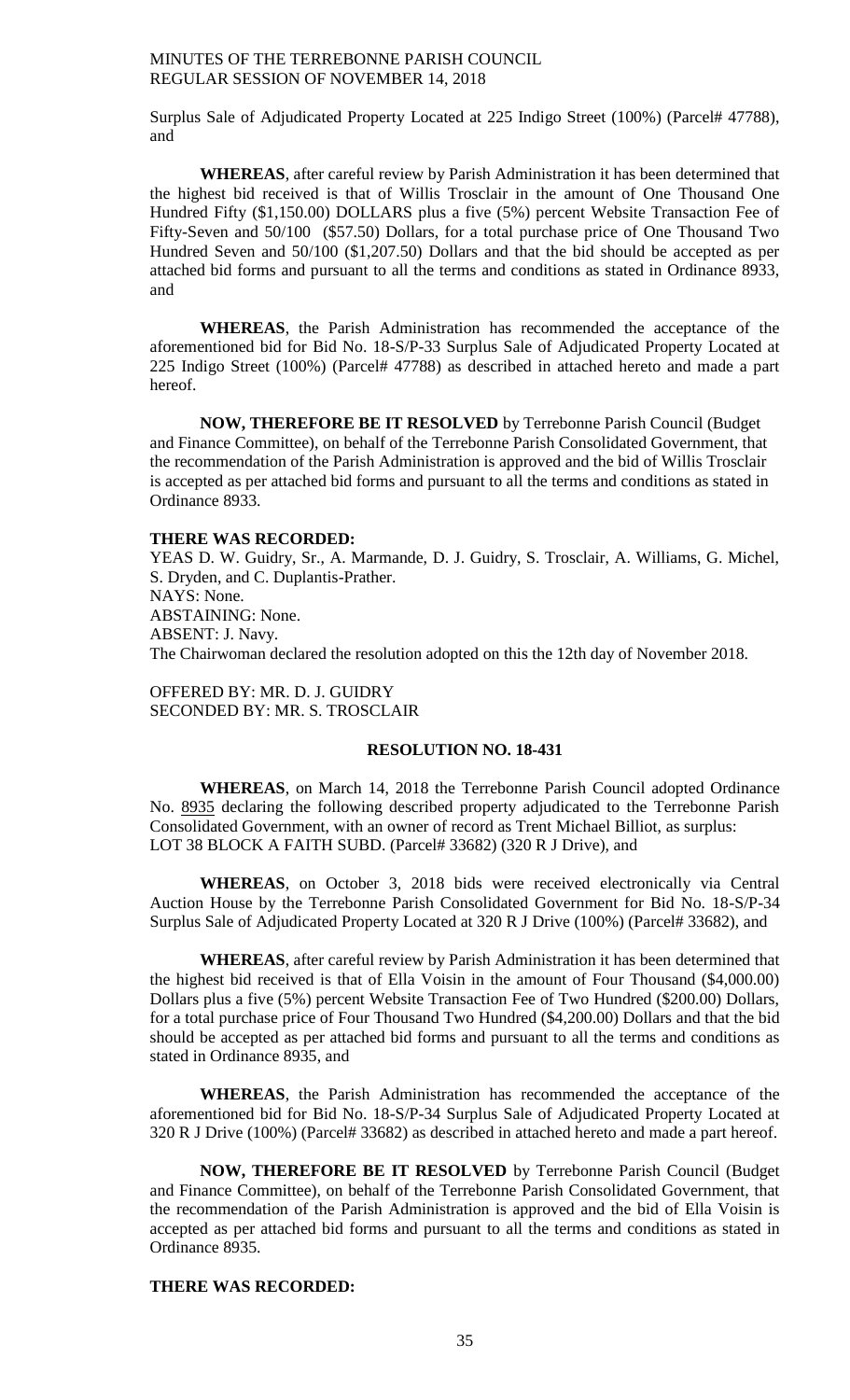YEAS D. W. Guidry, Sr., A. Marmande, D. J. Guidry, S. Trosclair, A. Williams, G. Michel, S. Dryden, and C. Duplantis-Prather. NAYS: None. ABSTAINING: None. ABSENT: J. Navy. The Chairwoman declared the resolution adopted on this the 12th day of November 2018.

OFFERED BY: MR. S. TROSCLAIR SECONDED BY: MR. D. J. GUIDRY

# **RESOLUTION NO. 18-432**

**WHEREAS**, on March 14, 2018 the Terrebonne Parish Council adopted Ordinance No. 8935 declaring the following described property adjudicated to the Terrebonne Parish Consolidated Government, with an owner of record as Mot Sagar Enterprises, as surplus: LOTS 12 & 13 BLOCK 1 DUREY BOUDREAUX SUBD. (Parcel# 32268) (119 S. Boudreaux Street), and

**WHEREAS**, on October 3, 2018 bids were received electronically via Central Auction House by the Terrebonne Parish Consolidated Government for Bid No. 18-S/P-36 Surplus Sale of Adjudicated Property Located at 119 S. Boudreaux Street (100%) (Parcel# 32268), and

**WHEREAS**, after careful review by Parish Administration it has been determined that the highest bid received is that of Jarred LeBoeuf in the amount of Three Thousand (\$3,000.00) Dollars plus a five (5%) percent Website Transaction Fee of One Hundred Fifty (\$150.00) Dollars, for a total purchase price of Three Thousand One Hundred Fifty (\$3,150.00) Dollars and that the bid should be accepted as per attached bid forms and pursuant to all the terms and conditions as stated in Ordinance 8935, and

**WHEREAS**, the Parish Administration has recommended the acceptance of the aforementioned bid for Bid No. 18-S/P-36 Surplus Sale of Adjudicated Property Located at 119 S. Boudreaux Street (100%) (Parcel# 32268) as described in attached hereto and made a part hereof.

**NOW, THEREFORE BE IT RESOLVED** by Terrebonne Parish Council (Budget and Finance Committee), on behalf of the Terrebonne Parish Consolidated Government, that the recommendation of the Parish Administration is approved and the bid of Jarred LeBoeuf is accepted as per attached bid forms and pursuant to all the terms and conditions as stated in Ordinance 8935.

#### **THERE WAS RECORDED:**

YEAS D. W. Guidry, Sr., A. Marmande, D. J. Guidry, S. Trosclair, A. Williams, G. Michel, S. Dryden, and C. Duplantis-Prather. NAYS: None. ABSTAINING: None. ABSENT: J. Navy. The Chairwoman declared the resolution adopted on this the 12th day of November 2018.

OFFERED BY: MR. S. TROSCLAIR SECONDED BY: MR. D. J. GUIDRY

## **RESOLUTION NO. 18-433**

**WHEREAS**, on March 14, 2018 the Terrebonne Parish Council adopted Ordinance No. 8934 declaring the following described property adjudicated to the Terrebonne Parish Consolidated Government, with an owner of record as Eula Leboeuf Fabre 1/6, Lela Leboeuf Stoufflet 1/6, Horace Pierre Leboeuf 1/6, Donald Anthony Leboeuf 1/18, Malcolm Francis Leboeuf 1/18, Guy K. Randolph 1/72, Craig J. Randolph 1/72, Kerry S. Randolph 1/72, Michael L. Randolph 1/72, Burney J. Leboeuf 1/12, Carlotta Leboeuf Bergeron 1/36, Mark Leboeuf 1/36, Chad Leboeuf 1/36, Elaine Leboeuf Pitre 1/30, Marguerite Leboeuf Fletcher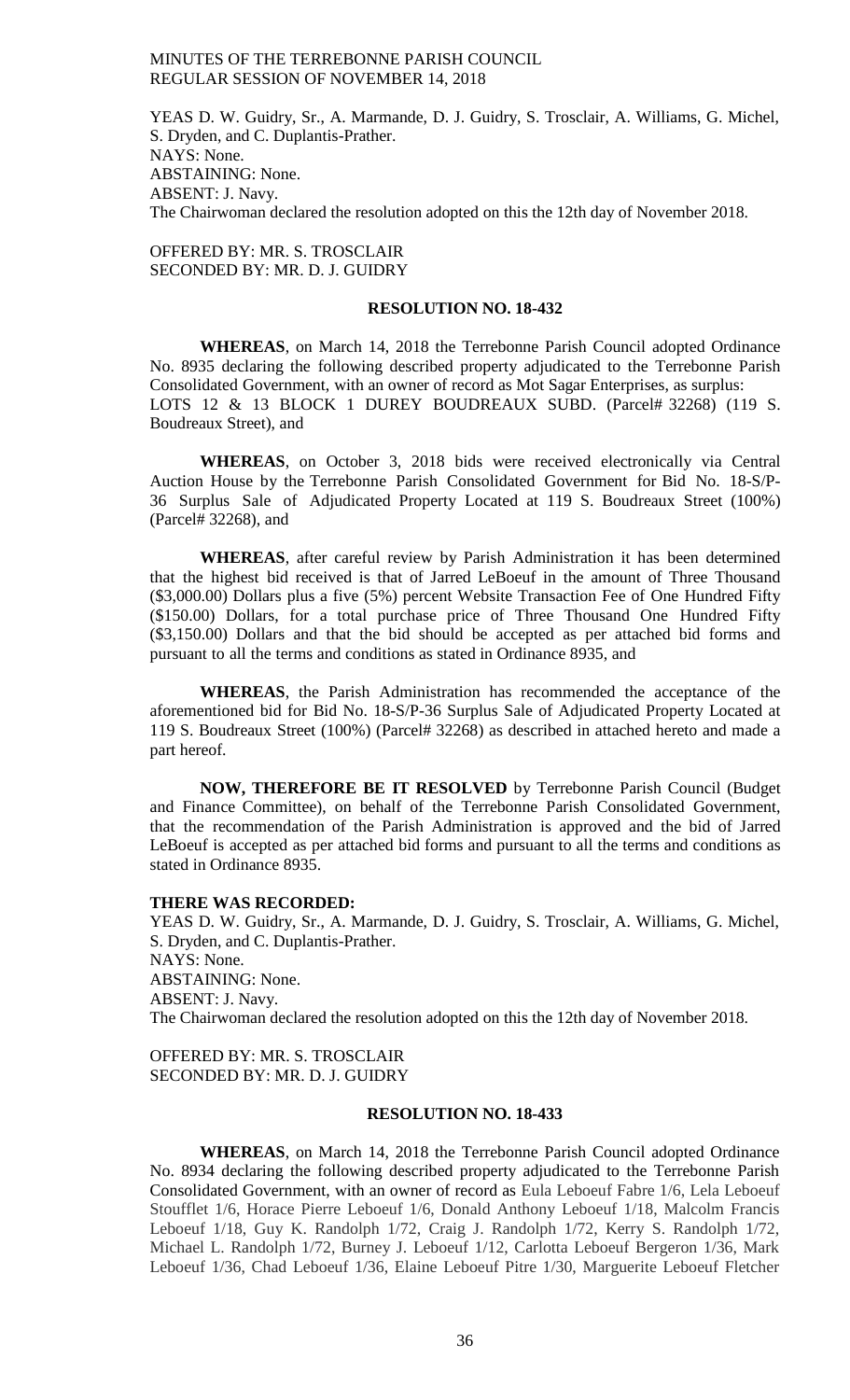1/30, Sandra Leboeuf Ledet 1/30, Kay Leboeuf Hebert 1/30, And Pamela Leboeuf Kimball 1/30, as surplus: LOT 18 BLOCK 1 ADDEN. 1 VICTOR LEBOUEF SUBD. (Parcel# 44531) (124 Victor LeBoeuf Street), and

**WHEREAS**, on October 3, 2018 bids were received electronically via Central Auction House by the Terrebonne Parish Consolidated Government for Bid No. 18-S/P-37 Surplus Sale of Adjudicated Property Located at 124 Victor LeBouef Street (100%) (Parcel# 44531), and

**WHEREAS**, after careful review by Parish Administration it has been determined that the highest bid received is that of Christine Dupre in the amount of One Thousand Six Hundred (\$1,600.00) Dollars plus a five (5%) percent Website Transaction Fee of Eighty (\$80.00) Dollars, for a total purchase price of One Thousand Six Hundred Eighty (\$1,680.00) Dollars and that the bid should be accepted as per attached bid forms and pursuant to all the terms and conditions as stated in Ordinance 8934, and

**WHEREAS**, the Parish Administration has recommended the acceptance of the aforementioned bid for Bid No. 18-S/P-37 Surplus Sale of Adjudicated Property Located at 124 Victor LeBouef Street (100%) (Parcel# 44531) as described in attached hereto and made a part hereof.

**NOW, THEREFORE BE IT RESOLVED** by Terrebonne Parish Council (Budget and Finance Committee), on behalf of the Terrebonne Parish Consolidated Government, that the recommendation of the Parish Administration is approved and the bid of Christine Dupre is accepted as per attached bid forms and pursuant to all the terms and conditions as stated in Ordinance 8934.

## **THERE WAS RECORDED:**

YEAS D. W. Guidry, Sr., A. Marmande, D. J. Guidry, S. Trosclair, A. Williams, G. Michel, S. Dryden, and C. Duplantis-Prather. NAYS: None. ABSTAINING: None. ABSENT: J. Navy. The Chairwoman declared the resolution adopted on this the 12th day of November 2018.

OFFERED BY: MR. S. TROSCLAIR SECONDED BY: MR. D. J. GUIDRY

## **RESOLUTION NO. 18-434**

**WHEREAS**, on March 14, 2018 the Terrebonne Parish Council adopted Ordinance No. 8935 declaring the following described property adjudicated to the Terrebonne Parish Consolidated Government, with an owner of record as Larry J. Hebert (Estate), as surplus: LOT 19 BLOCK 4 MONTEGUT HEIGHTS. (Parcel# 31216) (113 Reynold Street), and

**WHEREAS**, on October 3, 2018 bids were received electronically via Central Auction House by the Terrebonne Parish Consolidated Government for Bid No. 18-S/P-38 Surplus Sale of Adjudicated Property Located at 113 Reynold Street (100%) (Parcel# 31216), and

**WHEREAS**, after careful review by Parish Administration it has been determined that the highest bid received is that of Raye Ann Pigott in the amount of Two Thousand Seventy-Two (\$2,072.00) Dollars plus a five (5%) percent Website Transaction Fee of One Hundred Three and 60/100 (\$103.60) Dollars, for a total purchase price of Two Thousand One Hundred Seventy-Five and 60/100 (\$2,175.60) Dollars and that the bid should be accepted as per attached bid forms and pursuant to all the terms and conditions as stated in Ordinance 8935, and

**WHEREAS**, the Parish Administration has recommended the acceptance of the aforementioned bid for Bid No. 18-S/P-38 Surplus Sale of Adjudicated Property Located at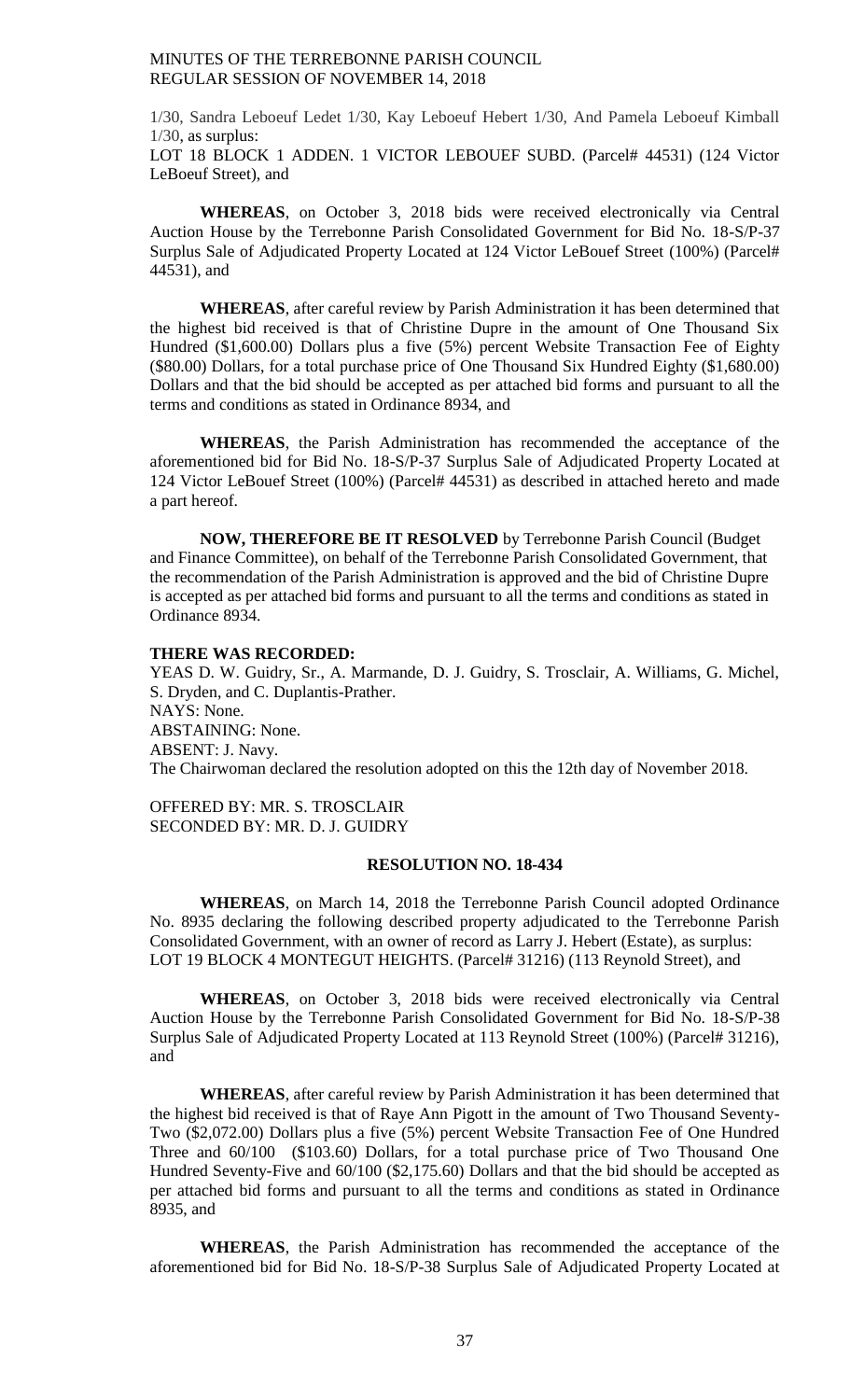113 Reynold Street (100%) (Parcel# 31216) as described in attached hereto and made a part hereof.

**NOW, THEREFORE BE IT RESOLVED** by Terrebonne Parish Council (Budget and Finance Committee), on behalf of the Terrebonne Parish Consolidated Government, that the recommendation of the Parish Administration is approved and the bid of Raye Ann Pigott is accepted as per attached bid forms and pursuant to all the terms and conditions as stated in Ordinance 8935.

#### **THERE WAS RECORDED:**

YEAS D. W. Guidry, Sr., A. Marmande, D. J. Guidry, S. Trosclair, J. Navy, A. Williams, G. Michel, S. Dryden, and C. Duplantis-Prather. NAYS: None. ABSTAINING: None. ABSENT: None. The Chairwoman declared the resolution adopted on this the 12th day of November 2018.

OFFERED BY: MR. D. J. GUIDRY SECONDED BY: MR. D. W. GUIDRY, SR.

# **RESOLUTION NO. 18-435**

A Resolution authorizing the Parish President, Gordon E. Dove, to enter into an agreement with Terrebonne Parish Tax Assessor and Terrebonne Parish Sheriff for the Assessor to hire Assessure to identify wrongful exemptions and freezes and the Sheriff to make payments to Assessure before disbursing recovered tax payments.

**WHEREAS,** the Parties mutually acknowledge and agree that unlawfully claimed Homestead Exemptions and Senior Freezes deprive the Parish and its citizens from the revenue it is otherwise entitled, and

**WHEREAS,** it is the mutual objective of the Parties to more accurately track, identify, enforce, and reduce the incidence of unlawfully received Homestead Exemptions and Senior, Disabled, Veteran Freezes that deprive the Parish and its citizens from the revenue it is otherwise entitled, and

**WHEREAS***,* the Tax Assessor has identified and proposes to enter into an agreement with Assessure that will help the Tax Assessor more efficiently and effectively identify, locate, map and enforce Homestead Exemption and Senior, Disabled, Veteran Freeze violations, monitor, track, and analyze trends in Homestead Exemption and Senior, Disabled, Veteran Freeze violations to prevent future violations, and identity property owners whose ad valorem taxes have been lowered by the wrongful application of a Homestead Exemption or a Senior, Disabled, Veteran Freeze, and

**WHEREAS,** the identification of such wrongful Homestead Exemptions and Senior, Disabled, Veteran Freezes will directly benefit all Tax Recipient Bodies and the taxpayers of Terrebonne Parish, and

**WHEREAS,** the identified agreement provides that the payment to Assessure is payable only upon the collection of increased taxes from the elimination of wrongfully claimed and received Homestead Exemptions and Senior, Disabled Veteran Freezes and, therefore, will result in benefits to the Parish which exceed the obligations, and

**WHEREAS,** pursuant to La. R.S. 33:4713, the Parish's Tax Recipient Bodies proportionately share in the costs of the Violation Maps, as each will receive the net benefit resulting from the Homestead Exemption Mapping System, and

**WHEREAS***,* in order to establish a more economical and efficient payment method for the identification of such wrongful Homestead Exemptions and Senior, Disabled, Veteran Freezes, the Parties authorize the Sheriff to withhold the amount due by each Tax Recipient Body from each individual tax collected from parcels when such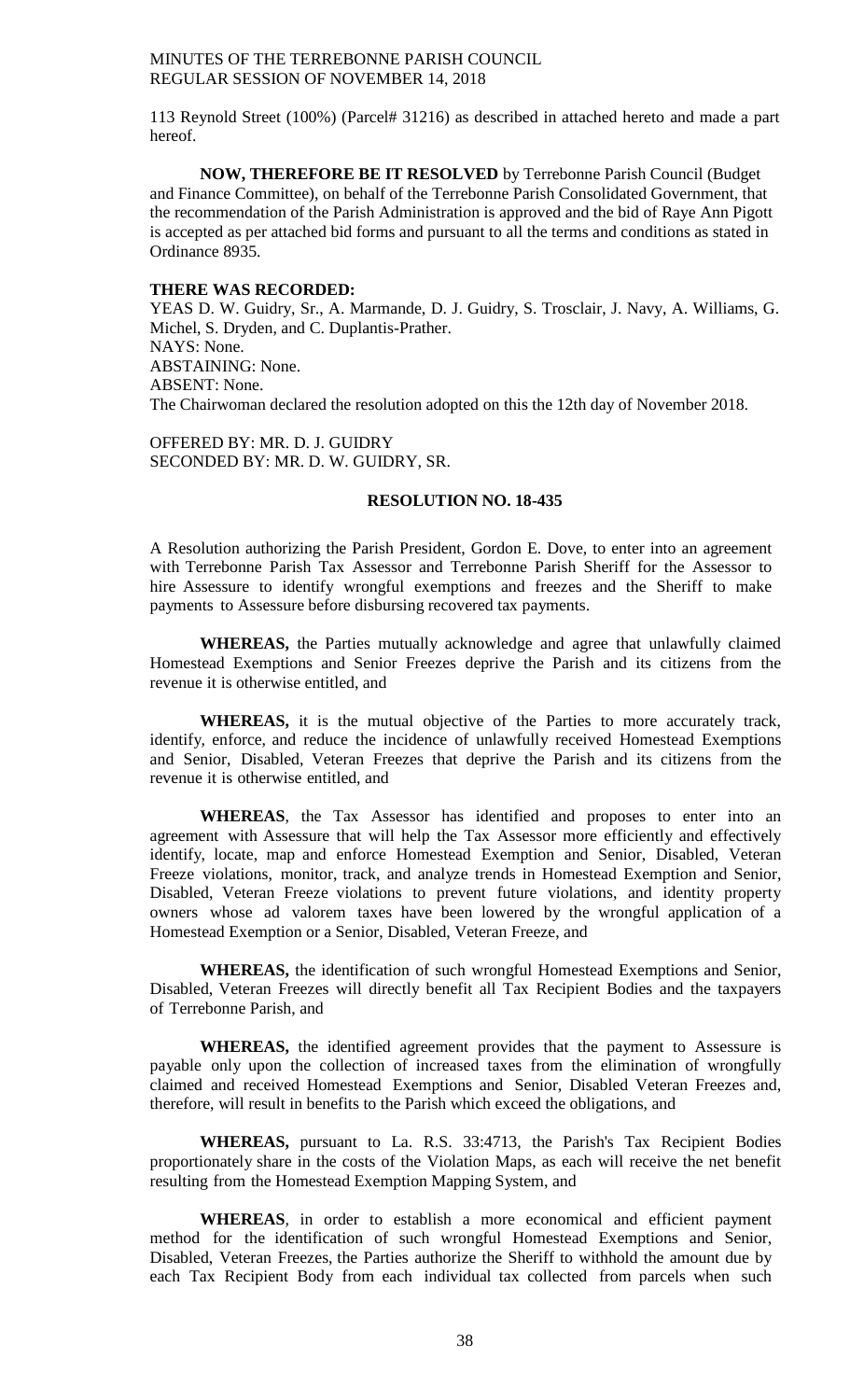wrongful Homestead Exemption and Senior, Disabled, Veteran Freeze is corrected and to periodically disburse directly to Assessure each Tax Recipient Body's proportionate share of the purchase price provided for herein from the tax collected as a result of the wrongful exemption upon receipt of the tax collected, and

**WHEREAS***,* Article VII, Section 14(C) of the 1974 Constitution of the State of Louisiana and La. R.S.*33:1324, et seq.,* provide that for a public purpose, public entities, parishes, municipalities, and political subdivisions may engage in and make cooperative endeavor agreements/inter-governmental agreements by and between themselves for specific purposes; and

**WHEREAS***,* the Parties hereto are authorized and empowered to enter into this Agreement under the provisions of Louisiana law, including, but not limited to, La. R.S. 33:1324, *et seq.,* and Article VII, Section 14(C) of the 1974 Constitution of the State of Louisiana;

**NOW, THEREFORE BE IT RESOLVED** by the Terrebonne Parish Council (Budget and Finance Committee), on behalf of the Terrebonne Parish Consolidated Government, hereby authorizes Gordon E. Dove, Parish President to enter into an agreement pending legal review with Terrebonne Parish Tax Assessor and Terrebonne Parish Sheriff for the Assessor to hire Assessure to identify wrongful exemptions and freezes and the Sheriff to make payments to Assessure before disbursing recovered tax payments.

#### **THERE WAS RECORDED:**

YEAS D. W. Guidry, Sr., A. Marmande, D. J. Guidry, S. Trosclair, A. Williams, G. Michel, S. Dryden, and C. Duplantis-Prather. NAYS: None. ABSTAINING: None. ABSENT: J. Navy. The Chairwoman declared the resolution adopted on this the 12th day of November 2018.

Terrebonne Parish Tax Assessor Loney Grabert explained that homestead exemption (s) provides a \$75,000 exemption to homeowners that live in their homes, one per home throughout the country. He explained that a test study was done with new software that found 1400 violations. Mr. Grabert further explained that the parish does not have the capacity or internal software to track these violations; stating that by signing the aforementioned resolution, the parish will be able to track violators and recoup a portion of the money owed. He stated that the amount of the money collected from the homestead exemptions is based upon the value of the home and the milleage rate; noting that the parish will begin to see result in the beginning of 2019.

Discussion ensued with several Committee Members questioning the percentage of homestead exemption collections thus far and the success rate of the aforementioned software. Mr. Michael Sarver, Assessure Systems President and CEO, explained the software process and stated that they would provide the parish with a detailed report of its findings. He stated that his company is locally owned and have a 99% success rate; stating that a fraction of the money that his company receives comes from new recovery.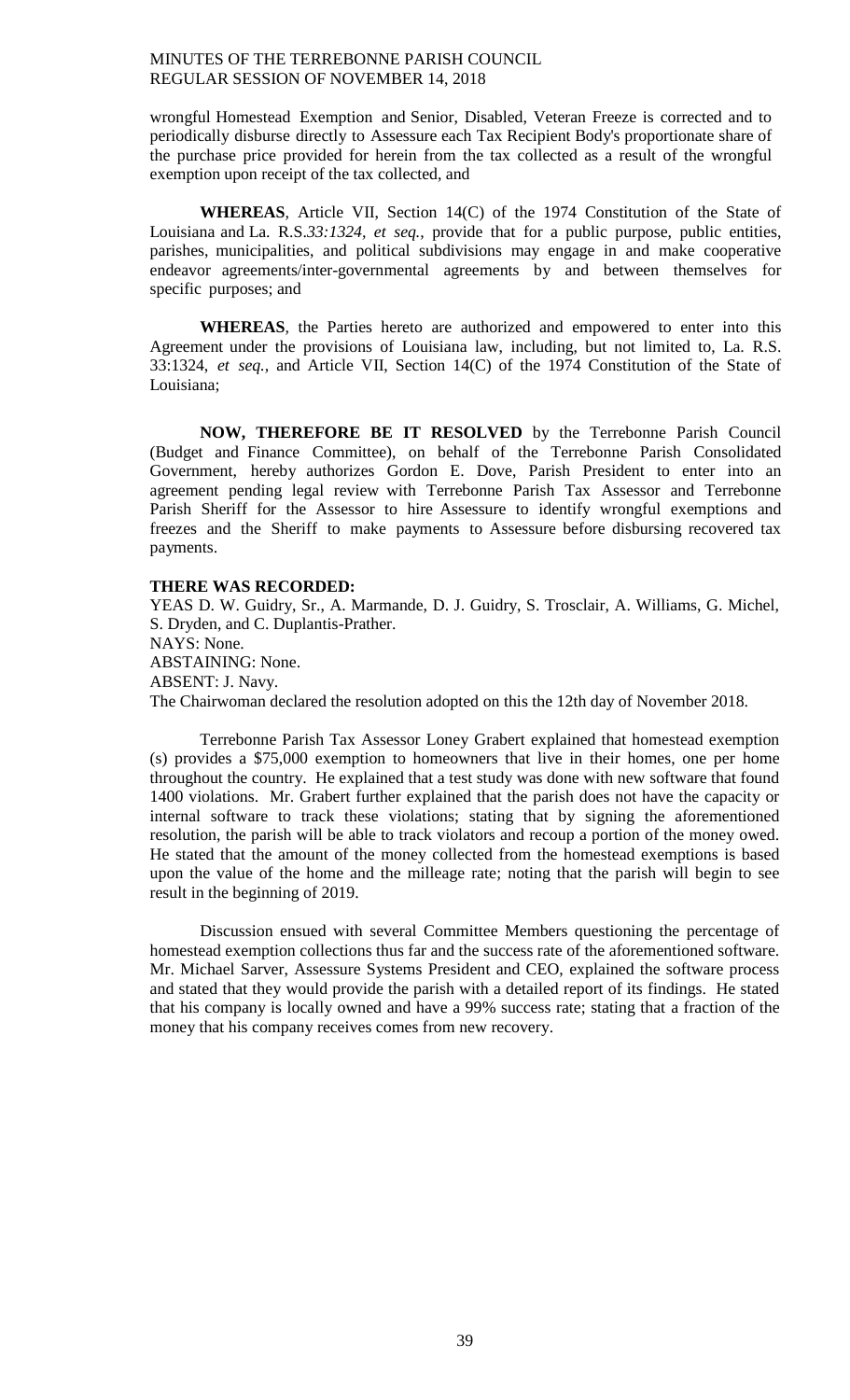# OFFERED BY: MS. C. DUPLANTIS-PRATHER SECONDED BY: MR. A. MARMANDE

# **RESOLUTION NO. 18-436**

A resolution awarding and authorizing the signing of the Construction Contract for the Ashland Landfill Office/Warehouse Renovation, Parish Project No. 18-LANDFILL-19, Terrebonne Parish, Louisiana, and authorizing the issuance of the Notice to Proceed. **WHEREAS,** the Terrebonne Parish Consolidated Government received construction bids for Parish Project No. 18-LANDFILL-19 Ashland Landfill Office/Warehouse Renovation, and

**WHEREAS,** the lowest responsive and responsible bid for the construction of Ashland Landfill Office/Warehouse Renovation was submitted by TBT Contracting in the amount of \$426,517.00, and

**WHEREAS**, the Engineering firm for this project, Milford & Associates, Inc has recommended that the award of the contract for construction of this project be made to the firm of TBT Contracting, and

**NOW, THERFORE BE IT RESOLVED**, that the Terrebonne Parish Council (Budget & Finance Committee), on behalf of the Terrebonne Parish Consolidated Government award the construction contract to TBT Contracting in the amount of \$426,517.00, and

**BE IT FURTHER RESOLVED**, that the President of Terrebonne Parish Consolidated Government, be and he is hereby authorized and empowered to sign a construction contract for and on behalf of the Terrebonne Parish Consolidated Government with TBT Contracting, upon receipt of the performance bond in the amount of the contract price, and

BE IT FURTHER RESOLVED, that upon receipt of the required certificates of insurance evidencing coverage as provided in the project specifications and upon execution and recordation of all the contract documents, that the Engineer is hereby authorized to issue the Notice to Proceed to the Contractor to commence construction of the project.

#### **THERE WAS RECORDED:**

YEAS D. W. Guidry, Sr., A. Marmande, D. J. Guidry, S. Trosclair, A. Williams, G. Michel, S. Dryden, and C. Duplantis-Prather. NAYS: None. ABSTAINING: None. ABSENT: J. Navy. The Chairwoman declared the resolution adopted on this the 12th day of November 2018.

OFFERED BY: MR. D. J. GUIDRY SECONDED BY: MR. S. DRYDEN

#### **RESOLUTION NO: 18-437**

**WHEREAS**, prices, conditions and terms were negotiated for Janitorial Services for Various Parish Owned Buildings awarded to OCS Janitorial Services, LLC and

**WHEREAS**, the work to be performed under this contract shall be effective for a period of three (3) years beginning January 1, 2019 until December 31, 2021, and

**WHEREAS**, buildings may be added or deleted from time to time, and the monthly installations and annual payment will be adjusted accordingly without modifying the intent of this Agreement, and

**WHEREAS,** the Parish Administration and Contractor agrees to approve the Janitorial Contract for a period of three years until December 31, 2021, and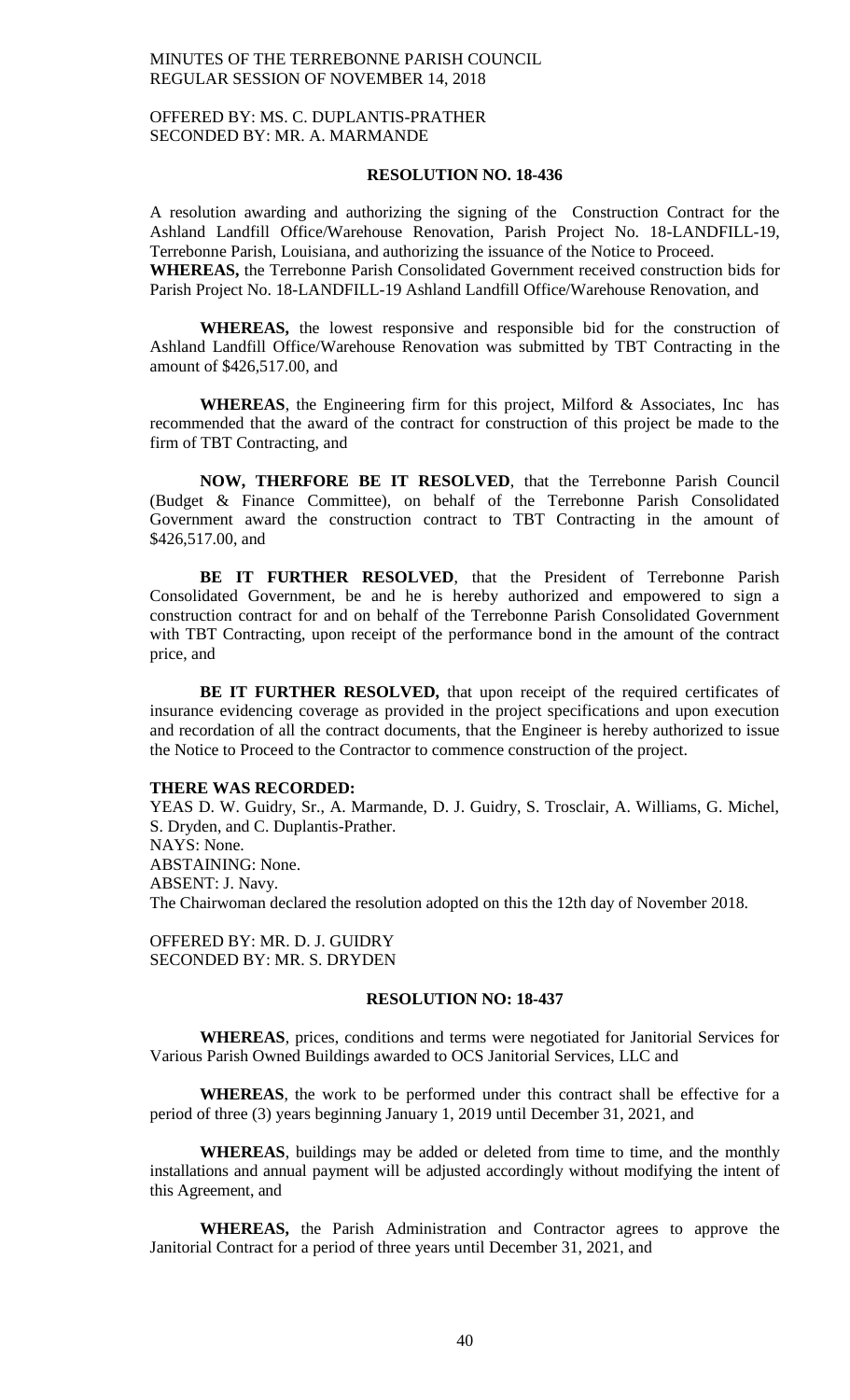**NOW THEREFORE BE IT RESOLVED**, that the Terrebonne Parish Council on behalf of the Terrebonne Parish Consolidated Government, awards the above mentioned to OCS Janitorial Services, LLC and that the Parish President and all other appropriate parties be and they are hereby, authorized to execute any and all contract documents associated therewith.

#### **THERE WAS RECORDED:**

YEAS D. W. Guidry, Sr., A. Marmande, D. J. Guidry, S. Trosclair, A. Williams, G. Michel, S. Dryden, and C. Duplantis-Prather. NAYS: None. ABSTAINING: None. ABSENT: J. Navy. The Chairwoman declared the resolution adopted on this the 12th day of November 2018.

OFFERED BY: MR. D. J. GUIDRY SECONDED BY: MR. S. TROSCLAIR

#### **RESOLUTION NO: 18-438**

**WHEREAS**, prices, conditions and terms were negotiated for Janitorial Services for Various Parish Owned Buildings awarded to Service Master Quality Services, and

**WHEREAS**, the work to be performed under this contract shall be effective for a period of three (3) years beginning January 1, 2019 until December 31, 2021, and

**WHEREAS**, buildings may be added or deleted from time to time, and the monthly installations and annual payment will be adjusted accordingly without modifying the intent of this Agreement, and

**WHEREAS,** the Parish Administration agrees to extend the current contract, under the same prices, terms and conditions until December 31, 2021, and

**NOW THEREFORE BE IT RESOLVED**, that the Terrebonne Parish Council on behalf of the Terrebonne Parish Consolidated Government, awards the above mentioned to Service Master Quality Services and that the Parish President and all other appropriate parties be and they are hereby, authorized to execute any and all contract documents associated therewith.

#### **THERE WAS RECORDED:**

YEAS Sr., A. Marmande, D. J. Guidry, S. Trosclair, A. Williams, S. Dryden, and C. Duplantis-Prather. NAYS: None. ABSTAINING: None. ABSENT: D. W. Guidry, J. Navy, and. G. Michel The Chairwoman declared the resolution adopted on this the 12th day of November 2018.

OFFERED BY: MR. S. TROSCLAIR SECONDED BY: MR. S. DRYDEN

# **RESOLUTION NO. 18-439**

**WHEREAS,** on October 19, 2018 bids were received electronically via Central Auction House by the Terrebonne Parish Consolidated Government for Bid 18-WHSE-51 (Partial Re-Bid) Purchase of New/Unused Gas Material Inventory (12-Month Requirements Contract), and

**WHEREAS,** after careful review by Angela Guidry, Purchasing/Warehouse Manager and Cary Robichaux, Gas Distribution Superintendent it has been determined that the bid of John H. Carter must be rejected for failure to comply with the "Requirements and Instructions for Bidders" and,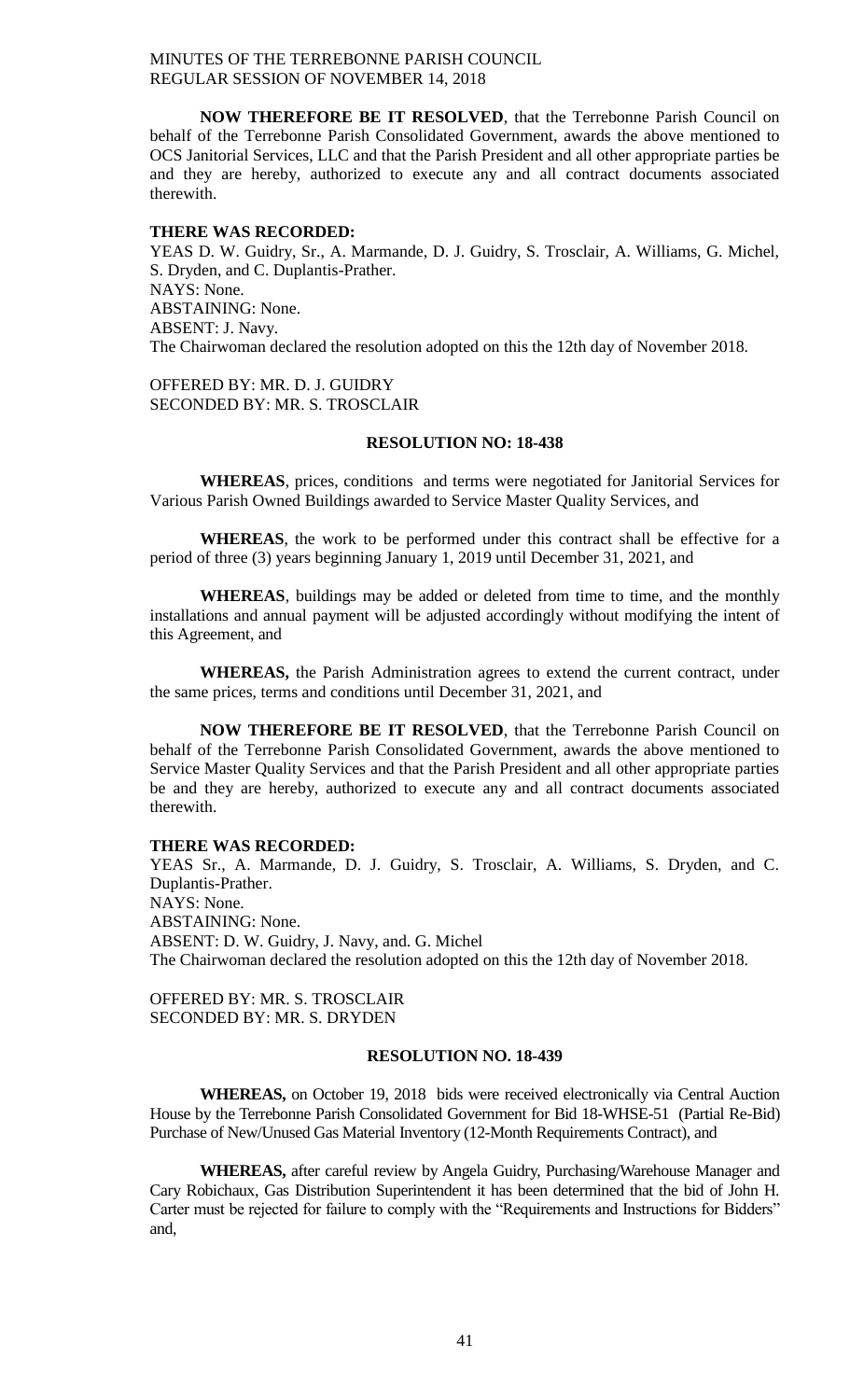**WHEREAS,** Parish Administration has concurred with the recommendation to reject the bid of John H. Carter for Bid 18-WHSE-51 (Partial Re-Bid) Purchase of New/Unused Gas Material Inventory (12-Month Requirements Contract), and as per the attached documents, and

**NOW, THEREFORE BE IT RESOLVED,** by the Terrebonne Parish Council (Budget & Finance Committee), on behalf of the Terrebonne Parish Consolidated Government that the recommendation of Parish Administration be accepted and the bid be rejected for gas material inventory, as per attached documents.

#### **THERE WAS RECORDED:**

YEAS D. W. Guidry, Sr., A. Marmande, D. J. Guidry, S. Trosclair, A. Williams, S. Dryden, and C. Duplantis-Prather. NAYS: None. ABSTAINING: None. ABSENT: J. Navy and G. Michel. The Chairwoman declared the resolution adopted on this the 12th day of November 2018.

OFFERED BY: MR. D. J. GUIDRY SECONDED BY: MR. D. W. GUIDRY, SR.

# **RESOLUTION NO: 18-440**

A RESOLUTION TO AWARD AND AUTHORIZE THE SIGNING OF A CONTRACT FOR THE PURPOSE OF THE ANNUAL SERVICE CONTRACT FOR MOWING/MAINTENANCE OF PARKS AND GROUNDS FOR TERREBONNE PARISH CONSOLIDATED GOVERNMENT.

**WHEREAS,** Terrebonne Parish Consolidated Government received quotes on October 24, 2018 for the Annual Service Contract for Mowing/Maintenance of Parks and Grounds, and

**WHEREAS,** David Luke, Roads & Bridges-Vegetation Superintendent and David Rome, Public Works Director has agreed with the prices of Exterior Designs Lawn/Landscape Maintenance, LLC in the amount of Ninety Five Thousand, Two Hundred Five Dollars and Zero Cents (\$95,205.00), and

**WHEREAS**, the lowest quotation submitted by AMR's Lawn & Landscape has to be rejected due to Contractor failing to submit copy of required license with quotation submittal, and

**WHEREAS,** The contract term shall be for a one (1) year period January 1, 2019 through December 31, 2019 or after the signing of the contract. Subject to the availability of funds appropriated the contract may be extended, at TPCG's option, for two (2) additional one (1) year terms in accordance with the terms, conditions, and prices. Such extension may be granted if Contractor has adequately performed the contract during the initial term, and

**WHEREAS,** The quantities stated on the quotation form are given as a general guide for bidding and are not guaranteed amounts. Actual requirements may be more or less than those estimated herein. The TPCG shall reserve the right to change the amount of services required as needed, and

**WHEREAS,** the Parish Administration has concurred with the recommendation of the contract for Exterior Designs Lawn/Landscape Maintenance, LLC in the amount of \$95,205.00 for the Annual Service Contract for Mowing/Maintenance of Parks and Grounds as per the attached forms, and

**NOW, THEREFORE BE IT RESOLVED,** by the Terrebonne Parish Council, on behalf of the Terrebonne Parish Consolidated Government, that the recommendation of Parish Administration is approved and the Service Contract for Exterior Designs Lawn/Landscape Maintenance, LLC, be accepted as per the attached forms.

# **THERE WAS RECORDED:**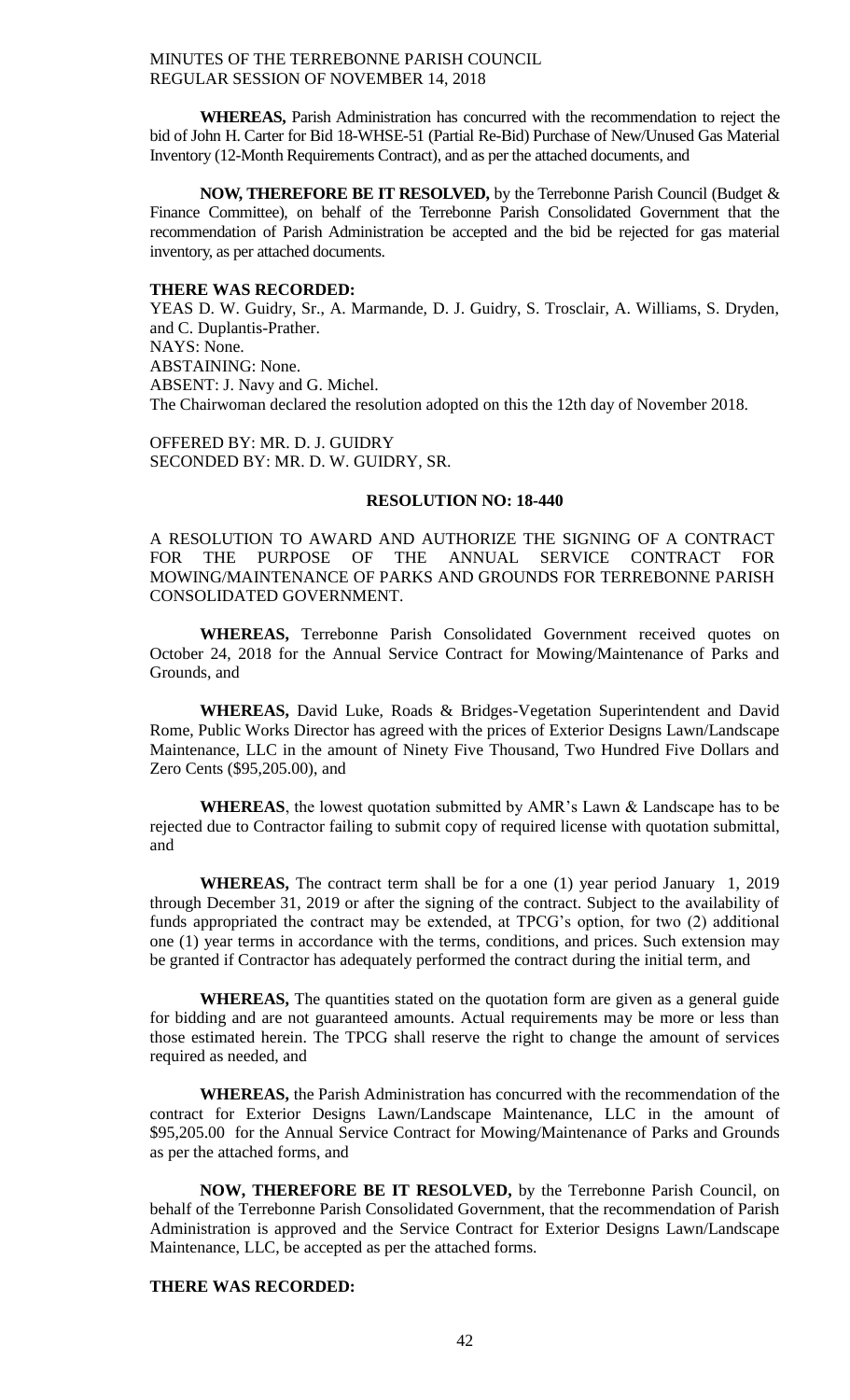YEAS D. W. Guidry, Sr., A. Marmande, D. J. Guidry, S. Trosclair, A. Williams, S. Dryden, and C. Duplantis-Prather. NAYS: None. ABSTAINING: None. ABSENT: J. Navy and G. Michel. The Chairwoman declared the resolution adopted on this the 12th day of November 2018.

OFFERED BY: MR. D. J. GUIDRY SECONDED BY: MR. D. W. GUIDRY, SR.

# **RESOLUTION NO. 18-441**

A RESOLUTION AUTHORIZING PARISH PRESIDENT TO EXECUTE AN AGREEMENT WITH THE STATE OF LOUISIANA TO SECURE SOCIAL SECURITY COVERAGE TO ELECTED OFFICIALS OF TERREBONNE PARISH CONSOLIDATED GOVERNMENT.

**WHEREAS,** Act No. 204, Regular Session, Louisiana Legislature of 1952 (LA R.S. 42:1001-1011 as amended by Act 280 of 2004) established procedures whereby members of retirement system(s) in political subdivisions of the State of Louisiana may obtain Social Security coverage, and

**WHEREAS,** Terrebonne Parish Consolidated Government desires to offer Social Security coverage to its elected officials, and

**WHEREAS,** It is hereby declared to be the policy and purpose of the Terrebonne Parish Consolidated Government to extend the provisions of Section 1, Act 204, 1952 Regular Session, as amended by LA Act 280 of 2004, providing Social Security coverage to elected officials of Terrebonne Parish Consolidated Government, and

**WHEREAS,** In pursuance of said policy, Terrebonne Parish Consolidated Government requests the State Treasurer's Office to conduct a majority vote referendum, under Section 218(d)(4) of the Social Security Act, for employees who are members of the Parochial Employees' Retirement System. The majority vote referendum will be conducted pursuant to applicable State and Federal laws and regulations for the purpose of allowing eligible employees the option of paying the Social Security tax, and

**WHEREAS,** The Parish President, Gordon E. Dove is hereby authorized and directed to execute an agreement with the State of Louisiana to secure Social Security coverage of eligible officers and employees as provided above, and

**WHEREAS,** The coverage of elected officials of Terrebonne Parish Consolidated Government shall be effective as of *January 1, 2014*, and

**WHEREAS,** Withholdings from salaries or wages of officers and employees for the purposes provided in Section 1 hereof of this resolution are hereby authorized to be made in the amounts and at such times as may be required by applicable State and Federal laws and regulations, and shall be paid to the Internal Revenue Service, in such amounts and at such times as are designated in IRS Code 3121(b)(7)(E) and 3126, and

**WHEREAS,** Employer contributions shall be paid from amounts appropriated for such purposes to the Internal Revenue Service in accordance with applicable Federal laws.

**WHEREAS,** The Terrebonne Parish Consolidated Government shall maintain such records and submit such reports as may be required by applicable State and Federal laws or regulations.

**NOW THEREFORE BE IT RESOLVED**, that the Terrebonne Parish Council (Budget and Finance Committee), on behalf of the Terrebonne Parish Consolidated Government does authorize Parish President, Gordon E. Dove to execute an agreement with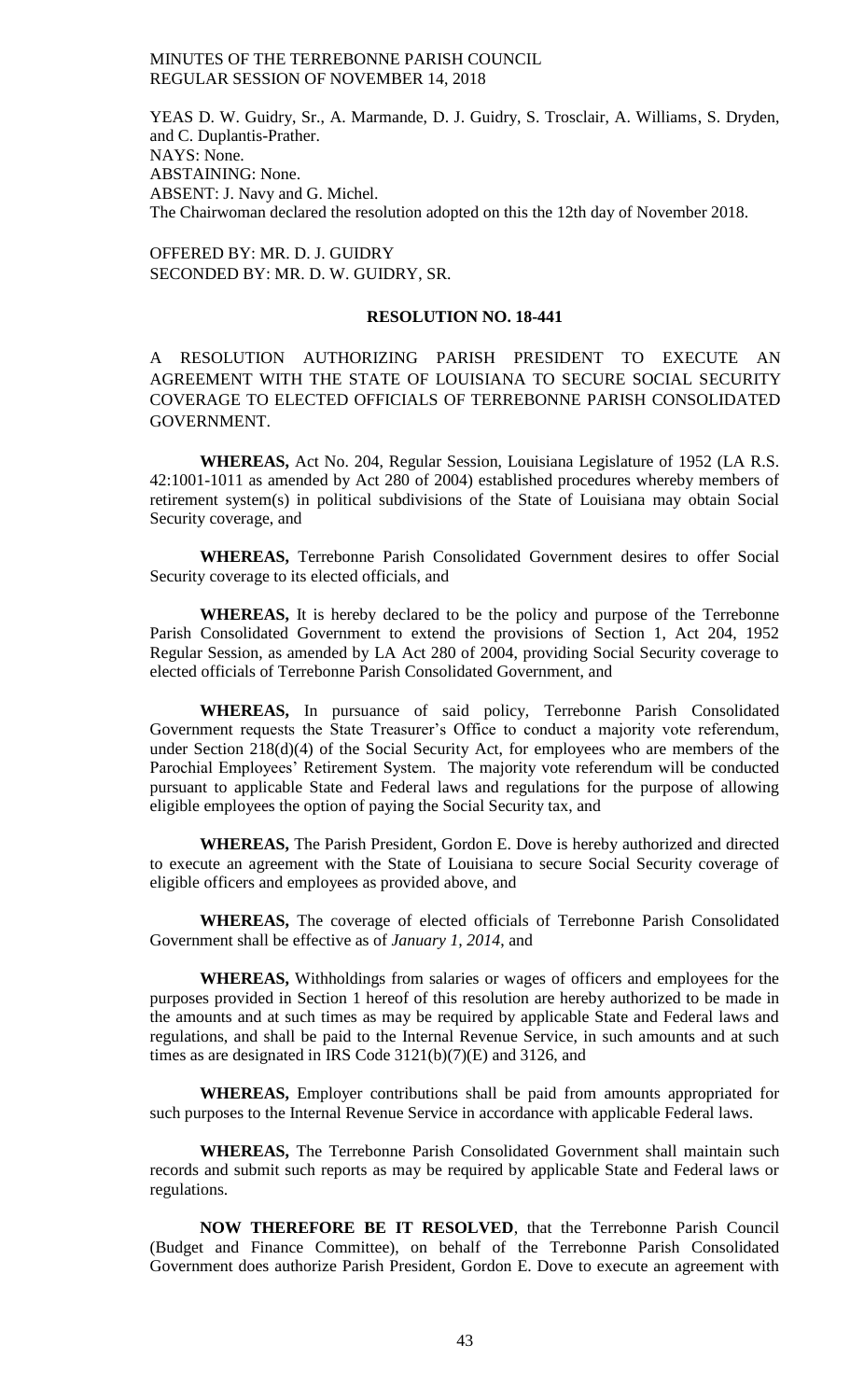the State of Louisiana to secure Social Security coverage to Terrebonne Parish Consolidated Government elected officials.

**BE IT FURTHER RESOLVED,** that a certified copy of the resolution be forwarded to Angie Dowdy, with the Louisiana Department of the Treasury - Division of Social Security.

#### **THERE WAS RECORDED:**

YEAS D. W. Guidry, Sr., A. Marmande, D. J. Guidry, S. Trosclair, , A. Williams, S. Dryden, and C. Duplantis-Prather. NAYS: None. ABSTAINING: None. ABSENT: J. Navy and G. Michel. The Chairwoman declared the resolution adopted on this the 12th day of November 2018.

Committee Member D. W. Guidry, Sr. explained to the public for clarification purposes, that the aforementioned resolution does not apply to all elected officials; this was done after an internal audit reveals a matter concerning Constables and Justices of Peace. Chief Finance Officer K. Mauldin explained the aforementioned resolution "mainly" affects the Constables and the Justices of the Peace; noting that this matter was found during an IRS Audit and the aforementioned resolution puts the parish in compliance.

Mr. D. W. Guidry, Sr. moved, seconded by Ms. C. Duplantis-Prather, "THAT, the Budget & Finance Committee introduce an ordinance to amend the 2018 Adopted Operating Budget and 5-Year Capital Outlay Budget of the Terrebonne Parish Consolidated Government for the following items and to provide for related matters:

I. Drainage Fund, \$369,064

II. Parish Prisoners Fund, (\$438,000)

III. Road Lighting District #2, \$150,000

IV. General Fund – Animal Shelter, \$3,171

V. Civic Center, \$19,503

VI. Courthouse Annex Security, \$10,000

and call a public hearing on said matter on November 28, 2018 at 6:30 p.m."

The Chairwoman called for the vote on the motion offered by Mr. D. W. Guidry, Sr. THERE WAS RECORDED:

YEAS: D. W. Guidry, Sr., A. Marmande, D. J. Guidry, S. Trosclair, A. Williams, G. Michel, S. Dryden, and C. Duplantis-Prather. NAYS: None.

ABSENT: J. Navy.

The Chairwoman declared the motion adopted.

OFFERED BY: MS. C. DUPLANTIS-PRATHER SECONDED BY: MR. D. W. GUIDRY, SR.

#### **RESOLUTION NO: 18-442**

A RESOLUTION AUTHORIZING THE TERREBONNE PARISH CONSOLIDATED GOVERNMENT (TPCG) TO CONTRACT WITH FOR PHARMACEUTICAL SERVICES AND SUPPLIES FOR THE TERREBONNE PARISH CRIMINAL JUSTICE COMPLEX (TPCJC) MEDICAL DEPARTMENT

**WHEREAS,** four submittals were received by the TPCG on September 11, 2018 for the Request for Proposal (RFP) 17-CJC-39 (Re-Advertisement) Pharmaceutical Services and Supplies for the TPCJC Medical Department, and

**WHEREAS,** after careful review by the Purchasing Division and scoring of the four proposals by the evaluation committee, it has been determined that Haydel's Drug Store is the most advantageous to the TPCJC Medical Department for Pharmaceutical Services and Supplies, and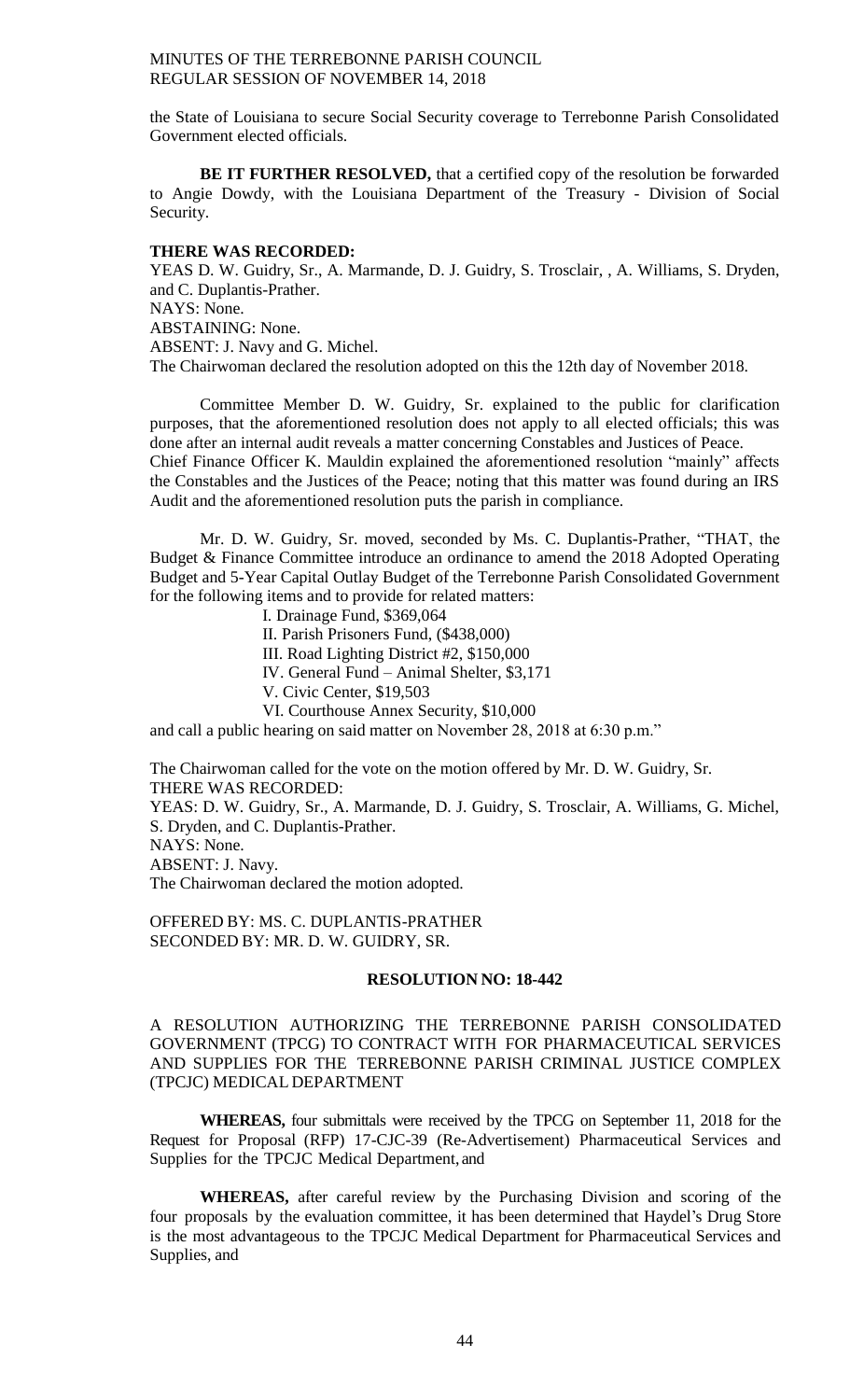**WHEREAS,** The term of this agreement shall be effective on or about January 1, 2019 and will continue for one (1) year and shall be subject to two (2) additional twelve (12) month renewal period provided there is no change in the terms, conditions, specifications and pricing structure. Such extension may be granted if Contractor has adequately performed services during the initial term.

**WHEREAS**, Parish Administration concurs with the recommendation that Haydel's Drug Store be awarded the contract for RFP 17-CJC-39 (Re-Advertisement) Pharmaceutical Services and Supplies for the TPCJC Medical Department as per attached documents, and

**NOW, THEREFORE BE IT RESOLVED,** by the Terrebonne Parish Council, on behalf of the Terrebonne Parish Consolidated Government, that the recommendation of the Parish Administration be accepted and hereby authorized to contract with Haydel's Drug Store for Pharmaceutical Services and Supplies, as per attached documents, and

**BE IT FURTHER RESOLVED,** that the Parish President and all other appropriate parties be hereby authorized to execute any and all contract documents associated herewith.

#### **THERE WAS RECORDED:**

YEAS D. W. Guidry, Sr., A. Marmande, D. J. Guidry, S. Trosclair, A. Williams, G. Michel, S. Dryden, and C. Duplantis-Prather. NAYS: None. ABSTAINING: None. ABSENT: J. Navy. The Chairwoman declared the resolution adopted on this the 12th day of November 2018.

Committee Member G. Michel thanked Administration for using local pharmacies for their prescription needs.

Parish President G. Dove stated that the mission of his Administration is to use "locals" for all of the parish's needs.

Mr. D. J. Guidry moved, seconded by Mr. D. W. Guidry, Sr., "THAT, the Budget & Finance Committee approve the co-sponsorship request from Houma Christian School Winter Guard practice tryouts at the Municipal Auditorium on November 13 & 15, 2018."

The Chairwoman called for the vote on the motion offered by Mr. D. J. Guidry. THERE WAS RECORDED:

YEAS: D. W. Guidry, Sr., A. Marmande, D. J. Guidry, S. Trosclair, A. Williams, G. Michel, S. Dryden and C. Duplantis-Prather.

NAYS: None.

ABSENT: J. Navy.

The Chairwoman declared the motion adopted.

A review of the proposed 2019 Budget began on the following funds/departmental budgets:

- **a) Library (Sm. Bk. 288) –** Chief Finance Officer Kandace Mauldin presented the proposed 2019 Budget noting that Sales and Use Tax for 2019 is \$5,350,000, an increase of 1.9%. (NO ACTION TAKEN)
- **b) Dedicated Emergency Fund (Fund 200; Sm. Bk. 73; Big Bk. 57) -** Chief Finance Officer Kandace Mauldin highlighted the proposed 2019 Budget explaining that the minimum cap for 2019 is \$2,750,000. The estimated fund balance at December 31, 2019 is \$2,914,699; therefore, the minimum cap is reached. (NO ACTION TAKEN)
- **c) Office of Coastal Restoration/Preservation (Fund 215; Sm. Bk. 97; Big Bk. 109) –** Chief Finance Officer Kandace Mauldin summarized the proposed 2019 Budget stating that the Coastal Impact Fees collections is \$96,000. The General Fund Supplement is \$80,546, an increase of \$40,546. Under Capital, they are requesting one (1) Laptop computer, \$1,900. (NO ACTION TAKEN)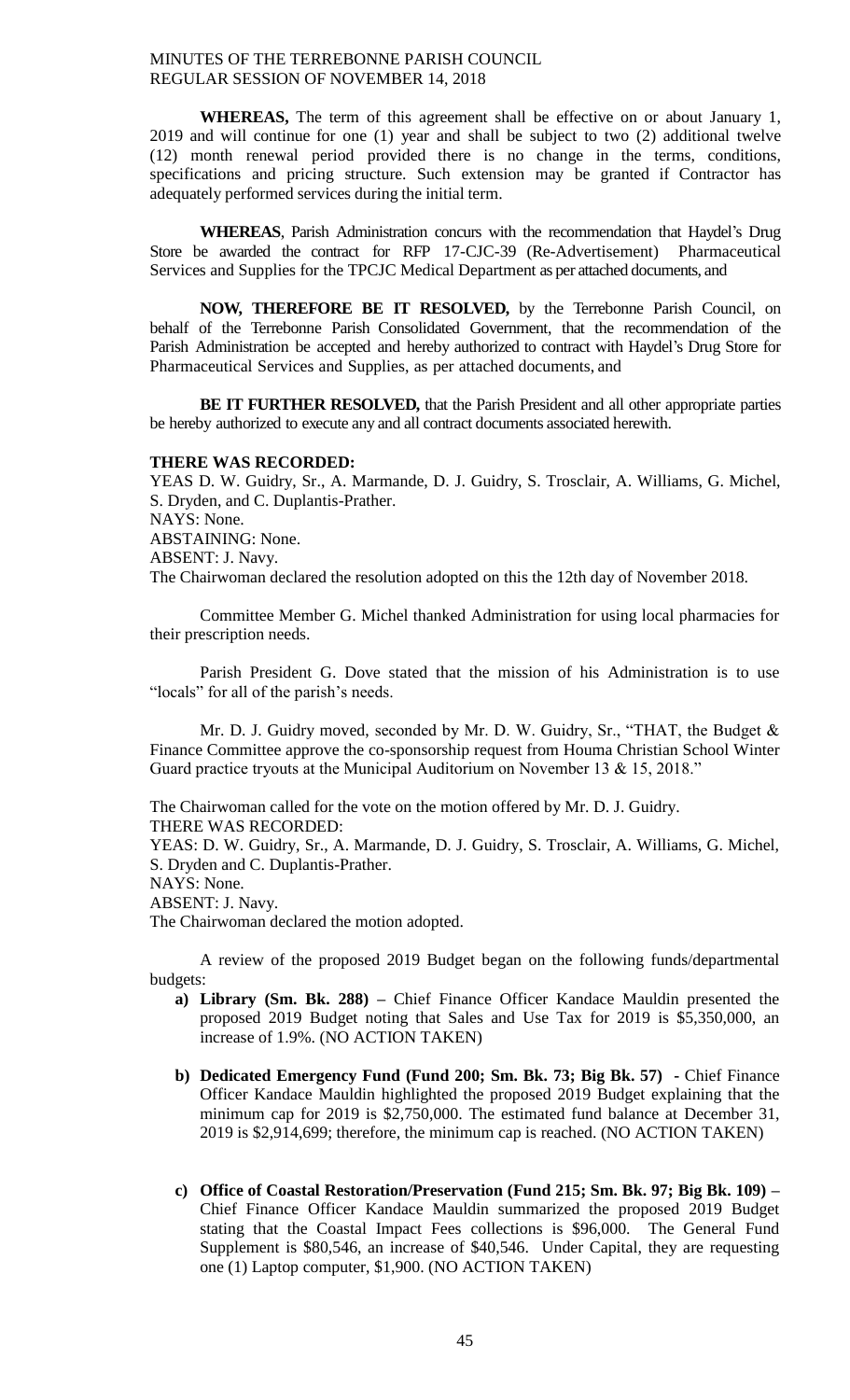- **d) Sales Tax Fund (Fund 255; Sm. Bk. 107; Big Bk. 259) –** Chief Finance Officer Kandace Mauldin reviewed the proposed 2019 Budget highlighting that In 1976, the voters of the Parish approved a ¼% Capital Improvement sales tax used to fund capital projects and debt service for capital projects. The 2018 collections are estimated at \$5,500,155, 4.9% greater than 2017 collections and 2.5% greater than 2018 projected collections. A transfer to the Capital Improvements Bond Sinking Fund for annual bond requirements is \$4,508,549; to maintain a reasonable balance for future bond payments (optimum 60-75% of next year's bond debt). A transfer to Road Construction Fund, is \$364,092, with an Asphalt Overlay Project and a transfer to Capital Projects Control Fund, is \$42,878, with a Waterlife Museum Pavilion. (NO ACTION TAKEN)
- **e) Terrebonne Levee & Conservation District (Fund 283; Sm. Bk. 134; Big Bk. 350) –** Chief Finance Officer Kandace Mauldin presented the proposed 2019 Budget noting that in November 2001, the Parish voters approved a  $\frac{1}{4}\%$  sales tax dedicated to construction and maintaining the Morganza to the Gulf Project collections in 2019, estimated at \$5,500,155. The Levee and Conservation District drawdown, \$1,798,905, for Morganza to the Gulf Projects in accordance with the intergovernmental agreement. \$3,527,348 is to be transferred to the Bond Sinking Fund. Highlights are in the Miscellaneous Information section of this document. (Refer to page 135). (NO ACTION TAKEN)
- **f) Civic Center (Fund 385-197; Sm. Bk. 174; Big Bk. 442)–** Chief Finance Officer Kandace Mauldin summarized the proposed 2019 Budget stating that they receive a special dedicated Hotel/Motel Tax, 2019 proposed, \$261,000, an increase of \$11,000. Self-generated revenue from facility use which includes rentals, marketing, celebrity promotions, and food and beverage sales are proposed at \$519,700 for 2019. The General Fund supplement for 2019 is proposed to be \$1,002,379, an increase of \$200,000. (NO ACTION TAKEN)
- **g) Debt Services Funds (Fund 401-499; Sm. Bk. 195; Big Bk. 458) -** Chief Finance Officer Kandace Mauldin reviewed that the proposed 2019 Budget highlighting that the proposed revenue for 2019 is \$10,548,958. The total expenditures is \$ 9,613,780. (NO ACTION TAKEN)
- **h) (h) Recap Utility Funds (Electric/Gas/GIS) (Fund 300/301/306; Sm. Bk. 150; Big Bk.365)** – Chief Finance Officer Kandace Mauldin presented the proposed 2019 Budget noting that the Electric residential and commercial sales revenue for the year 2019 totals \$15,013,099; \$2,285,000 is budgeted for residential and commercial sales of gas. Sales from the gas distribution system to the power plant to fuel the production of electricity for the year 2019 are estimated to be \$1,800,000. Transfer from GIS Technological Fund for the GIS Mapping System is \$230,000, a \$5,000 increase. Electric Generation had no significant changes. Electric Distribution: Their major operating expenses includes: Line clearing and maintenance service, \$560,000, an increase of \$20,000. Line repairs, \$324,500, an increase of \$49,500 and Substation repairs, \$110,000, an increase of \$12,000. Under Capital (Total, \$5,470,000), they are requesting the following: 15KV Substation Breakers, \$250,000, 35KV Substation Breakers, \$350,000, Plant Sub. #2 Transformer, \$750,000, Tie Line Phase 2, \$200,000, SCADA, \$220,000, Line Maintenance, \$2,000,000 and System additions, \$1,700,000. Gas Distribution: Under Capital (Total, \$2,557,600), they are requesting Copper replacement, \$1,800,000, System additions, \$100,000, Replace Unit at #9 Boardwalk Station, \$57,600, Final Phase of cast iron replacement, \$400,000 and Repair Lois Street crossing, \$200,000. Utility Administration had no significant changes. G.I.S. Mapping System had no significant changes. (NO ACTION TAKEN
- **i) Sanitation Fund (Fund 353-441; Sm. Bk. 169; Big Bk. 415)**  Chief Finance Officer Kandace Mauldin highlighted the proposed 2019 Budget stating that their major operating expenses are as follows: \$3,332,279, disposal expense, an increase of \$199,792, \$1,637,142, Transportation, an increase of \$166,605, \$5,472,442, Solid Waste Contract, an increase of \$247,934 and \$582,408 mosquito abatement. Under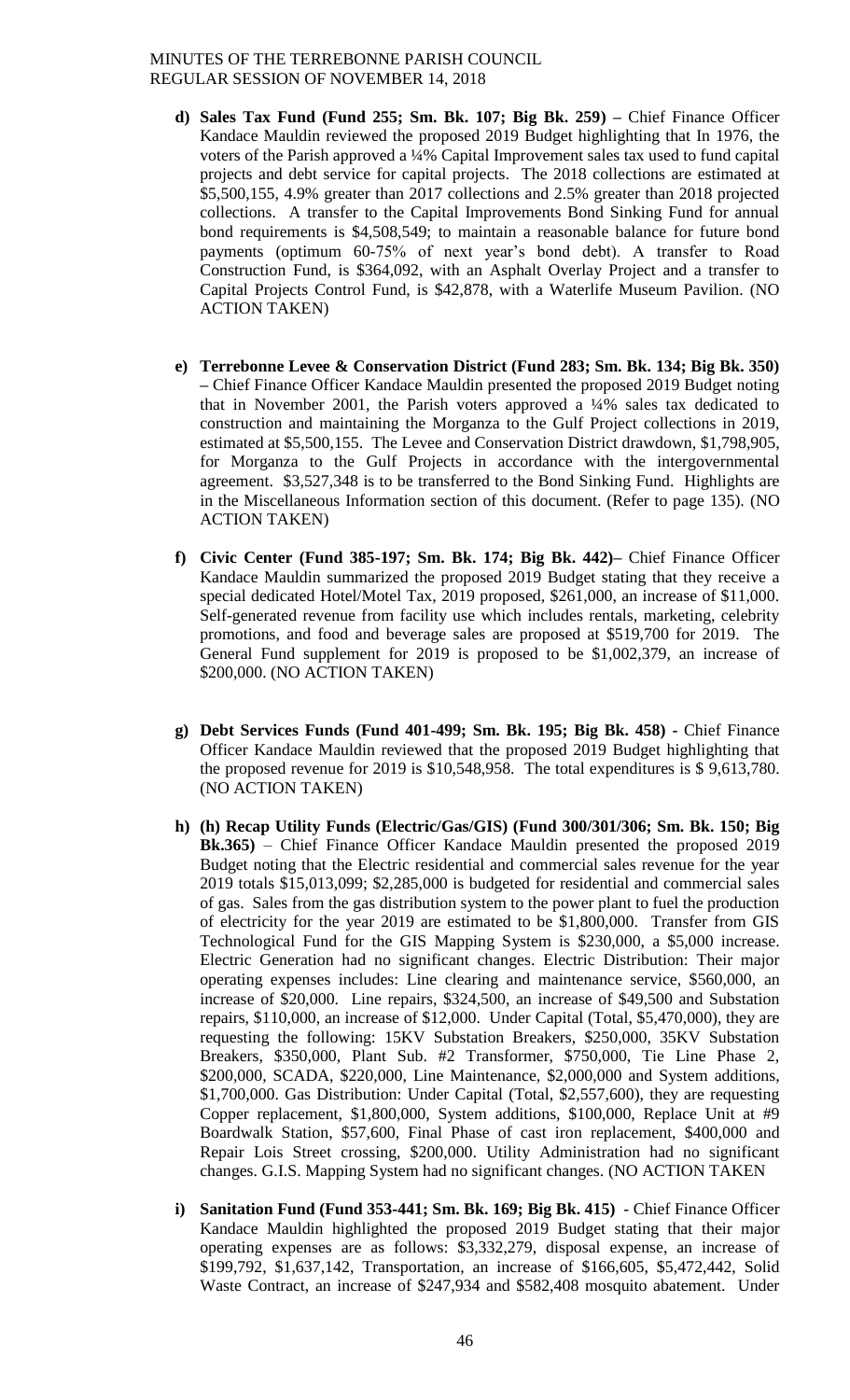Personnel, they are adding two (2) Field Tech, II, Grade 104. Under Capital (\$415,000), they are requesting five (5) pickups trucks, \$155,000, Tractor side long arm grass cutter, \$60,000 and one (1) grapple truck, \$200,000. (NO ACTION TAKEN)

Upon questioning from Committee Member G. Michel pertaining to the increase in the solid waste contract, Chief Finance Officer K. Mauldin explained that the increase is due to the amount of waste that is picked up; noting that there is no increase in pricing.

**j) Animal Control (Fund 151-442; Sm. Bk. 53; Big Bk. 42)** - Chief Finance Officer Kandace Mauldin summarized the proposed 2019 Budget highlighting that Under Capital, they are requesting \$46,000. Under Personnel, one (1) Vet, Tech, Grade 107. (NO ACTION TAKEN)

Upon questioning from Committee Member C. Duplantis-Prather pertaining to the functions and duties of the Vet Tech, Animal Shelter Manager V. Robinson explained that the Vet Tech assists with adoptions and surgeries such as spayed and neuter and since moving into the new facility adoptions have increased by 78%.

Committee Member C. Duplantis-Prather explained that the Animal Shelter has been receiving grants for the spay and neuter program. She also thanked Utility Director E. Brown and Ms. Robinson and her staff for all of the work that they do.

**k) City Marshal (Fund 209; Sm. Bk. 94; Big Bk. 96)** - Chief Finance Officer Kandace Mauldin presented the proposed 2019 Budget explaining that the General Fund transfer is \$515,000, an increase of \$230,000. (NO ACTION TAKEN)

Upon questioning from Committee Member D. W. Guidry, Sr. pertaining to the General Fund increase, Chief Finance Officer K. Mauldin explained that the increase to the City Marshal is so they can keep their Fund Balance at a reasonable level.

- **l) TEDA (Sm. Bk. 283)** Chief Finance Officer Kandace Mauldin highlighted the proposed 2019 Budget noting stating that their proposed revenue is \$335,000 and their expenditure is \$465,110. Chief Finance Officer K. Mauldin stated that TEDA will present their final adopted budget for approval in the future. (NO ACTION TAKEN)
- **m) Health Unit (Fund 277; Sm. Bk. 111; Big Bk. 306)** Chief Finance Officer Kandace Mauldin summarized the proposed 2019 Budget highlighting that a 1.66 mill ad valorem tax approved by voters November 4, 2008 for years 2010-2019, will generate an estimated \$1,578,867 in 2019. A special election on November 12, 2012 approved the millage thru 2029. Reimbursement of various expenditures incurred by the State, \$382,080, an increase of \$2,080, same as 2018. Under Personnel, they are adding one (1) Community Health Education Specialist, Grade 209. (NO ACTION TAKEN)

Upon questioning from Committee Member C. Duplantis-Prather pertaining to the position of the Community Health Education Specialist, Chief Finance Officer K. Mauldin stated that she is unsure of the exact duties of the specialist but will forward the information to Committee Member Duplantis-Prather tomorrow.

Committee Member A. Williams explained that the Community Health Education Specialist may follow the same trend as a health navigator, which is a person that is either an Registered Nurse or a Nurse Practitioner; noting that a Health Educator will be working directly with the patient to ensure that they are taking the proper meds and/or receiving the proper care.

**n) Mental Health (Fund 281; Sm. Bk. 130; Big Bk. 341)** – Chief Finance Officer Kandace Mauldin reviewed the proposed 2019 Budget explaining that an ad valorem tax of .42 mills for years 2010-2019 approved by the voters November 4, 2008 is estimated to generate \$399,472. On November 16, 2017, the renewal was approved for years 2020-2029. Based on precedent, the allocation of the ad valorem tax is 60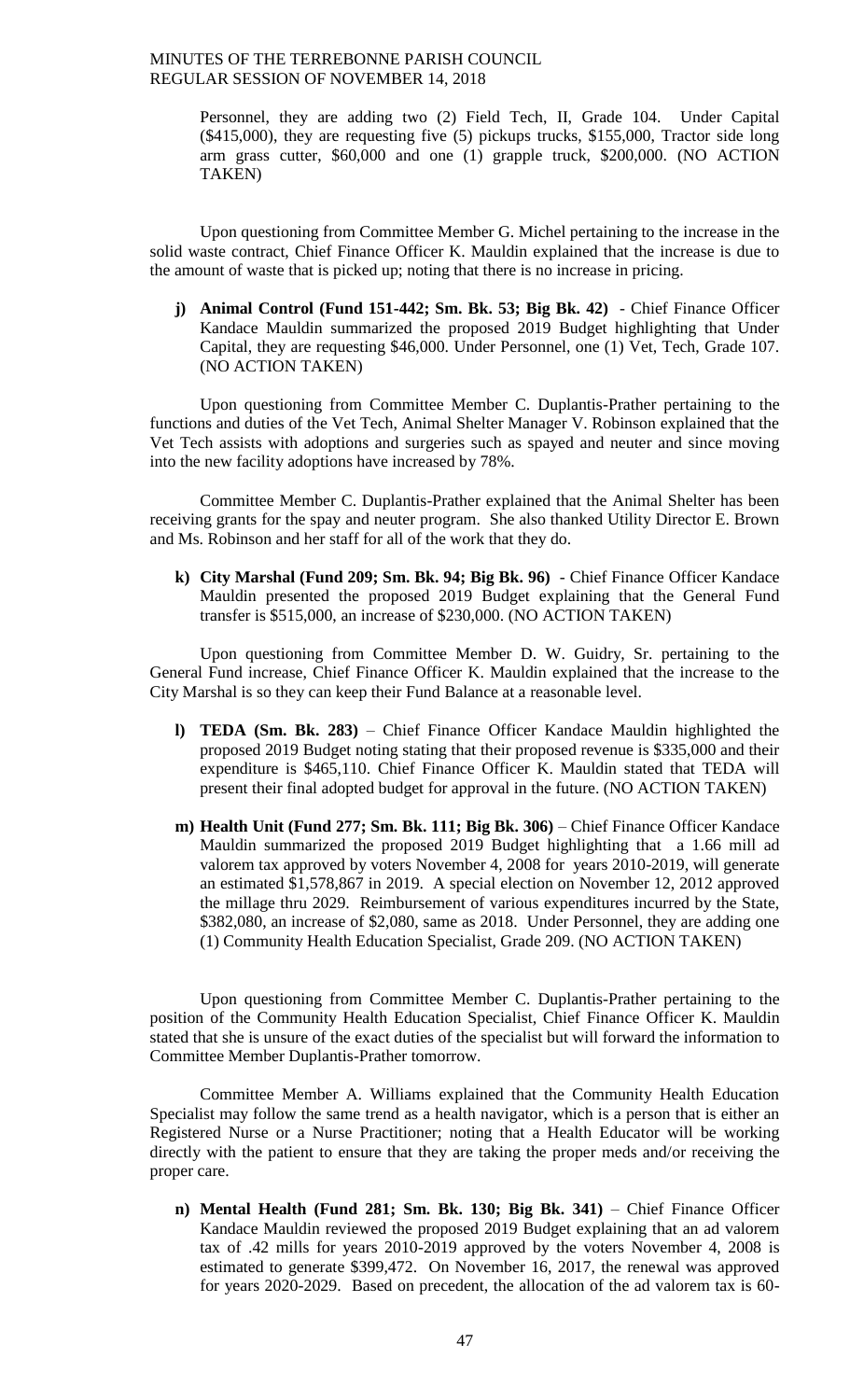40%, Mental Health (Treatment Center) and Alcohol & Drug Abuse Clinic (Assessment Center) respectively. Transfer to Criminal Court Fund-Drug Court Dept., \$47,514. (NO ACTION TAKEN)

- **o) Risk Management (Fund 354; Sm. Bk. 179; Big Bk. 423)**  Chief Finance Officer Kandace Mauldin presented the proposed 2019 Budget noting that Premium Revenue from departments and user agencies for major self-insured plans are as follows: Workmen's Compensation, \$1,875,000, General Liability, \$2,380,000, Vehicle Insurance, \$648,593, Physical Plant, \$2,058,500, Gas/Electric Liability, \$525,000, Boiler Insurance, \$126,000, Medical Professional Liability, \$290,000. Their major expenditures are as follows: Premiums for excess of our self-insurance retention: Workmen's Compensation, \$231,935, Vehicle Insurance, \$119,436, General Liability, \$552,600, Boiler, \$126,000, Physical Plant, \$2,006,500 and Gas/Electric Liability, \$427,843. Claims for all coverage, \$4,033,000. Actuarial Audit, \$15,000, as required for annual financial reporting. Under Capital, they are requesting one (1) Sports Utility Vehicle, \$25,000 and two (2) desktop computers, \$4,000. (NO ACTION TAKEN)
- **p) Group Insurance (Fund 357; Sm. Bk. 183; Big Bk. 430) –** Chief Finance Officer Kandace Mauldin highlighted the proposed 2019 Budget stating that Premium Revenue is \$18,809,860. Their major expenditures are as follows: Premiums for excess liability including administrative fees, \$2,313,000, \$210,000 more than 2018. Claims are \$17,192,251. (NO ACTION TAKEN)
- **q) Human Resources (Fund 370; Sm. Bk. 184; Big Bk. 433) -** Chief Finance Officer Kandace Mauldin summarized the proposed 2019 Budget highlighting that the Human Resources Department is funded by a user charge paid by all departments/divisions, which benefit from this service. The charge for 2019 is 1.5% of salaries and wages or \$584,000. Their major expenditures are as follows: Unemployment Claims (UC): The parish is 100% self-funded for UC, reimbursing the Louisiana State Department of Labor for all benefits paid each quarter. The Human Resources Department oversees the documentation and works with the Parish and State to monitor the claims.

2013 \$16,233 2014 \$23,686 2015 \$26,593 2016 \$29,733 2017 \$28,078 2018 Estimated - \$30,000 2019 Estimated - \$32,000 Legal/Consultant, \$70,000

Summer Intern Jumpstart Program (sixth year), \$36,401 Under Capital, they are requesting two (2) computers, \$3,500 and one (1) desktop scanner, \$1,500. (NO ACTION TAKEN)

Committee Member A. Williams noted the success of the participants of the Summer Intern Jumpstart Program and stated that she hopes that the Council and Administration continue to fund the summer intern program.

Upon questioning from Committee Member G. Michel pertaining to the allocated expenditures, Chief Finance Officer K. Mauldin explained that she would have to look into the Other Services and Charges and forward the details to the Council on tomorrow.

Mr. D. J. Guidry moved, seconded by Ms. C. Duplantis-Prather, "THAT, there being no further business to come before the Budget & Finance Committee, the meeting be adjourned."

The Chairwoman called for the vote on the motion offered by Mr. D. J. Guidry. THERE WAS RECORDED:

YEAS: D. W. Guidry, Sr., A. Marmande, D. J. Guidry, A. Williams, G. Michel, S. Dryden and C. Duplantis-Prather.

NAYS: None.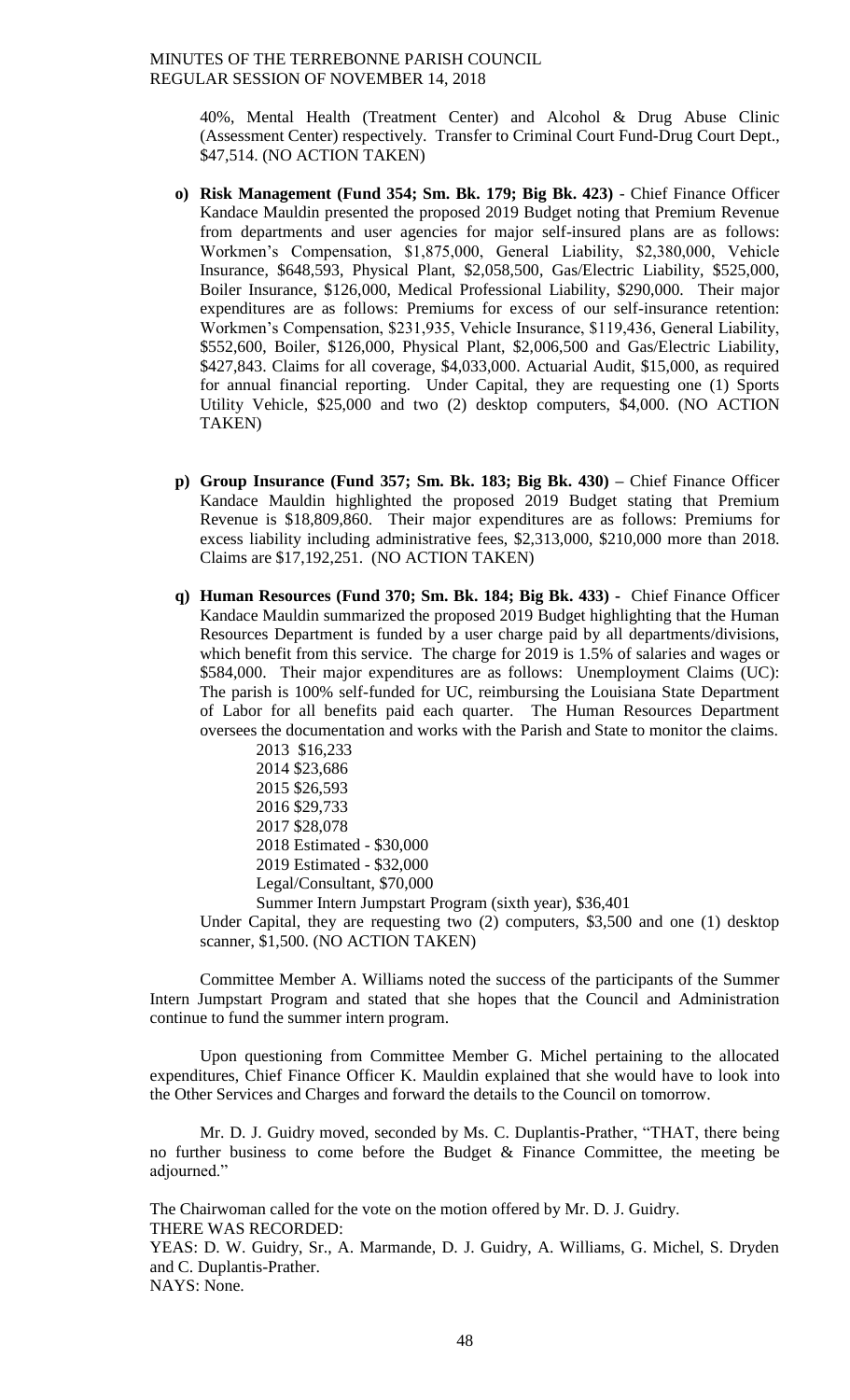ABSENT: S. Trosclair and J. Navy.

The Chairwoman declared the motion adopted and the meeting was adjourned at 7:07 p.m.

Arlanda J. Williams, Chairwoman Tammy E. Triggs, Sr. Minute Clerk

Ms. A. Williams moved, seconded Mr. A. Marmande, "THAT the Council accept and ratify the minutes of the Budget and Finance Committee meeting held on November 12, 2018."

The Chairman called for a vote on the motion offered by Ms. A. Williams. THERE WAS RECORDED: YEAS: D. W. Guidry, Sr., A. Marmande, D. J. Guidry, S. Trosclair, J. Navy, A. Williams, G. Michel, S. Dryden, and C. Duplantis-Prather. NAYS: None. ABSENT: None.

The Chairman declared the motion adopted.

There were no street lights needing approval for Agenda Item 5. A.

Ms. A. Williams moved, seconded by Mr. G. Michel, "THAT the Council open nominations for the two expiring terms on the Houma-Terrebonne Regional Planning Commission, nominate Mr. Jim Erny, Mr. Robbie Liner, Mr. Phillip Livas, and Mr. Kyle Faulk, close nominations, and that voice votes be taken in order to determine who will fill said appointment vacancies."

The Chairman called for a vote on the motion offered by Ms. A. Williams. THERE WAS RECORDED: YEAS: D. W. Guidry, Sr., A. Marmande, D. J. Guidry, S. Trosclair, J. Navy, A. Williams, G. Michel, S. Dryden, and C. Duplantis-Prather. NAYS: None. ABSENT: None. The Chairman declared the motion adopted.

Voting to appoint Mr. Phillip Livas as City of Houma resident Council appointee J. Navy A. Williams

S. Dryden

Voting to appoint Mr. Kyle Faulk as City of Houma resident Council appointee

- D. W. Guidry, Sr.
- A. Marmande
- D. J. Guidry
- S. Trosclair
- G. Michel

C. Duplantis-Prather

Minute Clerk K. Hampton announced the votes tallied for the one expiring term on the Houma-Terrebonne Regional Planning Commission and they were recorded as follows: three (3) votes for Mr. Phillip Livas and six (6) votes for Mr. Kyle Faulk.

Voting to appoint Mr. Jim Erny as Council appointee D. W. Guidry, Sr. D. J. Guidry S. Trosclair C. Duplantis-Prather

Voting to appoint Mr. Robbie Liner as Council appointee G. Michel

Voting to appoint Mr. Phillip Livas as Council appointee A. Marmande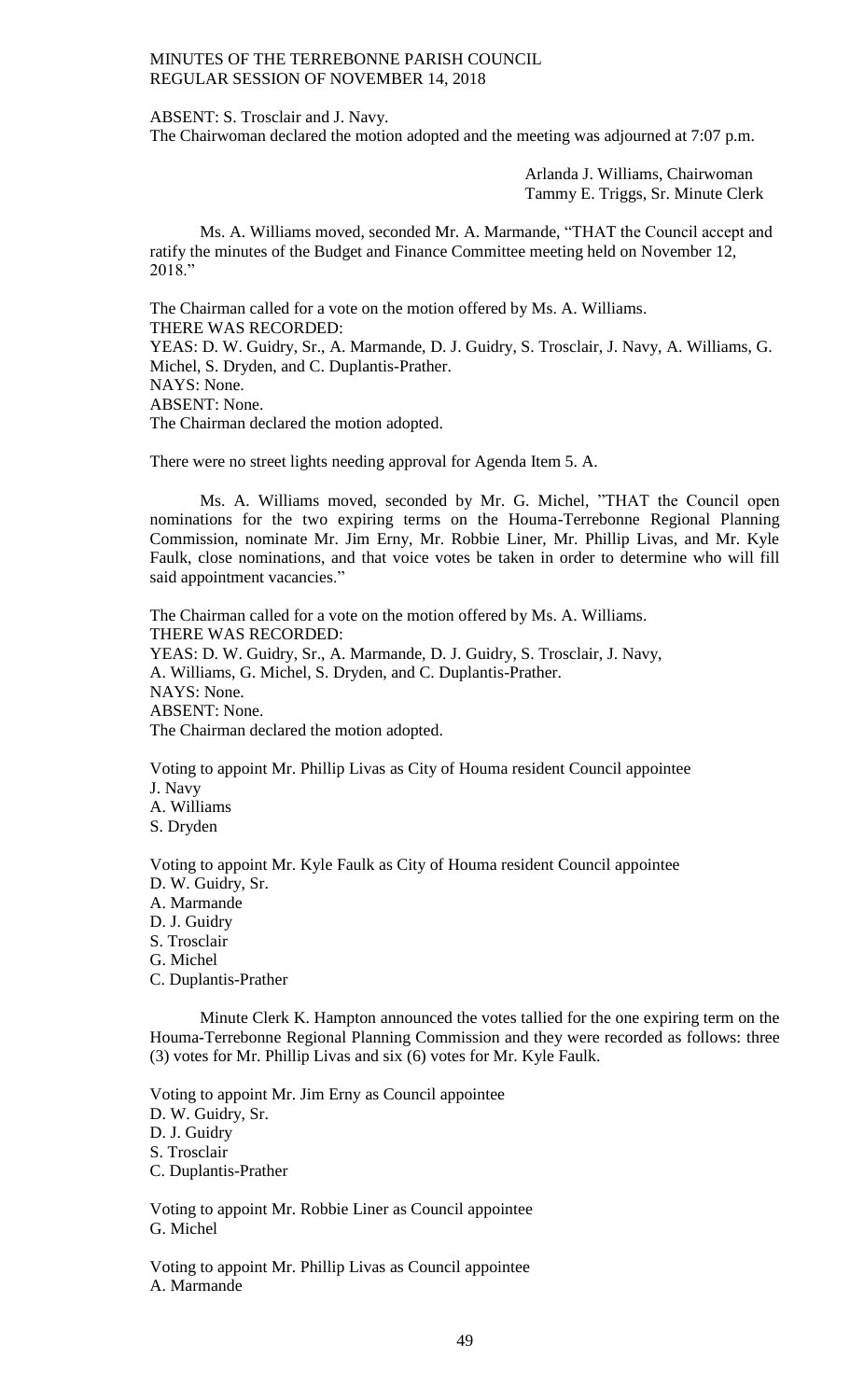J. Navy A. Williams S. Dryden

Minute Clerk K. Hampton announced the votes tallied for the one expiring term on the Houma-Terrebonne Regional Planning Commission and they were recorded as follows: four (4) votes for Mr. Jim Erny, one (1) vote for Mr. Robbie Liner, and four (4) votes for Mr. Phillip Livas.

Mr. D. J. Guidry moved, seconded by Mr. D. W. Guidry, Sr., "THAT a voice vote be taken between the two nominees receiving the highest number of votes in the previous voice vote to determine who will fill the expiring term on the Houma-Terrebonne Regional Planning Commission."

The Chairman called for a vote on the motion offered by Mr. D. J. Guidry. THERE WAS RECORDED: YEAS: D. W. Guidry, Sr., A. Marmande, D. J. Guidry, S. Trosclair, J. Navy, A. Williams, G. Michel, S. Dryden, and C. Duplantis-Prather. NAYS: None. ABSENT: None. The Chairman declared the motion adopted.

Voting to appoint Mr. Jim Erny as Council appointee D. W. Guidry, Sr. D. J. Guidry S. Trosclair C. Duplantis-Prather

Voting to appoint Mr. Phillip Livas as Council appointee A. Marmande J. Navy A. Williams G. Michel S. Dryden

Minute Clerk K. Hampton announced the votes tallied for the one expiring term on the Houma-Terrebonne Regional Planning Commission and they were recorded as follows: four (4) votes for Mr. Jim Erny and five (5) votes for Mr. Phillip Livas.

The Chairman announced that, as per the above voice votes, that Mr. Kyle Faulk and Mr. Phillip Livas are appointed to serve on the aforementioned board.

The Chairman recognized Ms. Venita Chauvin, Council Clerk, who stated that the Council Office had been recently notified that two of the nominees submitted for the Municipal Fire & Police Civil Service Board, Dr. James Stewart and Ms. Sheila Guidry, did not live within the city limits and thus did not qualify to serve on the board.

Mr. D. J. Guidry moved, seconded by Mr. G. Michel, "THAT the Council open nominations for the two expiring terms on the Municipal Fire & Police Civil Service Board, nominate Mr. Terry Dupre and Dr. William Thibodeaux, close nominations, reappoint Mr. Dupre to serve another term on the aforementioned board, and appoint Dr. Thibodaux to serve on the aforementioned board."

The Chairman called for a vote on the motion offered by Mr. D. J. Guidry. THERE WAS RECORDED: YEAS: D. W. Guidry, Sr., A. Marmande, D. J. Guidry, S. Trosclair, J. Navy, A. Williams, G. Michel, S. Dryden, and C. Duplantis-Prather. NAYS: None. ABSENT: None. The Chairman declared the motion adopted.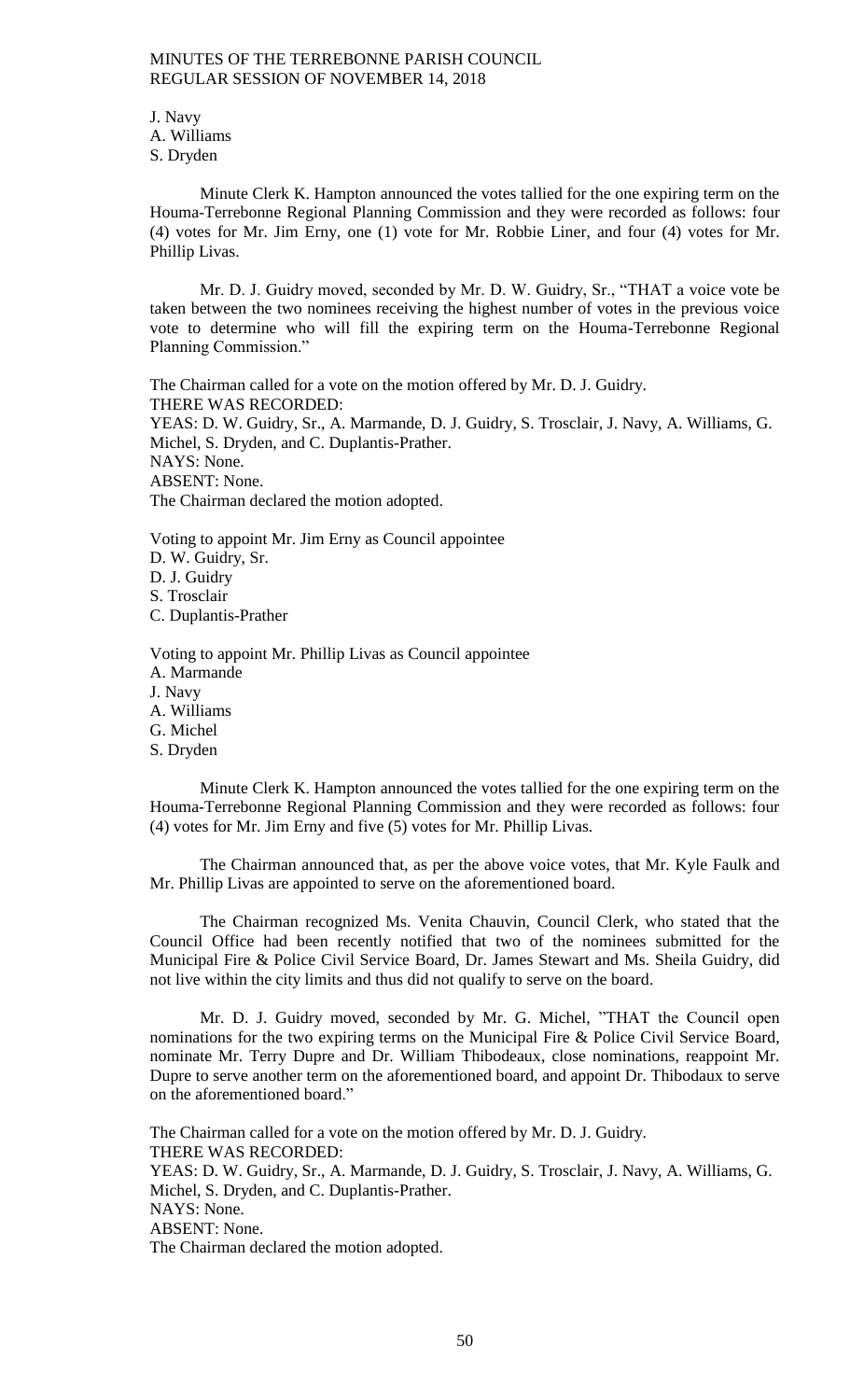Mr. J. Navy moved, seconded by Ms. A. Williams, "THAT the Council open nominations for the one vacancy to fill an unexpired term on the Recreation District No. 3A Board, nominate Mr. Derrick Dark, close nominations, and appoint Mr. Dark to serve on the aforementioned board."

The Chairman called for a vote on the motion offered by Mr. J. Navy. THERE WAS RECORDED: YEAS: D. W. Guidry, Sr., A. Marmande, D. J. Guidry, S. Trosclair, J. Navy, A. Williams, G. Michel, S. Dryden, and C. Duplantis-Prather. NAYS: None. ABSENT: None. The Chairman declared the motion adopted.

Ms. A. Williams moved, seconded by Mr. S. Dryden, "THAT the Council hold nominations open for two weeks for two representatives from Covenant Christian and one alternate position (South of the Intracoastal) on the Terrebonne Parish Youth Advisory Council."

The Chairman called for a vote on the motion offered by Ms. A. Williams. THERE WAS RECORDED:

YEAS: D. W. Guidry, Sr., A. Marmande, D. J. Guidry, S. Trosclair, J. Navy, A. Williams, G. Michel, S. Dryden, and C. Duplantis-Prather.

NAYS: None.

ABSENT: None.

The Chairman declared the motion adopted.

Mr. G. Michel moved, seconded by Mr. A. Marmande, "THAT the Council hold nominations open for two weeks for the one vacancy representing Recreational Fishing on the Coastal Zone Management and Restoration Advisory Committee."

The Chairman called for a vote on the motion offered by Mr. G. Michel. THERE WAS RECORDED:

YEAS: D. W. Guidry, Sr., A. Marmande, D. J. Guidry, S. Trosclair, J. Navy, A. Williams, G. Michel, S. Dryden, and C. Duplantis-Prather.

NAYS: None. ABSENT: None.

The Chairman declared the motion adopted.

Mr. G. Michel moved, seconded by Mr. J. Navy, "THAT the Council open nominations for two expiring terms on the Downtown Development Corporation Board (Chamber of Commerce and Parish Council), nominate Ms. Juana Woodard and Ms. Sondra Corbitt, close nominations, reappoint Ms. Woodard to serve another term on the aforementioned board, appoint Ms. Corbitt to serve a term on the aforementioned board, and to hold nominations open for two weeks for the two expiring terms on the aforementioned board."

The Chairman called for a vote on the motion offered by Mr. G. Michel. THERE WAS RECORDED:

YEAS: D. W. Guidry, Sr., A. Marmande, D. J. Guidry, S. Trosclair, J. Navy, A. Williams, G. Michel, S. Dryden, and C. Duplantis-Prather.

ABSENT: None.

The Chairman declared the motion adopted.

Ms. C. Duplantis-Prather moved, seconded by Mr. D. J. Guidry, "THAT the Council open nominations for one expiring term on the Houma Area Convention and Visitors' Bureau, nominate Ms. Mary Lynn Bisland (nominated by a Civic Organization), close nominations, and reappoint Ms. Bisland to serve another term on the aforementioned board."

The Chairman called for a vote on the motion offered by Ms. C. Duplantis-Prather. THERE WAS RECORDED:

NAYS: None.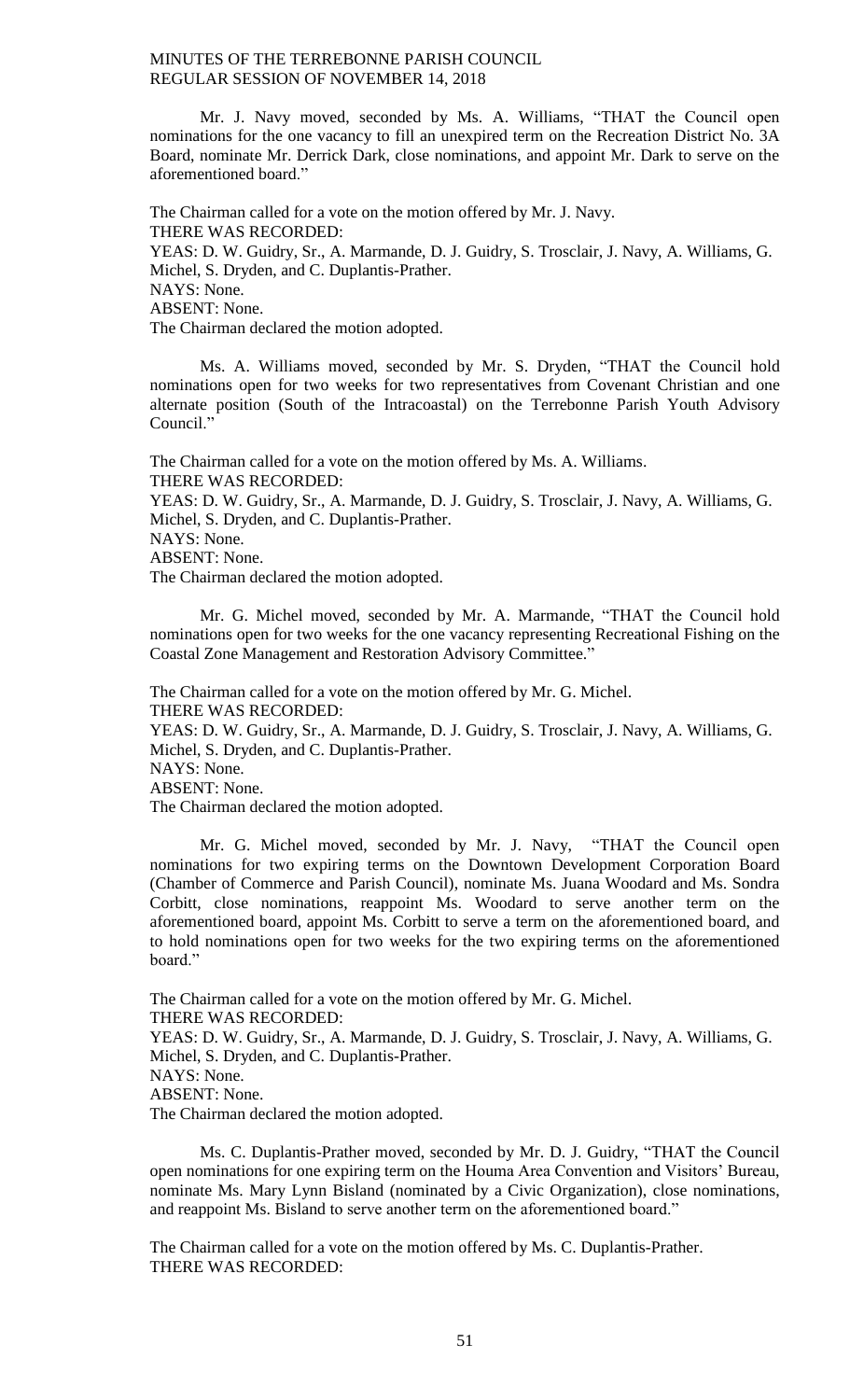YEAS: D. W. Guidry, Sr., A. Marmande, D. J. Guidry, S. Trosclair, J. Navy, A. Williams, G. Michel, S. Dryden, and C. Duplantis-Prather. NAYS: None. ABSENT: None. The Chairman declared the motion adopted.

The Chairman announced that there was one vacancy due to resignation on the Houma Area Convention and Visitors' Bureau, one vacancy due to resignation on the Recreation District No. 7 Board, two terms expiring on 12/26/18 on the Houma-Terrebonne Finance Trust board, two terms expiring on 12/31/18 on the Terrebonne Parish Port Comission, four terms expiring on 12/31/18 on the Terrebonne Parish Communications District Board, and one vacancy due to resignation on the Recreation District No. 11 Board.

Council Member G. Michel encouraged the public to practice caution on the roads next week during the Thanksgiving holiday with children being out of school, and thanked Mr. Scott Yoshonis of the Courier for his attendance of the meeting.

Council Member C. Duplantis-Prather encouraged the public to have their pets spayed and neutered to help control the pet population and stated that funding was still available for free spay and neutering for cats through the Animal Shelter. She then wished a Happy Thanksgiving to the public and wished everyone safe travels during the holidays.

Council Member D. J. Guidry announced that a Thanksgiving dinner would be held on Thanksgiving Day at the Ward 7 Citizen's Club and encouraged the public to attend. He then thanked those who participated in the groundbreaking ceremony for the lock system at Boudreaux Canal and shared his optimism for ongoing flood plans in the parish.

Council Member A. Williams wished the Terrebonne High School Tigers football team good luck in their game against Ouachita Parish High School this week and encouraged the public to attend and support their local team.

Council Member A. Marmande announced the grand opening of TARC's new Cajun Confections store would be on November 26, 2018 on Enterprise Drive and that a Thanksgiving dinner would be held at the Grand Caillou Gym on Saturday, November 17, 2018 and encouraged the public to attend both events.

Council Member S. Dryden announced that Terrebonne High School was graded as an "A" school and received the highest school score in the parish and congratulated the students, teachers, and administrators on the school's success.

Council Member J. Navy announced that a ribbon cutting would be held for a new elderly program at the community memorial center on November 27, 2018 at 10:00 a.m. and that renovations on the Mechanicville Gym would begin soon and encouraged the public to practice patience while the renovations take place. He then announced that Ellender Memorial High School was graded as a "B" school.

The Chairman congratulated Ms. Williams and Mr. Dryden for Terrebonne High School's success and then commended South Terrebonne High School for their reaching the football playoffs and being graded as an "A" school as well. He then encouraged the public to keep all veterans, active military, law enforcement, firefighters, and first responders in their thoughts and prayers daily.

Mr. D. J. Guidry moved, seconded by Mr. A. Marmande, "THAT the Council accept the following Monthly Engineering Reports."

A. Milford and Associates, Inc. B. Providence Engineering and Design, LLC C. T. Baker Smith."

The Chairman called for a vote on the motion offered by Mr. D. J. Guidry. THERE WAS RECORDED: